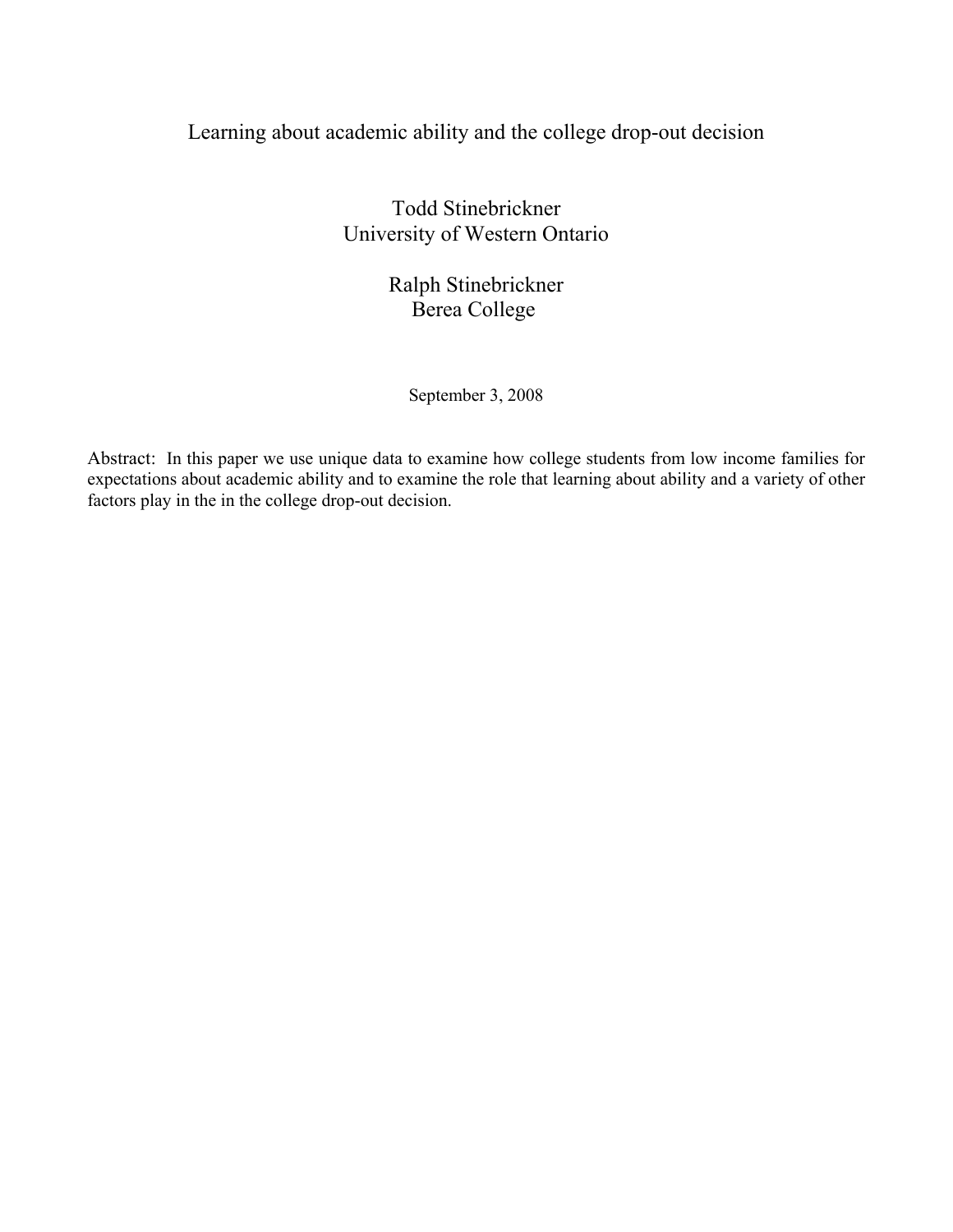### **I. Introduction**

 While it is well recognized that students from low income families have much higher college drop-out rates than other students, little is know about the relative importance of various possible explanations for the educational outcomes of this group.<sup>1</sup> In this paper we provide direct, new evidence about this issue by taking advantage of a unique longitudinal survey that provides information about a comprehensive set of factors that theory suggests might influence the drop-out decision. The project, The Berea Panel Study, takes place at a school, Berea College, that is valuable for an in-depth case study of this sort because it operates under a mission of providing educational opportunities to students from low income families.

Much previous research on educational attainment of low income students has focussed on the role credit constraints. Berea College offers a full tuition (and a large room and board) subsidy to all entering students. Stinebrickner and Stinebrickner (2003) (hereafter referred to as S&S) found that, despite the fact that the direct costs of students at Berea are approximately zero (and perhaps negative), fifty percent of students do not graduate.<sup>2</sup> S&S (2008a) found that, in the aggregate, difficulties borrowing money to pay for consumption during school also do not play a particularly important role at Berea. Thus, it seems reasonable to believe that the explanations unrelated to short-term credit constraints play an important role in determining drop-out. The goal of this work is then to try to provide some of the first direct evidence about the relative importance of the most prominent alternative explanations.

We pay particular attention to perhaps the most prominent alternative explanation - that college drop-out arises as students learn about their academic ability after matriculation (Manski, 1989, Altonji, 1993, Carneiro et al. 2005, Cunha et al. 2005). The reality that little direct evidence exists about the importance of this issue

<sup>&</sup>lt;sup>1</sup>Bowen and Bok (1998) write "One large question is the extent to which low national graduation rates are due to the inability of students and their families to meet college costs, rather than to academic difficulties or other factors." Outside of economics, the most referenced work, Tinto (1975), suggests that whether a students drops out is strongly related to the student's degree of academic and social integration. However, while this theory has received much attention, Draper (2005) writes "It is less clear whether there is much direct empirical support for it, and certainly it is hard to find direct empirical tests of and challenges of it." The problem is primarily related to data limitations; it is often hard to even tell exactly what information is being used to proxy for social and academic integration (Draper, 2005; Beekhoven, 2002).

 $2$ S&S(2003) find that these drop-out rates are generally similar to those of low income students elsewhere.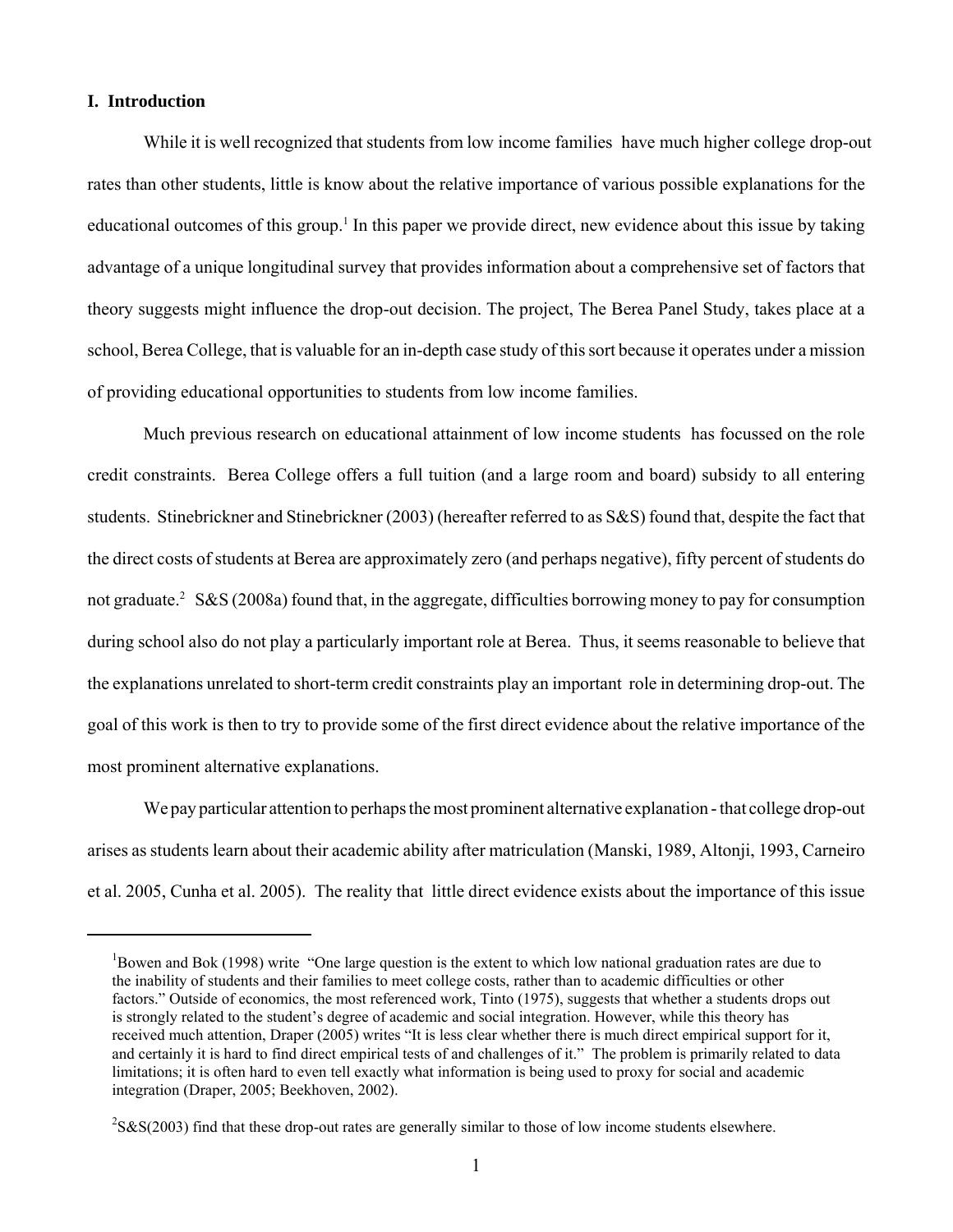stems from the difficulty in characterizing what a person has learned about his academic ability during school. The fundamental problem is that identifying beliefs (expectations) about a factor (such as ability) at any particular point in time is difficult using standard choice data given that a particular behavior is potentially consistent with multiple characterizations of preferences and expectations (Manski, 2002, 2004). In response to this fundamental identification issue, researchers in economics have recently paid much closer attention to the virtues of eliciting self-reports of subjective probabilities using carefully worded survey questions (Dominitz, 1998; Dominitz and Manski, 1996, 1997).<sup>3</sup> However, even with this development in survey methodology, there are practical difficulties related to the timing of surveys that are often encountered if one wishes to characterize learning. In the drop-out context, providing relevant evidence about how beliefs change requires the elicitation of beliefs both at the time of entrance and at a time close to when the decision of whether to remain in school is made, with this task being difficult in standard longitudinal survey designs which typically contact students at most once a year

We are able to overcome the standard difficulty in characterizing what a person has learned about his academic ability during school because our initiation of the BPS gave us the flexibility to elicit self-reported beliefs at multiple times each year, starting at the time of college entrance. As such, in the process of providing a new understanding of the drop-out decision, this work is able to make a second contribution - providing some of the first evidence about how agents update subjective beliefs in response to the arrival of new information. Manski (2004) writes that there exists a "critical need for basic research on expectations formation."

After describing the Berea Panel Study in Section II, we next take a detailed look at beliefs. Section III examines beliefs at the time of entrance. We find that students are, on average, considerably too optimistic about their grade performance at entrance. Given standard assumptions that are typically made to characterize beliefs in traditional data (e.g, Rational Expectations), we discuss the implications of this optimism finding for understanding the role that the option value of schooling option value of schooling plays in the college entrance decision and college drop-out decision (Manski, 1989; Altonji, 1993; Cunha et al. 2005; Stange, 2007). Section

 ${}^{3}$ For early work in economics see Juster (1966).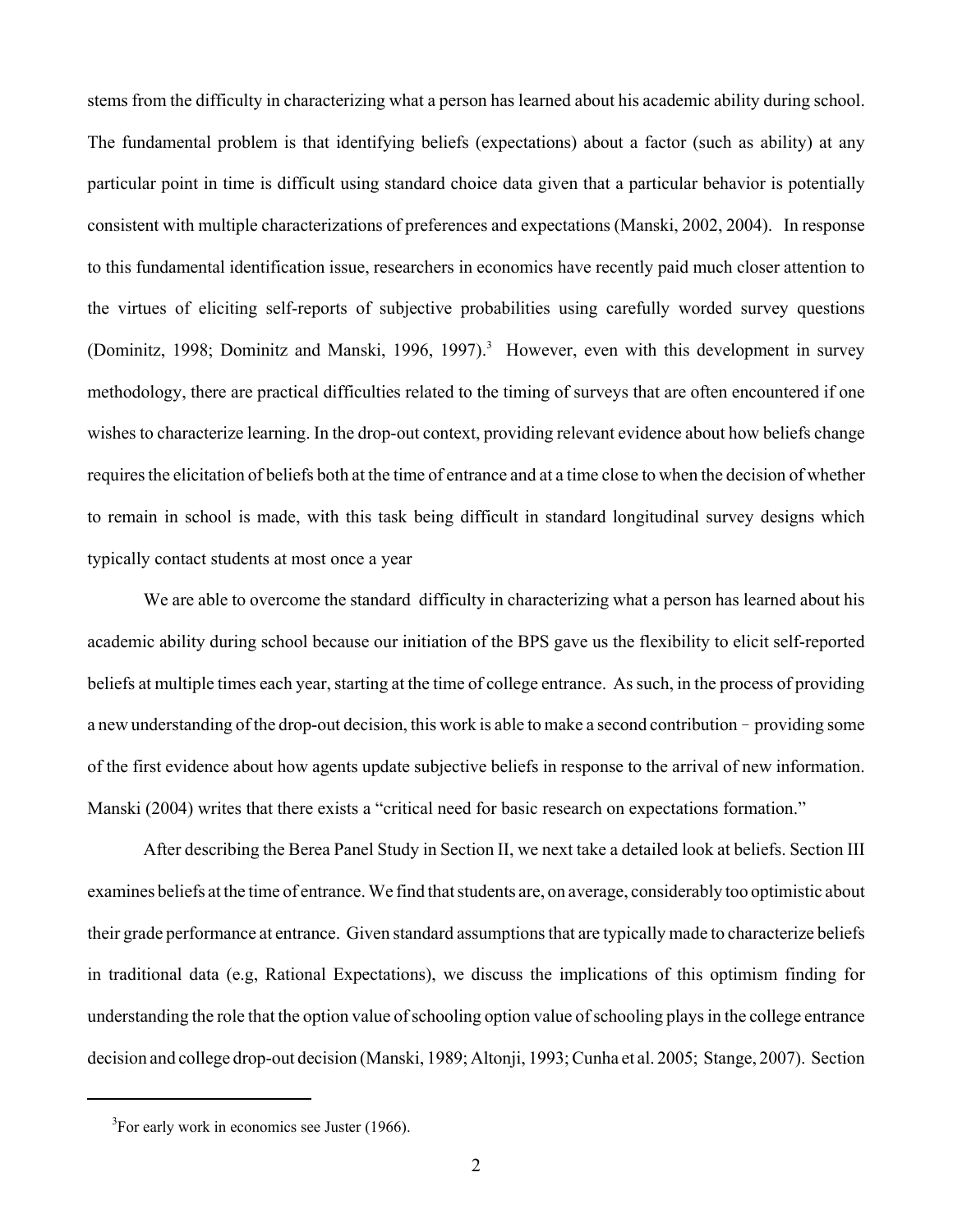IV examines expectations formation. We find that individuals update their beliefs at the end of a semester in a reasonable manner which, for example, takes into account both their beliefs at the beginning of the semester (prior beliefs) and the information (noisy signal) that they receive during the semester in the form of semester grades. Further, while the goal of this work is not to test any particular model of learning, we find that heterogeneity in updating conditional on a person's prior beliefs and noisy signal can be predicted by individual-specific perceptions that a Bayesian learning model suggests would be of importance.

We then turn to understanding the importance of various alternative explanations for drop-out. Perhaps the most important potential use of self-reported expectations data is to reduce the reliance of arbitrary assumptions in the estimation of behavioral models.<sup>4</sup> However, because the estimation of a full learning model of the drop-out decision is beyond the scope of this paper, in Section V we estimate simple models of drop-out. We estimate both models in which independent variables are derived from a student's stock of information at the time of the drop-out decision and models in which independent variables are derived from the amount that the student has learned by the time of the drop-out decision. Our results indicate that learning about ability plays a particularly important role in the drop-out decision, and we discuss the importance of this finding for thinking about the option value of schooling. Among other possible factors of importance, our results show that, while students who find school to be unenjoyable are unconditionally much more likely to leave school, this effect arises to a large extent because these students also tend to receive poor grades. In Section VI we pay careful attention to students at the bottom of the grade distribution with a focus on examining whether these students understand the reasons for their poor grade performance. We conclude in Section VII.

While interactions with respondents make us confident that students were comfortable with the survey questions we used to elicit expectations, it is worth noting that it will never be possible to directly examine how accurately self-reported expectations data represent a person's true beliefs. Instead, confidence in the

<sup>&</sup>lt;sup>4</sup>The use of expectations data in the estimation of behavioral models is quite limited. Wolpin (1999), van der Klaauw (2000), and van der Klaauw and Wolpin (forthcoming) take advantage of expectations data in a different manner than what would be suggested by the data collected here - they show that self-reported expectations about future outcomes of interest can be used to increase the precision of estimators in models that make standard assumptions about beliefs.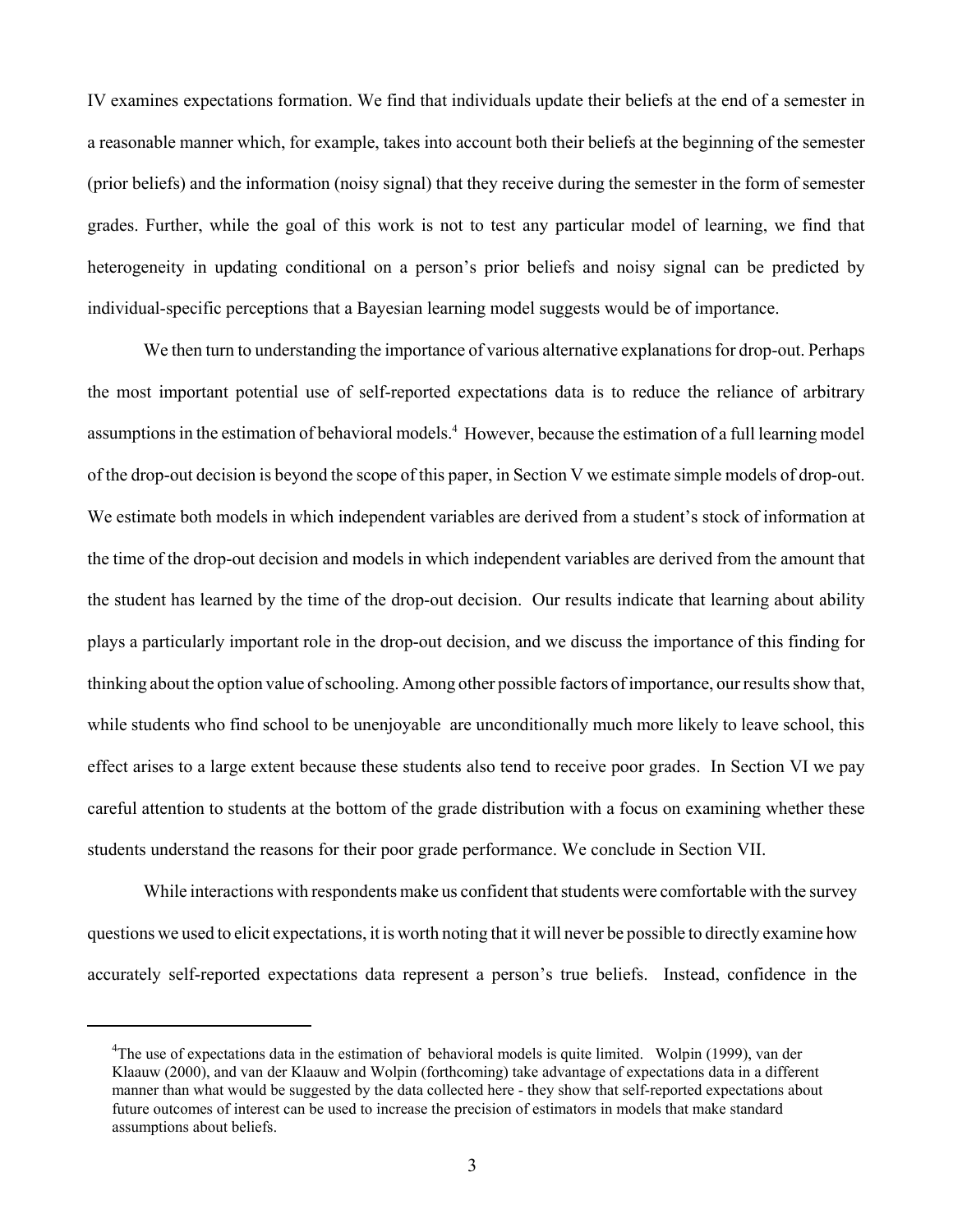usefulness of this sort of data is best accumulated by examining, as in Manski (2004), its performance across a variety of substantive contexts. As such, by and large, we take as our starting point that useful information about subjective beliefs can be elicited from carefully worded survey questions. Nonetheless, our findings provide some of the strongest evidence to-date for this starting point. Simple theory related to the drop-out decision suggests that both a person's actual grade point average in the first year and the person's beliefs about future grade performance at the end of the first year should be important predictors of whether a person returns to college after the first year. In Section V we find that this theoretical implication is satisfied when we measure beliefs about future grade performance directly using self-reported expectations data. However, this theoretical implication is not satisfied when we construct beliefs about future grade performance using a standard assumption (Rational Expectation).

### **II. The Berea Panel Study**

Berea College is located in central Kentucky and operates under a mission of providing an education to students from low income families. The BPS baseline surveys were administered to students in the first BPS cohort (the 2000 cohort) immediately before they began their freshman year classes in the fall of 2000 and were administered to students in the second BPS cohort (the 2001 cohort) immediately before they began their freshman year classes in the fall of 2001. The baseline surveys took advantage of recent advances in survey methodology (see e.g., Barsky et al., 1997, Dominitz, 1998, and Dominitz and Manski, 1996 and 1997) to collect information about students' expectations towards uncertain future events and outcomes, including academic performance, that could influence the drop-out decision. Substantial follow-up surveys were administered at the beginning and end of each subsequent semester to provide information about how expectations change over time, and time-use information was collected four times each semester using the 24 hour time-diaries shown in the Appendix A (Stinebrickner and Stinebrickner, 2004; Stinebrickner and Stinebrickner, forthcoming A).

We examine learning during the first year of college, the period when the majority of attrition occurs. We focus on the 2001 BPS cohort because certain questions of interest for this paper were added after the 2000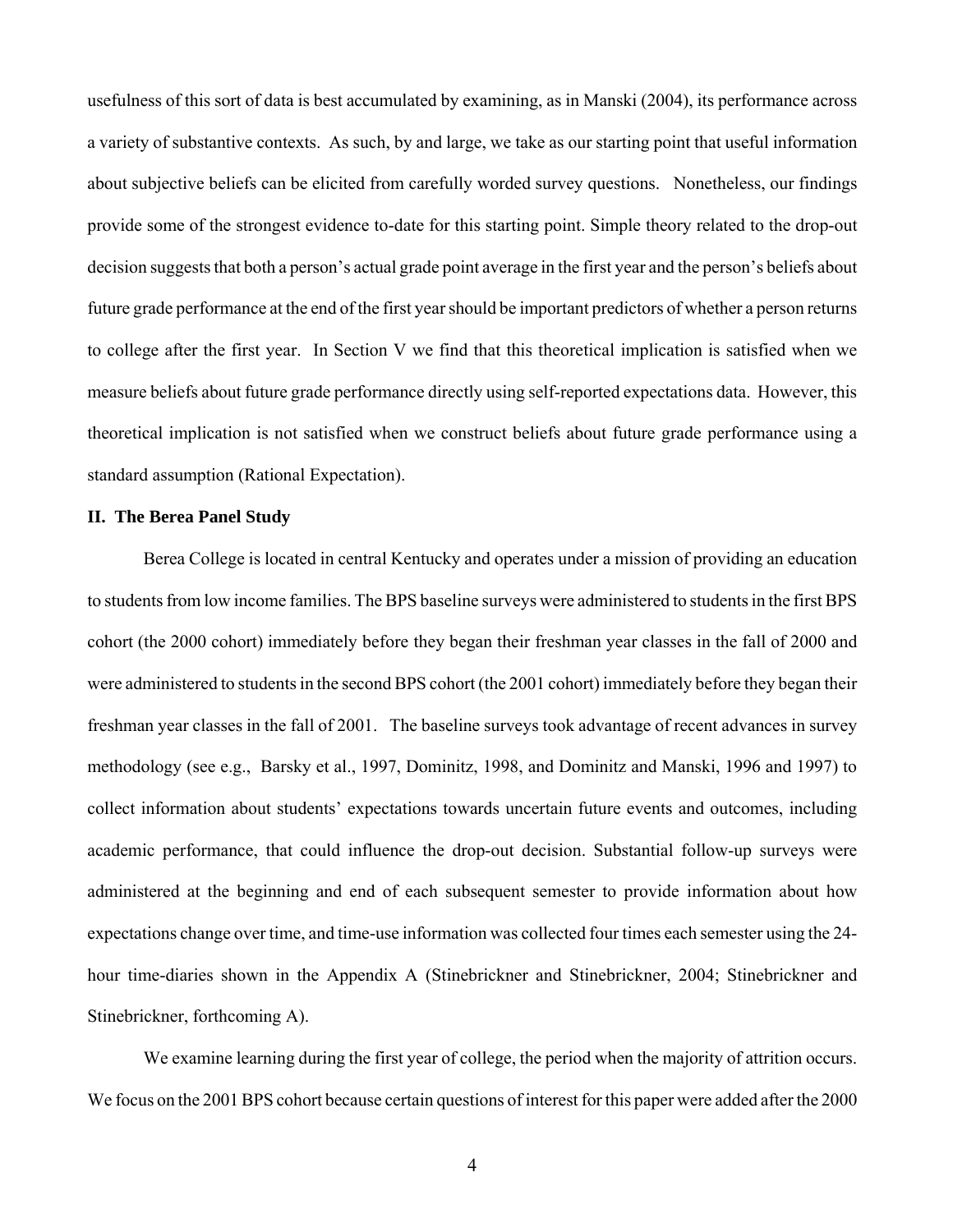cohort completed its first year at Berea. Because our interest in learning requires that we observe expectations about grade performance at two different points in time, we focus on students in the 2001 cohort who answered both our baseline survey and the survey that took place immediately before the beginning of the second semester. Three hundred seventy-five of 420 (89%) matriculating students in this cohort completed our baseline survey. Three hundred twenty-five of these students were still in school at the beginning of the second semester and answered the survey which took place at that time.<sup>5</sup>

### **III. Beliefs at the time of entrance**

We observe each student's first semester grade point average measured on a four point scale, *GPA*<sub>*i*</sub>, directly from administrative data. We elicit each student's subjective beliefs about the distribution of *GPA*<sub>1i</sub> using survey Question A.2 (Appendix A) which was administered immediately before the start of classes in the first semester. Paying close attention to methodological suggestions in Dominitz (1998) and Dominitz and Manski (1996, 1997), the question asks each student to report the "percent chance" that his *GPA<sub>1i</sub>* will fall in each of a set of mutually exclusive and collectively exhaustive categories, conditional on an expected level of study effort for the first semester, *Expected STUDY<sub>1i*</sub>, that is elicited in Question A.1 (Appendix A).

Column 1 of Table 1A shows the subjective probabilities of first semester grade point average, *GPA1i*, from Question A.2 averaged over the 325 students in our sample. Column 2 of Table 1A shows the proportion of students in the sample whose actual  $GPA<sub>1</sub>$  falls in each category. Comparing Column 1 and Column 2 of Table 1A reveals that, on average, individuals are too optimistic about their grade performance. For example, on average, individuals believe that the probability of obtaining a  $GPA_{1i}$  between 3.5 and 4.0 is .401 while, in reality, only .234 of students actually receive a *GPA<sub>1i</sub>* in this range. Similarly, on average, individuals believe that the probability of obtaining a *GPA<sub>1i</sub>* of less than 2.0 is .037 while, in reality, .141 of students actually receive a *GPA<sub>1i</sub>* in this range. A chi square goodness-of-fit test rejects the null hypothesis that the distribution

 $5$ The response rate on the survey at the beginning of the second semester was approximately 94%. This implies that approximately half of the 50 students who answered the baseline survey but did not answer the survey at the beginning of the second semester had left school by the beginning of the second semester. While it would also be of interest to know how the beliefs about academic ability changed for these students (who are not in the sample used in this paper) between the time of entrance and the time of departure, the period between the beginning of the second semester and the beginning of the second year is the period with the highest amount of attrition.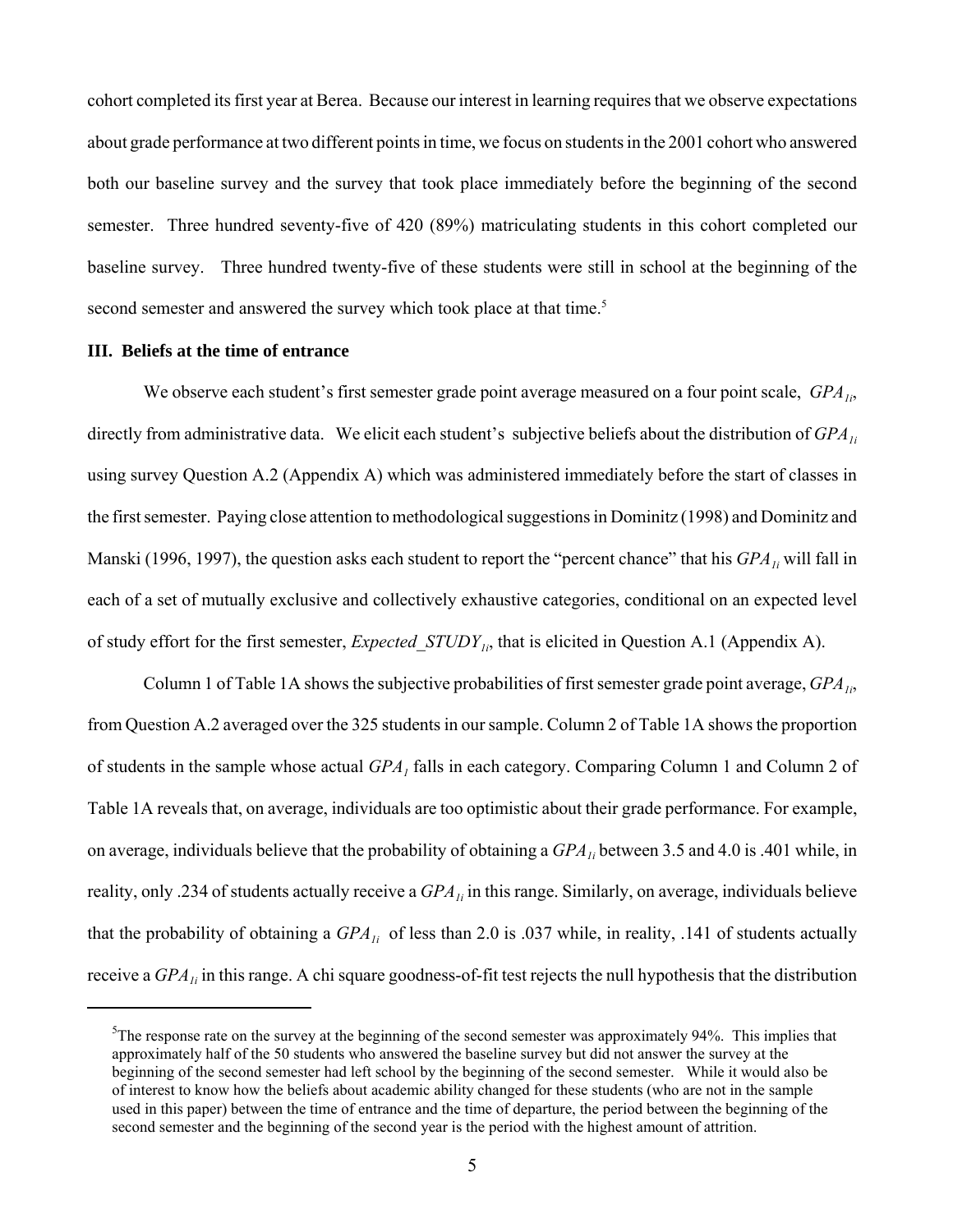in Column 2 is obtained by sampling from the distribution in Column 1at all traditional levels of significance (chi square statistic = 139.8 with 5 d.f.)<sup>6</sup>.

In empirical work, including structural estimation, in which it is necessary to characterize a person's beliefs about an uncertain outcome, the standard approach is to assume that the distribution describing the person's beliefs corresponds to the ex-post distribution of actual outcomes for people deemed by the econometrician to be "like" the person (typically) in observable ways. For example, this assumption in this context would imply that: 1) a student believes that, on average, his grades will be equal to the average grades of people deemed to be like him and 2) the student's uncertainty about his grade performance corresponds to the amount of variation in the actual grade outcomes of people deemed to be like him. Thus, the evidence from Table 1A does not support this standard assumption. In the remainder of this paper, we follow the convention in this empirical literature by referring to this assumption as Rational Expectations.

The result that students assign too little probability to the poor academic outcomes arises as a combination of the fact that the mean of a student's subjective  $GPA_{1i}$  distribution is, on average, biased upwards and the fact that, on average, students are more certain about their first semester grade point average than would be suggested by a Rational Expectations assumption. With respect to the former, we compute an approximate value of  $E(GPA_{ij})$  for each person i from survey Question A.2 by assuming that the grade density is uniform within each of the mutually exclusive and collectively exhaustive grade categories.<sup>7</sup> Referring to this approximate mean as *prior\_mean<sub>i</sub>*, the second to last entry in Column 1 of Table 1A shows that the average *prior\_mean<sub>i</sub>* for the 325 students in our sample is 3.22 while the last entry of Column 2 shows that the

<sup>&</sup>lt;sup>6</sup>It may be desirable to combine the intervals  $[1.0, 2.0)$  and  $[0.0, 1.0)$  before performing the Chi square test but this has no effect on the conclusions from the test.

<sup>&</sup>lt;sup>7</sup>The need to approximate is a disadvantage of using our information about the entire grade distribution to compute the expected value. Nonetheless, because we are confident that students are comfortable answering our Question A.2 about the entire grade distribution and because we find it appealing to compute expected values ourselves (rather than relying on students to use an appropriate definition of "expected" grade performance), we believe that, on net, the use of this question is desirable for our purposes. Hereafter, we largely ignore the presence of approximation error in the construction of this variable.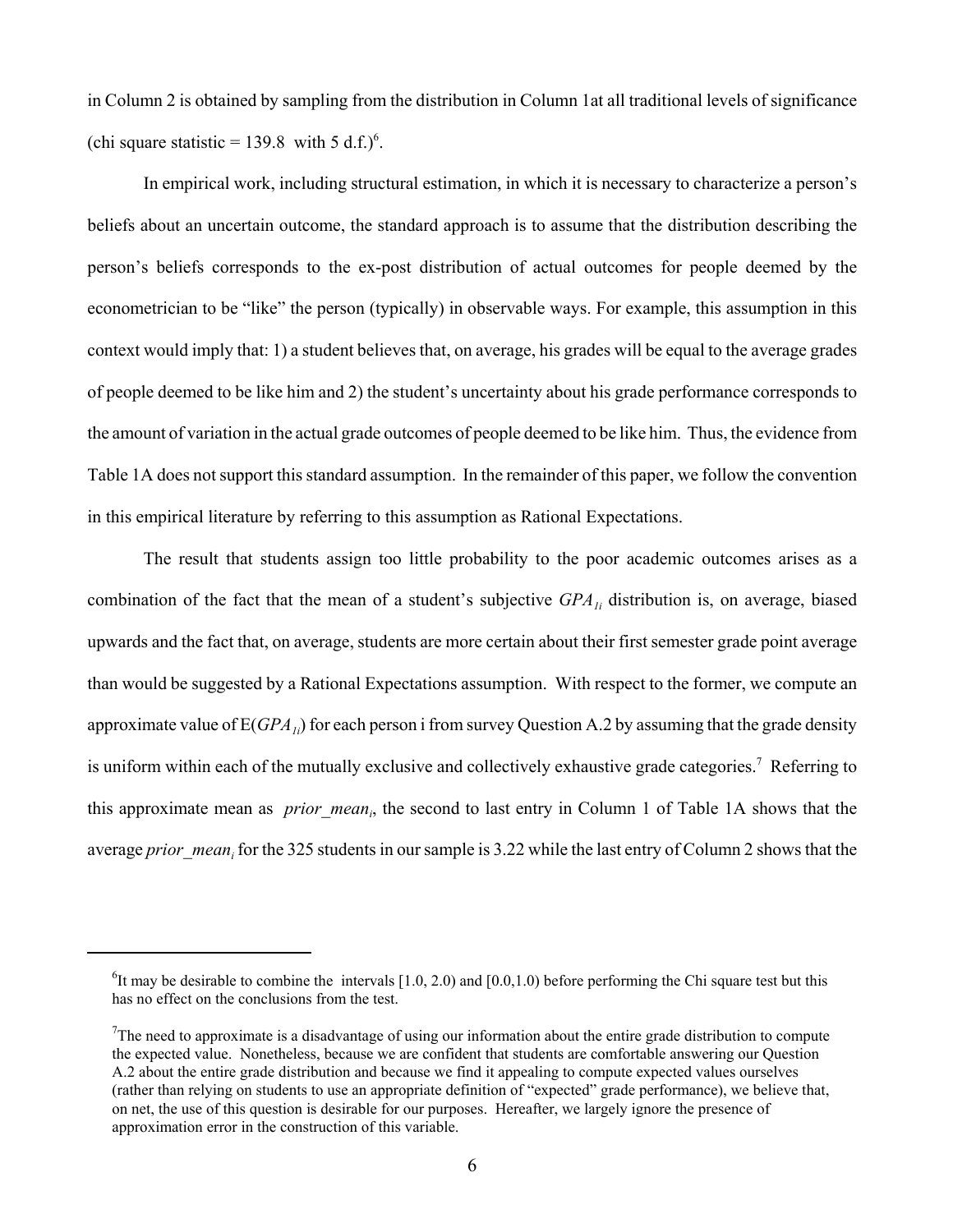average actual  $GPA_{1i}$  is 2.88.<sup>8</sup> With respect to the latter, the last entry in Column 1 of Table 1A shows that, on average, the standard deviation of a student's subjective *GPA1i* distribution is .532 while the last entry of Column 2 shows that the standard deviation of actual  $GPA_{1i}$  is .784.<sup>910</sup>

Tables 1B and 1C, which show the results in Table 1A separately by whether a student's high school grade point average, *HSGPA<sub>i</sub>*, is above or below the median in our sample, show that the RE assumption may be particularly problematic for some subgroups. The last rows of Table 1B show that the difference between the average *prior\_mean<sub>i</sub>* in the sample and the average actual *GPA<sub>1i</sub>* in the sample is .11 for students whose high school grade point average is above the median (3.275 vs. 3.164). However, the last rows of Table 1C show that this difference is .58 for students whose high school grade point average is below the median(3.161 vs.  $2.579$ ).<sup>11</sup>

 The option value of schooling arises because, when uncertainty exists about ability at the time of entrance, students benefit from a system in which they decide sequentially whether or not to stay in college as uncertainty is resolved. One possible definition of the option value of college attendance is the difference between the discounted expected utility of entering college under the current system in which a student decides sequentially (e.g., on a semester-by-semester basis) whether or not to remain in college and the discounted expected utility of entering college under the counterfactual in which a student who enters college must

 ${}^8$ A standard normal test rejects the null that the average *prior\_mean<sub>i</sub>* is the same as the average actual *GPA<sub>1i</sub>* at all traditional significant levels (test statistic  $= 8.05$ ).

<sup>&</sup>lt;sup>9</sup>As above, we compute this latter number by assuming that the grade density is uniform within each of the mutually exclusive and collectively exhaustive grade categories in Question A.2.

<sup>&</sup>lt;sup>10</sup>While the evidence in the previous paragraph suggests that *prior mean* is far from a perfect predictor of first semester grade point average, we do find that *prior mean* contains information about actual grade performance. In particular, in results not shown, regressing  $GPA_{1i}$  on *prior\_mean<sub>i</sub>* yields an estimated coefficient (standard error) of .394 (.147) for *prior\_mean<sub>i</sub>*. As can be seen in Table 2, the correlation between  $GPA_{1i}$  and *prior\_mean<sub>i</sub>* is .147.

<sup>&</sup>lt;sup>11</sup>For students above the median, a standard normal test rejects the null hypothesis that the average *prior\_mean<sub>i</sub>* is the same as the average actual  $GPA_{1i}$  at only significant levels greater than .134 (t-statistic = 1.50) while, for students below the median, this null hypothesis is rejected at all traditional significance levels (t-statistic  $= 8.00$ ). For students above the median, a chi square test easily rejects the null hypothesis that the distribution in Column 2 is obtained by sampling from the distribution in Column 1 at all traditional significance levels (chi square statistic  $=$ 83.5 with 5 d.f.). A chi square test rejects the same null hypothesis for students whose high school grade point average is above the median at a significance level of .10 but not at .05. (Chi square statistic=10.0 with 5 d.f.).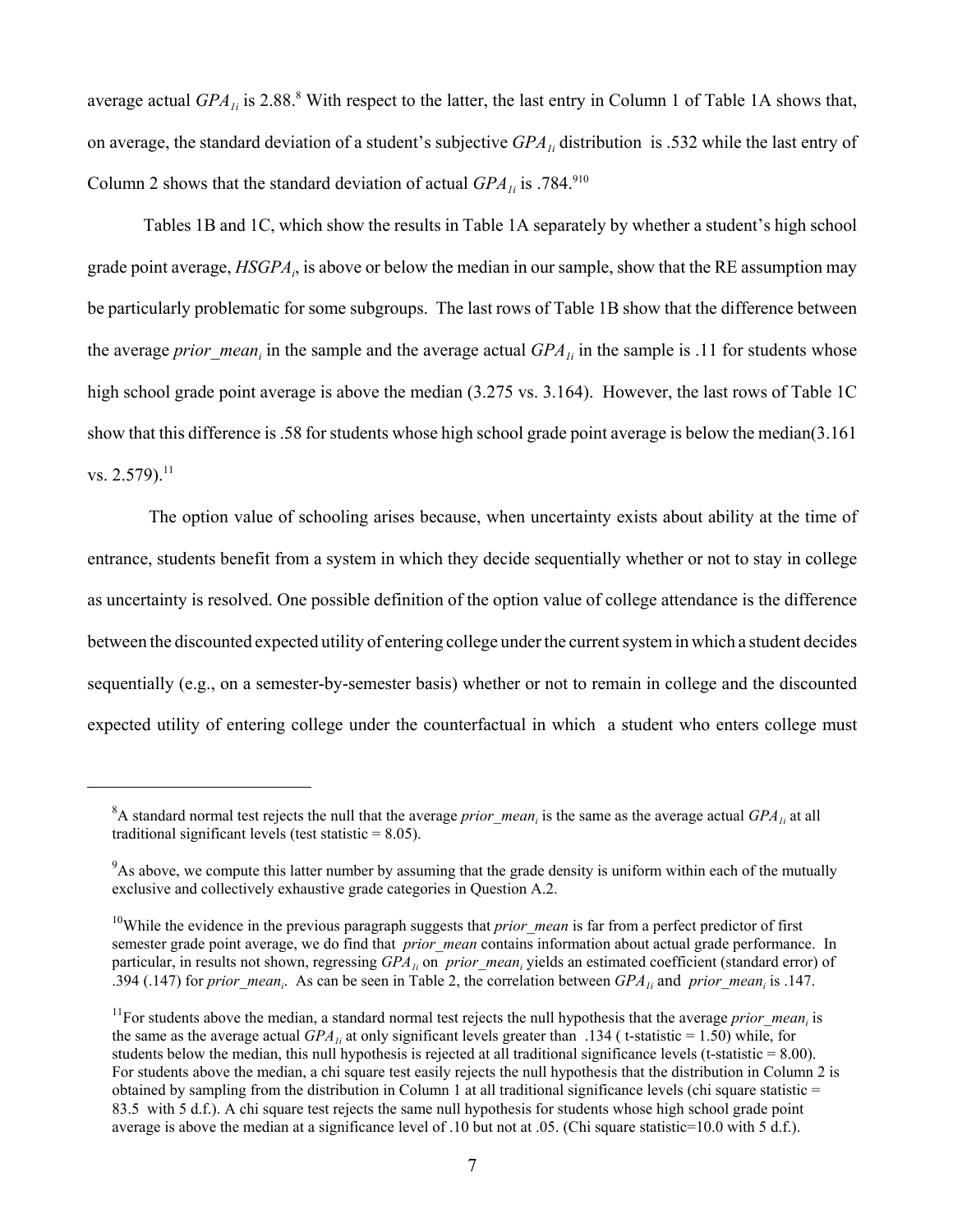precommit to remaining in school until graduation.<sup>12</sup> Thus, the option value will be lower if the student is more certain at the time of college entrance that he will graduate from college. The strong relationship consistently found in previous literature (and in Section V of this paper) between academic performance and college drop-out suggests that students who obtain high grades are typically well above the margin of indifference between being in and out of college. Then, our finding that even students who have relatively high actual probabilities of performing poorly believe that bad grade outcomes are very unlikely suggests that students may be substantially more certain than they should be that they will graduate from college. This suggests that students may perceive the option value to be substantially lower than what would be suggested by a Rational Expectations assumption.

 From an additional survey question on the baseline BPS survey, we find additional, direct evidence that students are likely to perceive the option value to be substantially lower than what would be suggested by a Rational expectations assumption:

**Question B** What is the percent chance that you will eventually graduate from Berea College?

While approximately 60% of entering students in this cohort eventually graduate from Berea, on average, students believe that there is an  $86\%$  chance that they will graduate from Berea.<sup>13</sup> In Section V we discuss what simple theory implies about the usefulness of this question in empirical models that examine the effect of learning on college drop-out . We find empirical evidence that the answers to this question contain valuable information.

Recent evidence that families of potential college students tend to substantially overestimate the direct costs of college has led to a concern that inaccurate information may lead to a situation where too few students choose to enter college (NCES, 2003). The evidence here raises the very real possibility that more accurate

 $12$ This definition of the option value focuses on uncertainty about ability (Stange, 2007). One could also include in this definition the continuation value of starting school which is present even if no uncertainty exists about ability (Heckman, Lochner, and Todd, 2006; Heckman and Navarro, 2007).

<sup>&</sup>lt;sup>13</sup>The graduation rates at Berea increased slightly from the earlier periods studied in S&S (2003).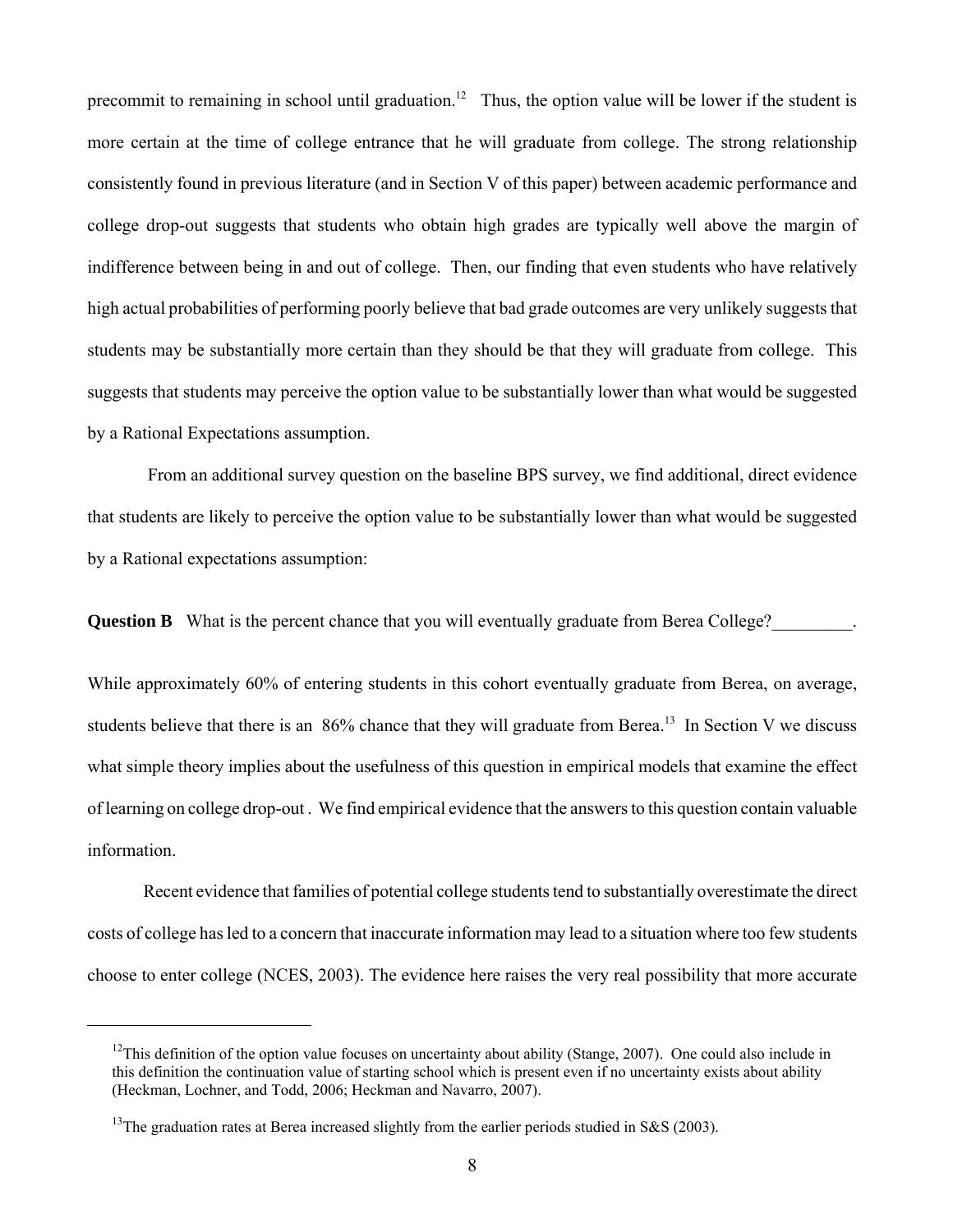information about academic performance in college could lead to a situation where some students who are currently entering might decide not to enter.<sup>14</sup>

### **IV. Expectations formation: Changes in beliefs between time of entrance and second semester**

To study expectations formation in this section, we first measure revisions to expectations by comparing beliefs at the time of entrance to beliefs at the beginning of the second semester (Section IV.A). We then examine how students arrive at their new beliefs (Section IV.B).

# IV.A. Measuring revisions to expectations: Comparing beliefs at beginning of the 1<sup>st</sup> and 2<sup>nd</sup> semesters

We examine revisions to expectations by comparing a student's subjective beliefs about *GPA<sub>1i</sub>* from Section III to the student's subjective beliefs about second semester grade point average, *GPA<sub>2i</sub>*. The latter beliefs were elicited using Question A.4 (Appendix A) which was administered immediately before the start of classes in the second semester. The question asks each student to report the "percent chance" that his *GPA*<sub>2i</sub> will fall in each of a set of mutually exclusive and collectively exhaustive categories, conditional on an expected level of study effort in the second semester, *Expected STUDY<sub>2i</sub>*, that is elicited in Question A.3 (Appendix A). $15$ 

Table 3 shows the subjective probabilities of *GPA*<sub>2i</sub> from Question A.4 averaged over the 325 students in our sample. In much of the remainder of this paper we focus our attention by examining revisions to mean expectations. We compute an approximate value of  $E(GPA<sub>2i</sub>)$  for person i from survey Question A.4 in the same way as described in Section III. Referring to this approximate mean as *posterior\_mean<sub>i</sub>*, the second-tolast entry of Table 3 shows that *posterior\_mean<sub>i</sub>* has an average value in our sample of 3.14. Comparing, in the first Column of Table 4, this value to the average *prior\_mean<sub>i</sub>* of 3.22 from Section III reveals that, on average, individuals are significantly revising their beliefs about grade performance between the start of the

 $14$ It is impossible to know from our data what effect accurate information would have on people who have chosen not to enter college. It is very possible that some of these people are incorrectly pessimistic about their college academic performance.

 $15$ Due in large part to a substantial number of required courses in the liberal arts curriculum, it is probably not unreasonable to believe that overall course difficulty tends to be generally similar between the 1st and 2nd semesters.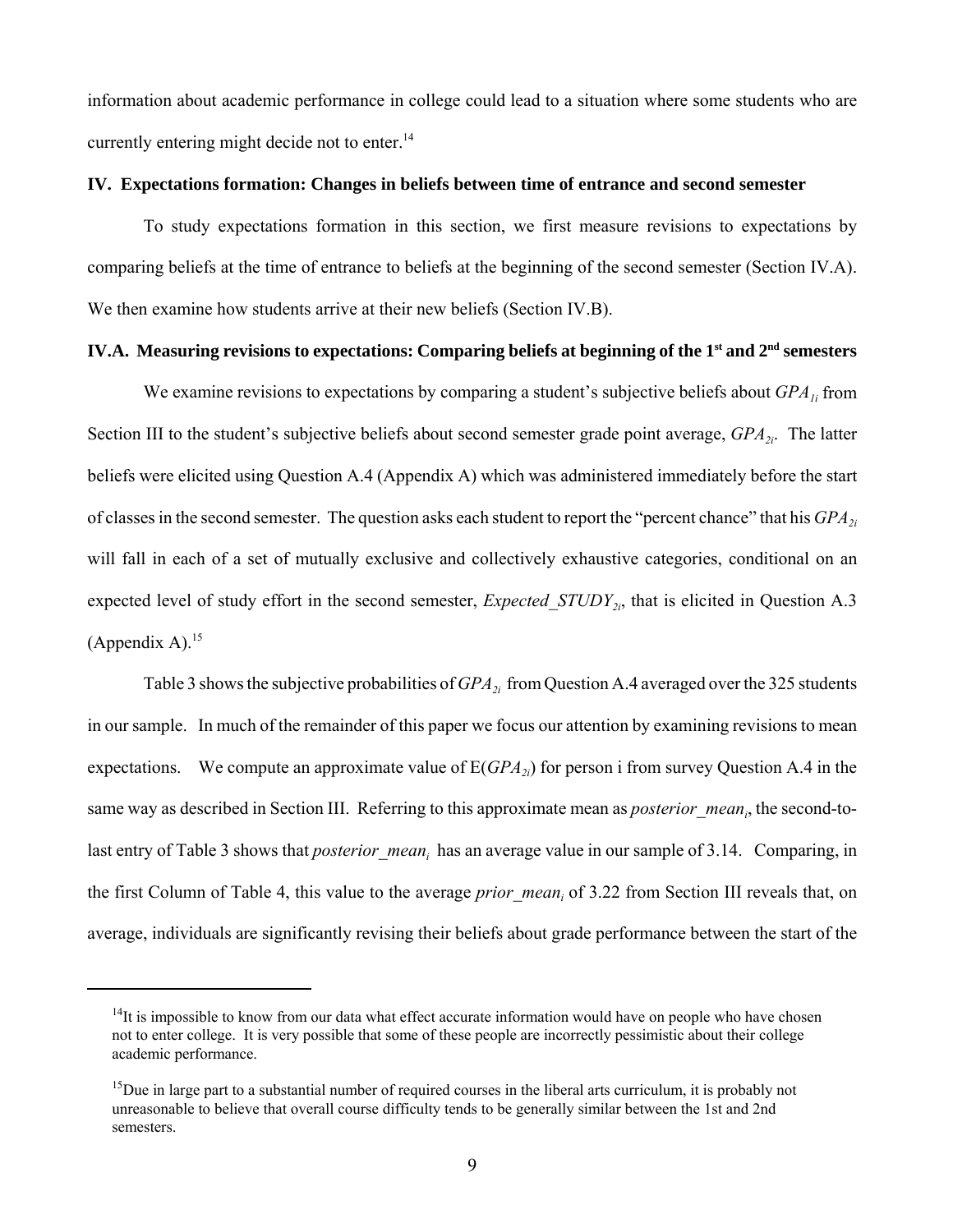first semester and the start of the second semester.<sup>16</sup> Further, this comparison tends to mask the full degree of updating that is taking place at the individual level since some individuals revise their beliefs upwards while others revise their beliefs downwards; on average, the absolute value of the difference between *prior\_meani* and *posterior\_mean<sub>i</sub>* is .289.

#### **IV.B. How do students arrive at their new beliefs?**

### **IV.B.1. Do new beliefs respond to new information?**

Central to theories of learning is the notion that individuals respond to new information. The new information that we consider is a person's first semester grade point average, *GPA<sub>1i</sub>*. Stratifying the sample by *GPA<sub>1i</sub>* we find sensible patterns of updating by *GPA<sub>1i</sub>* group. For example, in the second column of Table 4 we show the average *prior\_mean<sub>i</sub>* and the average *posterior\_mean<sub>i</sub>* for students in the top-third of the actual *GPA<sub>1i</sub>* distribution. In the third column of Table 4 we show the average *prior mean<sub>i</sub>* and the average *posterior mean<sub>i</sub>* for students in the bottom third of the actual *GPA<sub>1i</sub>* distribution. While the difference in the average *prior\_mean<sub>i</sub>* between the groups is relatively small, .08, the difference in the average *posterior\_mean<sub>i</sub>* between the groups becomes substantial, .50, after the groups observe large differences in first semester grade performance.<sup>17</sup>

### **IV.B.2. Do new beliefs depend on previous beliefs?**

It is natural to believe that new beliefs may depend on previous beliefs, even after taking into account the new information that is observed. We find strong evidence of this; *prior\_mean<sub>i</sub>* and  $GPA_{1i}$  are both important predictors of *posterior\_mean<sub>i</sub>* when we use our entire sample to estimate a regression of the form (1) *posterior\_mean<sub>i</sub>* =  $\beta_0 + \beta_1$  *prior\_mean<sub>i</sub>* +  $\beta_2$  *GPA*<sub>1i</sub> +  $\mu_i$ 

by Ordinary Least Squares (OLS). Specifically, Column 1 of Table 5 shows that the point estimates (standard errors) for  $\beta_1$  and  $\beta_2$  are .396 (.051) and .245 (.019), respectively. A test of the null hypothesis that  $\beta_1=0$  and

<sup>&</sup>lt;sup>16</sup>A test of the null hypothesis that the average mean in the population is the same between the two semesters is rejected at traditional significance levels (p-value .0017).

 $17A$  test of the null hypothesis that the difference in the average posterior means between the groups is the same as the difference in the average prior means between the groups is easily rejected at all traditional significance levels.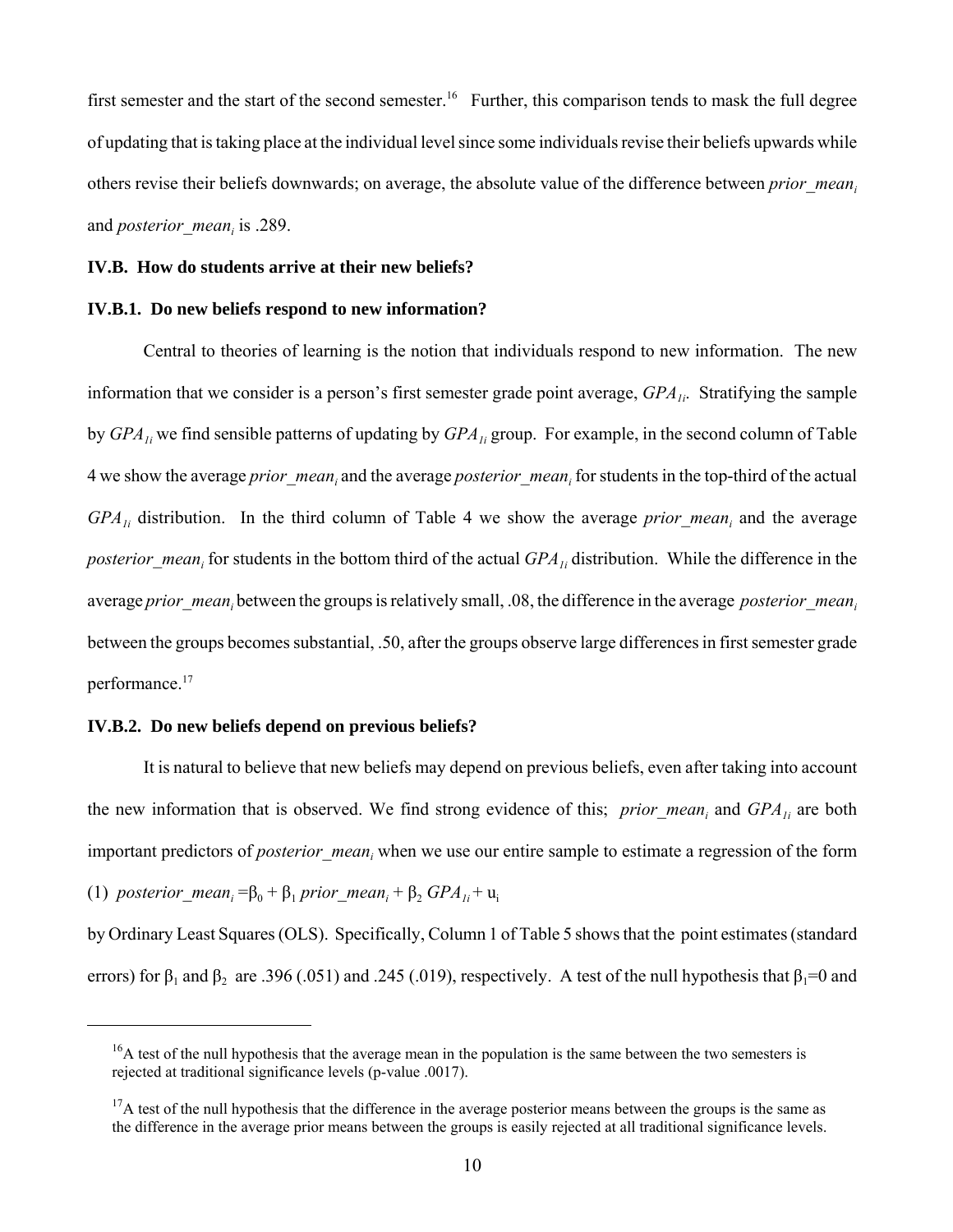a test of the null hypothesis that  $\beta_2=0$  are each overwhelmingly rejected with the tests having t-statistics of 7.76 and 12.89, respectively.

# **IV.B.3** Can we understand heterogeneity in updating conditional on prior\_mean<sub>i</sub> and GPA<sub>1i</sub>?

In this section we examine whether we can provide any evidence about why substantial heterogeneity exists in *posterior\_mean<sub>i</sub>* for students who have the same *prior\_mean<sub>i</sub>* and  $GPA_{1i}$ . We stress that it is not our objective to provide a formal test of any specific model of learning. Indeed, as will be discussed in detail later, doing so will always be extremely difficult using real-world data.18 Nonetheless, given that little is understood about the process governing expectations formation in the real world, we turn to a particularly prominent model of learning - the Bayesian model - to obtain some theoretical implications describing why heterogeneity may exist in updating. Whether, in practice, these implications are useful for predicting heterogeneity is examined by taking advantage of survey questions that were motivated by the theory..

# *IV.B.3.a A Simple Bayesian Learning Framework*

Suppose that student i's grade point average on a 4.0 scale in a particular semester t is determined by the sum of a constant  $\theta$ <sub>i</sub> that represents his person-specific, permanent academic ability (or academic preparation that is essentially permanent in nature at time of college entrance) and a random variable  $\varepsilon_{ti}^{19}$ ;

*(2)*  $GPA_{ti} = \theta_i + \varepsilon_{ti}$ .

We begin by describing the model under assumptions about  $\varepsilon_{ti}$  that would be standard in a textbook version -

<sup>&</sup>lt;sup>18</sup>Moreover, doing so runs somewhat counter to perhaps the strongest rationale for collecting survey data on expectations - that it allows researchers estimating behavioral models to move away from somewhat arbitrary, untestable assumptions about the learning process in favor of relatively flexible specifications for the learning process. Providing evidence about whether agents update in, for example, a Bayesian manner has been the focus of experimental work.

<sup>&</sup>lt;sup>19</sup>Although we tend to refer to  $\theta_i$  as ability, we note that it is not necessarily literally true that changes in beliefs about  $\theta$ <sup>*i*</sup> entirely represent changes in beliefs about ability. For example, a person who enters school with a belief that the mean of the school's grade distribution is higher than it actually is may reduce his beliefs about his own mean GPA after the time of entrance even if he has not learned anything about his ability relative to other students at the school. However, what seems important is that, if misperceptions about average grades at the school exist at the time of entrance, they are not likely to be overly large. Thus, students of perhaps the most policy interest - those who perform very poorly - are almost certainly learning primarily about something other than their relative position in the grade distribution when they see grades that are much lower than expected. Regardless, if one wanted to be technically correct,  $\theta_i$  would be referred to as mean GPA for person i, and for much of this paper the distinction is not of particular importance.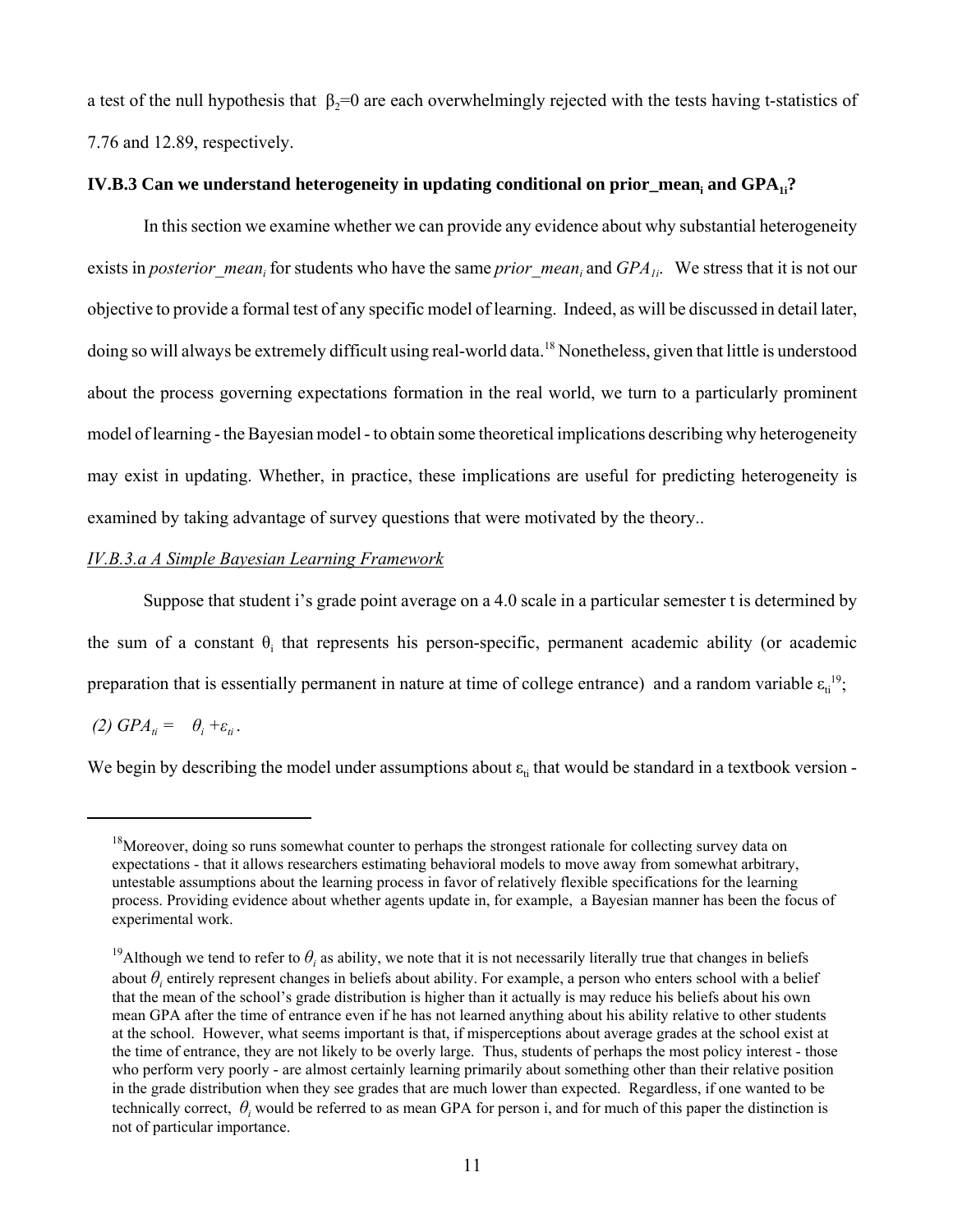that  $\varepsilon_{ti}$  represents semester randomness in grades that is purely idiosyncratic in nature, that  $\varepsilon_{ti}$  is not observed directly by students, and that beliefs about  $\varepsilon_{ti}$  are fixed for all t.<sup>20</sup>

Learning takes place about  $\theta_i$ . Beliefs about  $\theta_i$  at the beginning of the first semester (t=1) are characterized by a distribution that we refer to as the "prior" distribution. We refer to the mean and variance of this prior distribution of ability for person i as the prior mean and prior variance. After the first semester, the student observes his first semester grade point average  $GPA_{1i} = \theta_i + \varepsilon_{1i}$  which represents a noisy signal of academic ability. This noisy signal (hereafter often referred to simply as the "signal") is used in conjunction with the prior distribution of  $\theta_i$  and the belief about the distribution of  $\varepsilon_{ti}$  to generate the distribution that characterizes the person's beliefs about  $\theta_i$  at the beginning of the second semester (t=2). Hereafter, we refer to this t=2 distribution as the "posterior" distribution. We refer to the mean and variance of this distribution of ability for person i as the posterior mean and posterior variance.

From our survey questions it is not possible to identify the entire prior distribution or the entire posterior distribution of  $\theta_i$ . For example, because survey question A.2 (Appendix A) elicits information about  $GPA_{1i} = \theta_i + \varepsilon_{1i}$ , an attempt to identify the prior distribution of  $\theta_i$  from this question is confounded by the presence of  $\varepsilon_{1i}$  - with the problem being that a student's beliefs about  $\varepsilon_{1i}$  are not observed.<sup>21</sup> Similarly, because survey question A.4 (Appendix A) elicits information about  $GPA_{2i} = \theta_i + \varepsilon_{2i}$ , an attempt to identify the posterior distribution of  $\theta_i$  from this question is confounded by the presence of  $\varepsilon_{2i}$ . However, under the assumption that students believe that  $E(\epsilon_{i})=0$ , we can identify the prior mean and posterior mean from the survey questions A.2 and A.4 since this assumption implies that  $E_{t=1}(GPA_{1i})=E_{t=1}(\theta_i)$  and  $E_{t=2}(GPA_{2i})=E_{t=2}(\theta_i)^{2}$ . The construction

<sup>&</sup>lt;sup>20</sup>These beliefs about  $\varepsilon_{ti}$  may or may not be correct. The assumption that students do not learn about  $\varepsilon_{ti}$  reduces the dimension of the learning problem.

<sup>&</sup>lt;sup>21</sup>One might think about estimating the distribution of  $\varepsilon_{1i}$  to use in place of beliefs about  $\varepsilon_{1i}$ . However, assuming that beliefs correspond to the true distribution is not particularly appealing given that the objective of this paper is to examine what can be learned directly from the data without making such assumptions. Further, beliefs constructed in this way would be contradicted directly by the data; for some individuals, the variance of  $\theta_i + \epsilon_{1i}$  elicited in survey question A.2 would be smaller than the estimated variance of  $\varepsilon_{1i}$ .

 $^{22}$ Roughly speaking, the assumption is that, on average, luck (??) is neither good nor bad. Grades are bounded on the  $[0.0, 4.0]$  grade interval. While this reality does suggest that certain distributions for  $\varepsilon$  cannot be literally correct, it does not by itself directly lead to a contradiction of the assumption that a person believes that  $E(\epsilon_{ti})=0$ . Nonetheless, we stress that this is an assumption made largely for convenience with the objective of keeping the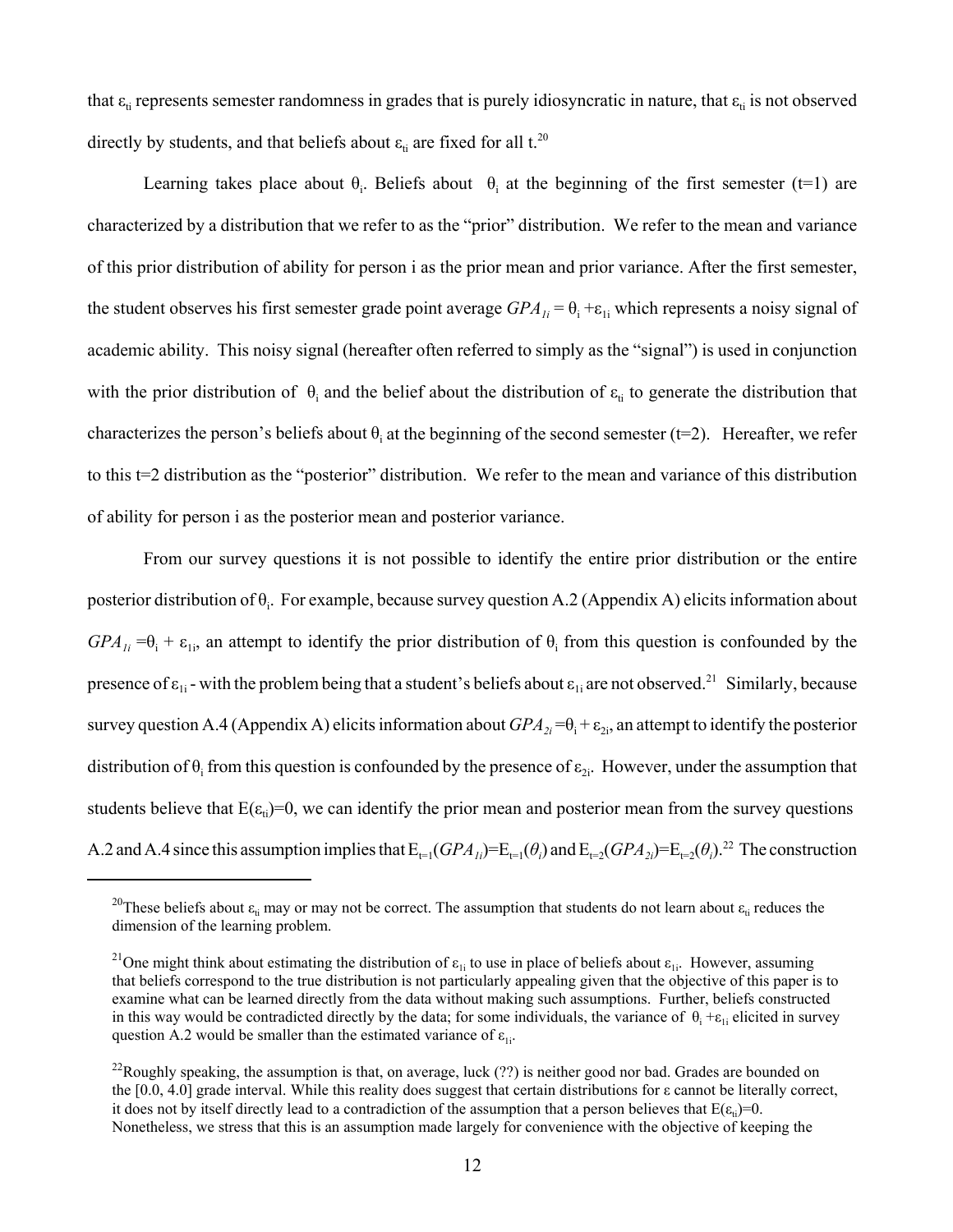of E(*GPA<sub>1i</sub>*) and E(*GPA<sub>2i</sub>*) from the survey questions was described in Sections III and IV.A, respectively, with these variables being referred to in those sections as *prior\_mean<sub>i</sub>* and *posterior\_mean<sub>i</sub>*, respectively.

Thus, while one would be interested, most generally, in how the entire posterior distribution of ability evolves, we focus our attention by attempting to understand how the posterior mean evolves. Under Bayesian updating, a convenient linear form arises for the posterior mean under the assumption that a student's prior distribution of  $\theta_i$  is normally distributed and the assumption that the student believes that  $\varepsilon_{ti}$  is normally distributed. Specifically, under these assumptions and the assumption that the student believes that  $E(\epsilon_{ti})=0$ :

(3a) 
$$
posterior\_mean_i = W_{1i}.prior\_mean_i + W_{2i}.GPA_{1i}
$$

(3b) = *prior\_meani* + W2i· (*GPA1i* - *prior\_meani* )

where, denoting  $\sigma_{\text{ei}}^2$  to be the variance of  $\varepsilon_{\text{ti}}$ ,

(3c) 
$$
W_{1i} = \frac{\sigma_{ei}^2}{\sigma_{ei}^2 + prior\_variance_i}, \quad W_{2i} = \frac{prior\_variance_i}{\sigma_{ei}^2 + prior\_variance_i}.
$$

Thus, in the Bayesian model, heterogeneity exists in *posterior\_mean<sub>i</sub>* for students with the same  $GPA_{1i}$  and *prior\_mean<sub>i</sub>* because different students assign different weights to  $GPA_{1i}$  and *prior\_mean<sub>i</sub>*. We are interested in the model's explanation for why this heterogeneity exists. Equation (3b) shows that  $W_{2i}$  can be interpreted as the proportion of the gap between actual and expected performance (*GPA<sub>1i</sub>-prior\_mean<sub>i</sub>*) that the student believes will persist into the future, or, equivalently, is due to permanent factors. Equation (3c) shows that the weight  $W_{2i}$  is decreasing in the amount of noise,  $\sigma_{zi}^2$ , that a person believes exists in the grade process. Then, the model produces three implications for why heterogeneity may exist in weights:

- Implication 1: A student should put more weight on  $GPA_{1i}$  and less weight on *prior\_mean<sub>i</sub>* if he believes that his better or worse than expected performance is due to permanent factors;
- Implication 2: A student should be more likely to believe that his better or worse than expected performance is due to permanent factors if he believes that  $\sigma_{ei}^2$  is small;

Implication 3: a student should put more weight on *GPA<sub>1i</sub>* and less weight on *prior\_mean<sub>i</sub>* if he believes

subsequent analysis and interpretation as simple/transparent as possible.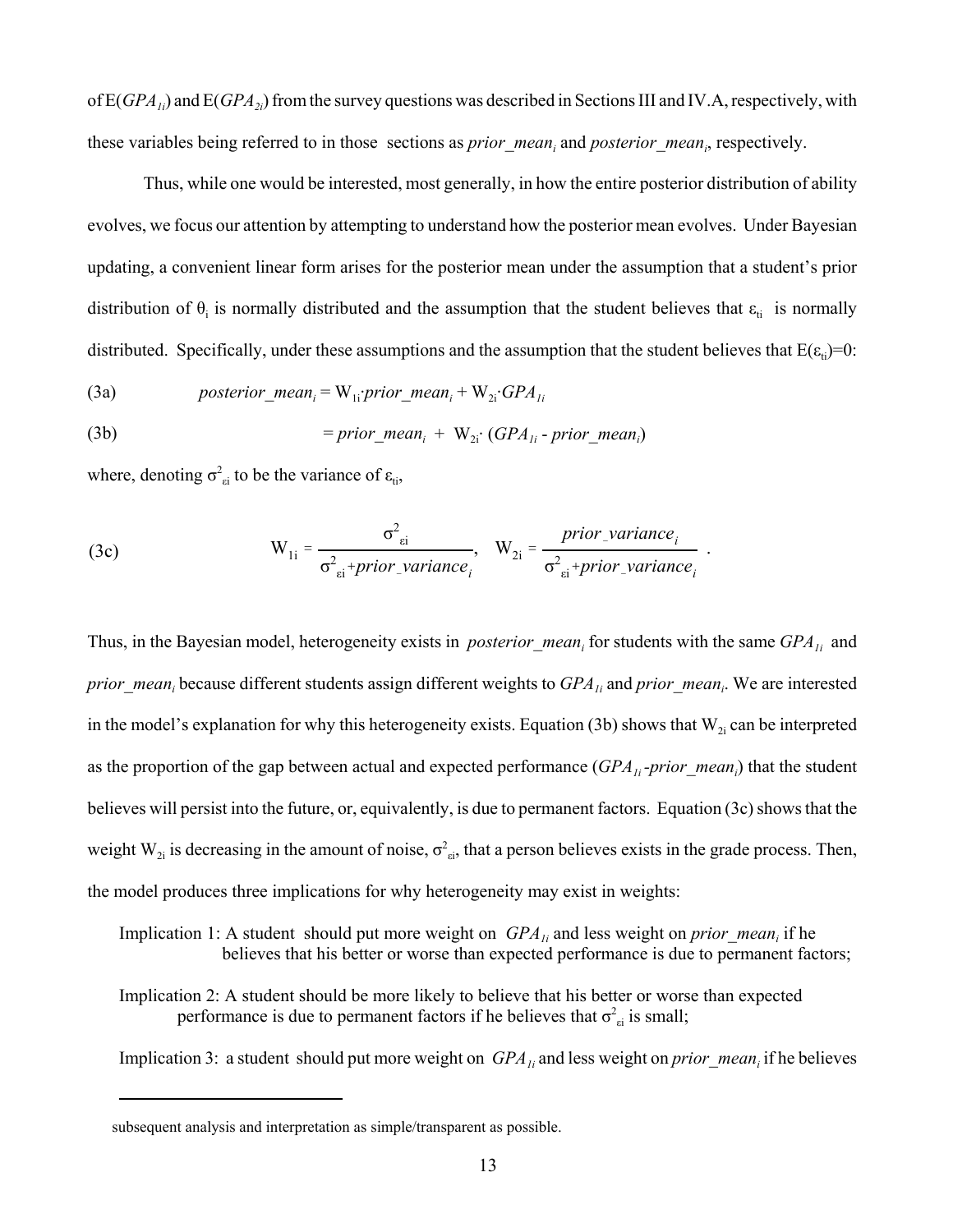that  $\sigma_{ei}^2$  is small.

In Subsection (IV.B.3.c) we take advantage of unique survey questions to examine these implications. However, before turning to this exercise, we discuss one intuitively appealing modification to the textbook model.

# *IV.B.3.b Limitations of the textbook model: Adding study effort*

In practice there is plenty of scope for questioning the textbook model, with the implication being that providing a formal test of Bayesian updating will typically be extremely difficult using nonexperimental data. For example, the assumption that a student does not observe any portion of *ε*directly will not be literally true. If a researcher knew exactly which elements of ε were known to the individual and could measure these elements, then the researcher could adjust equation (2) to reflect this information. While it would never be possible to observe everything in a person's information set, it seems worthwhile to take into account the BPS data are unique in providing information about one component of  $\varepsilon$  - study effort - that is observed by the student and is perhaps the most important input in the grade production function (S&S, 2008b)

The motivation for taking into account study effort can be seen directly in two observations. First, a simple comparison of *prior\_mean<sub>i</sub>* to *posterior\_mean<sub>i</sub>* would produce a misleading view of what a person has learned about his academic ability if the number of hours that the person expects to study per day in semester t (*Expected\_STUDY<sub>ii</sub>*) changes between the beginning of the first semester (t=1) and the beginning of the second semester (t=2). Second, a simple comparison of  $GPA_{1i}$  to *prior\_mean<sub>i</sub>* would provide misleading information about the accuracy of a person's prior beliefs about his ability if a person's study effort in the first semester was different than what he expected at the beginning of the first semester.

Then, what is needed are modified measures of the prior mean, posterior mean, and first semester grade performance in which study effort is held constant. Here we hold effort constant at *Expected\_STUDY1i*, the study effort on which the student person is asked to condition when answering the question from which we construct *prior\_mean<sub>i</sub>* (Question A.2). Then, our modified measure *posterior\_mean<sub>i</sub>*\* represents the posterior mean that the student would have reported if he had planned to study *Expected STUDY<sub>1i</sub>* rather than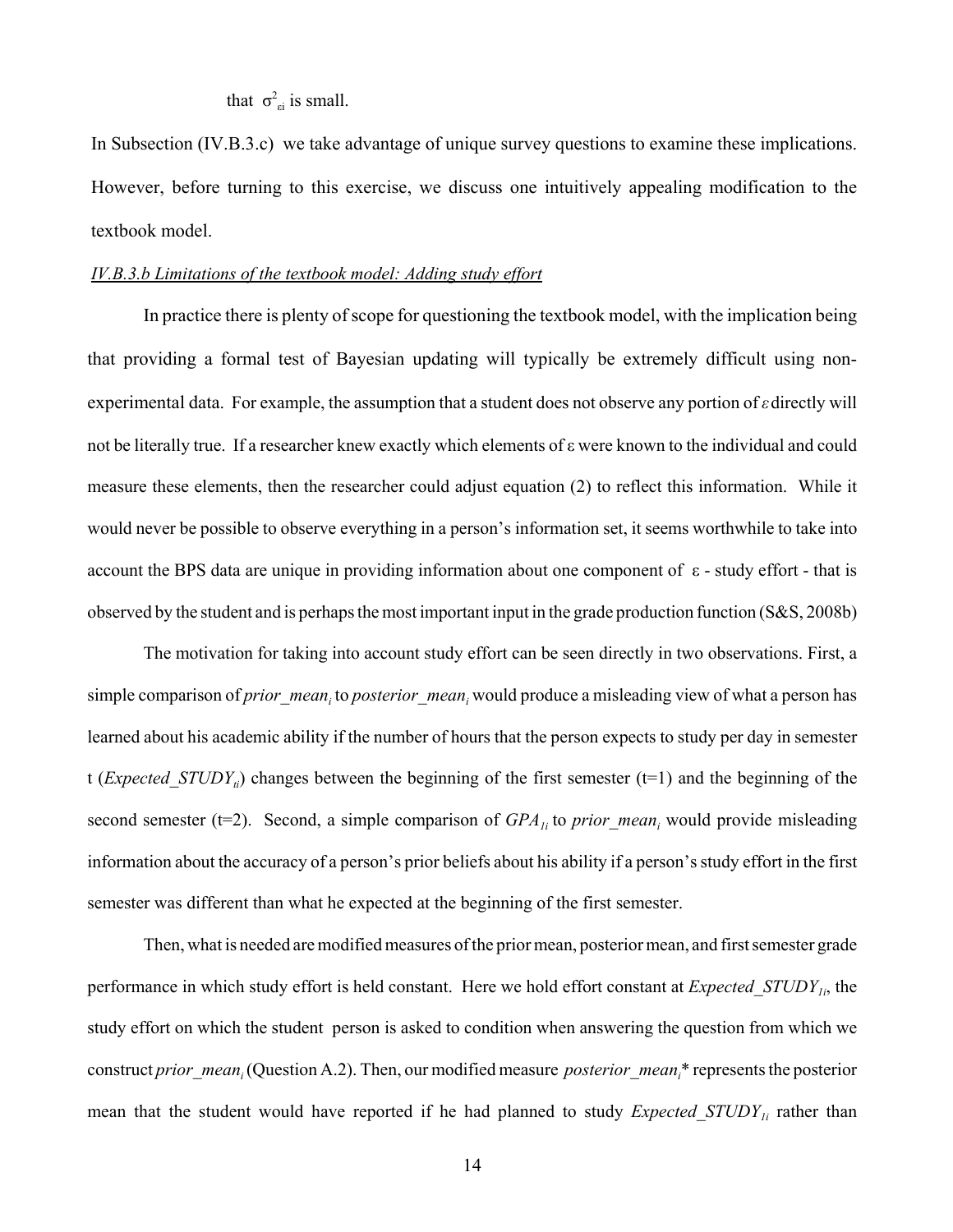*Expected\_STUDY*<sub>2*i*</sub> in the second semester, and our modified measure *GPA<sub>1i</sub>*\* represents the first semester grade point average the person believes he would have received if he had studied *Expected\_STUDY1i* rather than *STUDY<sub>1i</sub>* in the first semester. Assuming that students believe that study effort affects grade performance in a linear manner,

$$
(4) GPA_{ti} = \alpha_i STUDY_{ti} + \theta_i + \varepsilon_{ti},
$$

then the modified measures are given by:

(5) posterior\_mean<sub>i</sub>\* = posterior\_mean<sub>i</sub> - 
$$
\alpha_i
$$
 (Expected\_STUDY<sub>2i</sub> - Expected\_STUDY<sub>1i</sub>)  
(6)  $GPA_{1i}$ \* =  $GPA_{1i}$  -  $\alpha_i$  (STUDY<sub>1i</sub> - Expected\_STUDY<sub>1i</sub>).

Then, using *posterior\_mean<sub>i</sub>*\* in place of *posterior\_mean<sub>i</sub>* and *GPA<sub>1i</sub>*\* is used in place of *GPA<sub>1i</sub>*, leads to the updated version of equation (3):

(7a) *posterior\_meani* \*= W1i·*prior\_meani* + W2i·*GPA1i* \*

(7b) = prior\_mean<sub>i</sub> + W<sub>2i</sub>: 
$$
[GPA_{1i} - \alpha (STUDY_{1i} - Expected\_STUDY_{1i}) - prior\_mean_i]
$$

Thus, the interpretation of equation (7b) is similar to (3b) except that  $W_{2i}$  can now be interpreted as the proportion of the *GPA<sub>1i</sub>*-prior\_mean<sub>i</sub> gap that the student believes will persist into the future *after* the portion of the gap that arises because a person studies a different amount than expected in the first semester is removed.

The use of the new measures in equations (5) and (6) introduces new demands on the data. We assume that  $\alpha_i$  is homogeneous and use an estimate of .36 that is obtained in S&S (2008b) from an identification strategy in which we exploit exogenous variation in a student's study effort created by whether his randomly assigned roommate brought a video game to school.<sup>23</sup> *Expected STUDY<sub>1i</sub>* and *Expected STUDY<sub>2i</sub>* are obtained from survey Question A.1 and Question A.3 (Appendix A), respectively. They have means (standard deviations) of 3.47 (1.32) and 3.07 (1.27), respectively, for the sample of 291 students who have valid observations for both of the expected-study variables. *STUDY<sub>1i</sub>* represents the average number of hours that

 $^{23}$ In S&S (2008b) we find that a person's study effort is strongly influenced by the instrument and find strong support in favor of the validity of the instrument by using a wide variety of survey questions that were designed specifically to document possible violations of the exogeneity condition.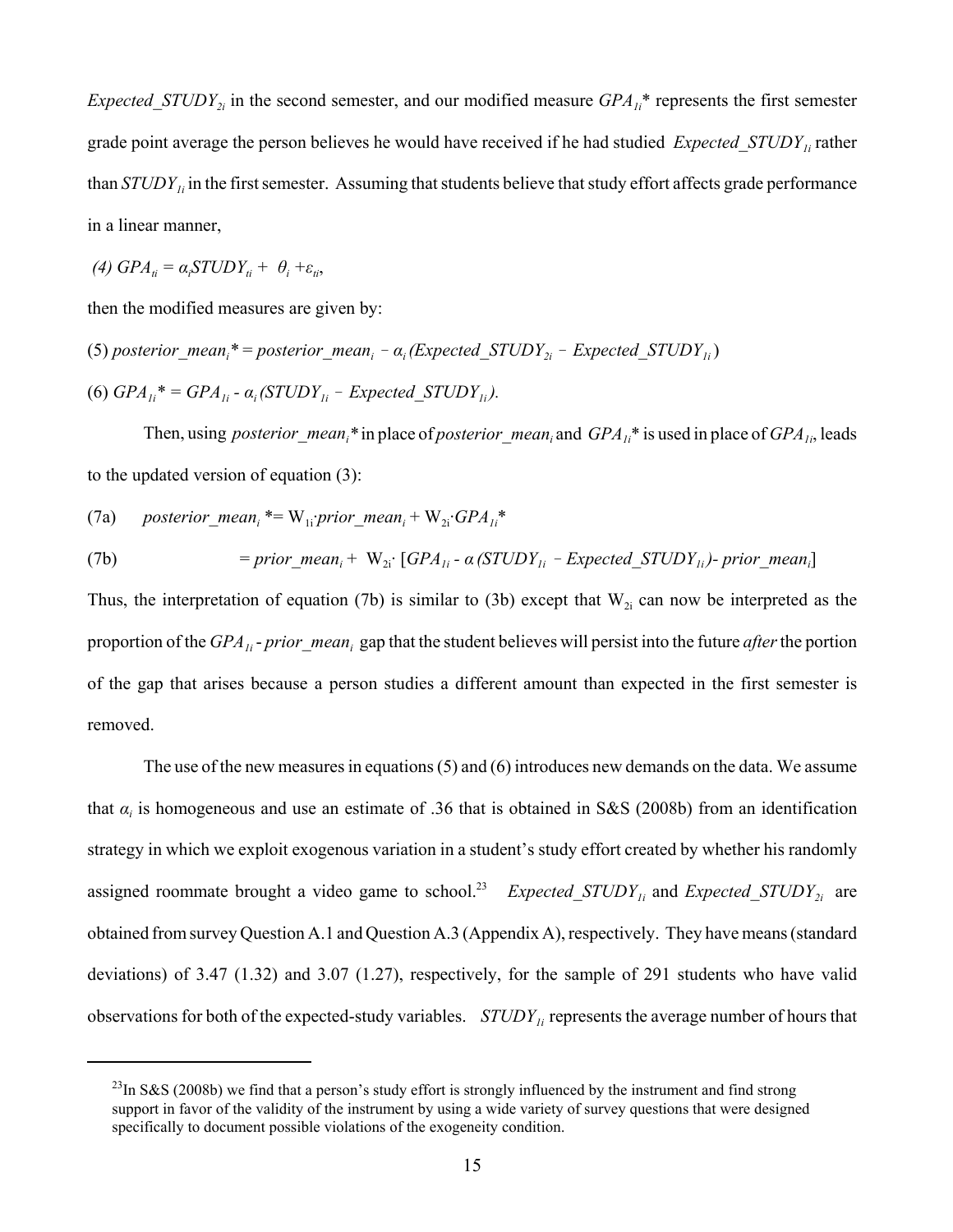a person actually studies per day over *all* days in the first semester and is not fully observed. What is observed is  $ST\hat{U}DY_{1i}$  the number of hours that students studied on (up to) four particular days during the first semester on which we administered the 24-hour time diaries (Appendix A) mentioned in Section II. Using  $STCDY_{1i}$  directly in the construction of  $GPA_{1i}$ <sup>\*</sup> (equation 6) leads to an errors-in-variables problem in the independent variable *GPA1i \**. This problem is not easily corrected using textbook methods both because the number of completed time diaries varies across individuals and because the regression specifications that will be used in Section IV.B.3.c include multiple regressors that are functions of  $GPA_{li}$ <sup>\*</sup>. To address this issue, we take a Maximum Likelihood (MLE) approach of S&S(2004) and described in detail in Appendix B.

We begin by using this MLE estimator to estimate the analog to equation (1)

# (8) *posterior\_mean<sub>i</sub>*\*=β<sub>0</sub> + β<sub>1</sub> *prior\_mean<sub>i</sub>* + β<sub>2</sub> *GPA<sub>1i</sub>*\*+ u<sub>i</sub>

which serves as the baseline specification for the results in Section IV.B.3.c which examine the three implications from IV.B.3.a using the modified model which includes study effort. Both the test of the null hypothesis that  $\beta_1=0$  and the test of the null hypothesis that  $\beta_2=0$  continue to be overwhelmingly rejected with t-statistics of 11.098 and 8.091, respectively.

# *IV.B.3.c Understanding heterogeneity - examining the three implications from IV.B.3.a*

*Implication1* To examine Implication 1 we need a measure of the extent to which a person believes that his better or worse than expected performance is due to permanent factors. This motivated the wording of Question C (Appendix A) which, between the first and second semesters, elicited individual perceptions about the percentage of the *GPA<sub>1i</sub>* - *prior\_mean<sub>i</sub>* gap that should be attributed to each of the following: better or worse than expected ability (Line A), better or worse than expected preparation (Line B), higher or lower than expected study effort (Line C), and better or worse than expected luck (Line D).<sup>24</sup>

<sup>&</sup>lt;sup>24</sup>In order to keep this experimental question manageable, if a student performed worse (better) than expected, the survey question abstracts from the possibility that the student might have found expected ability to be better (worse) than expected or expected preparation to be better (worse) than expected or study effort to be higher (lower) than expected or luck to be better (worse) than expected.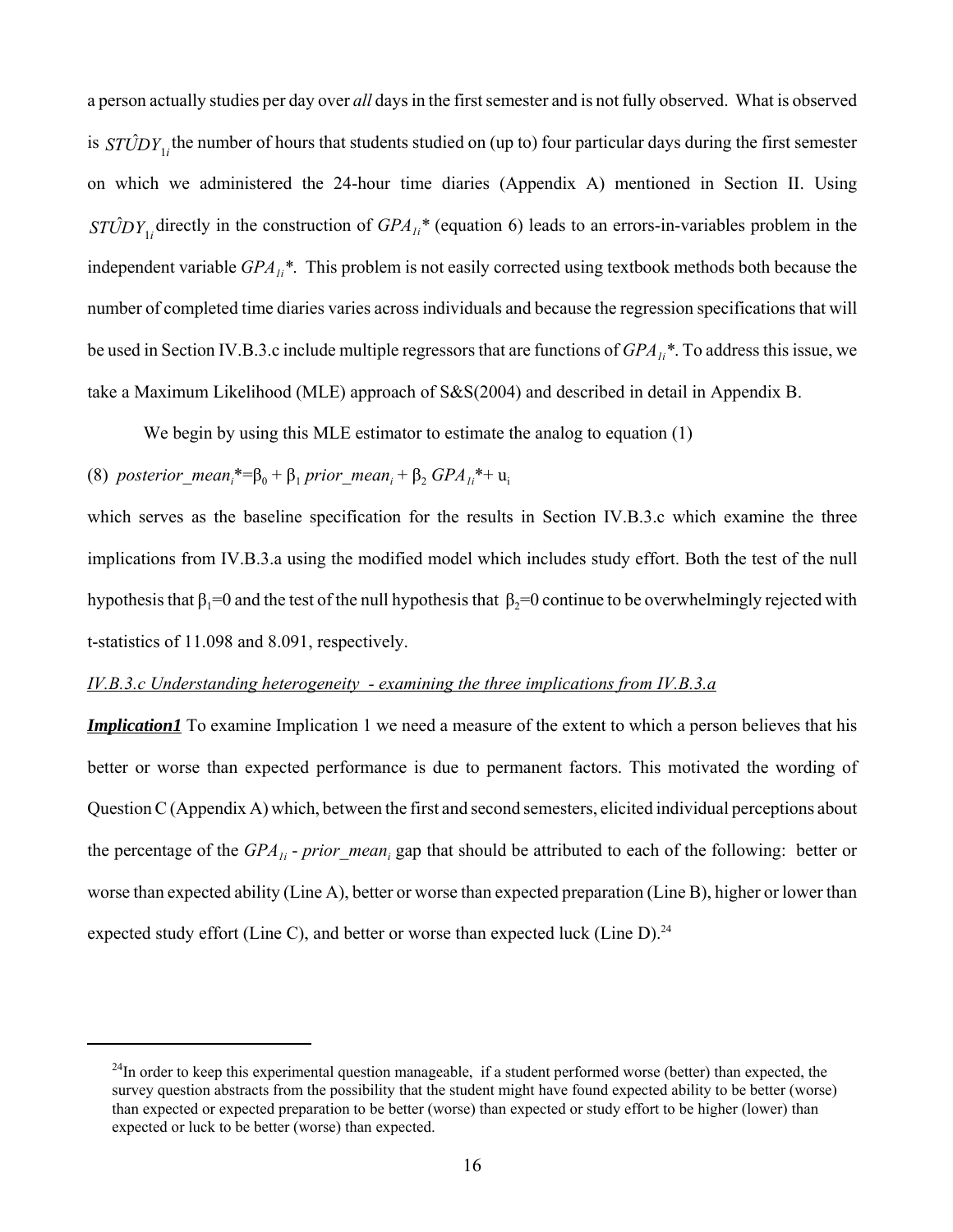Assuming that Line A and Line B tend to be viewed as persistent and Line C tends to be viewed as transitory yields our measure, which we refer to as  $\hat{W}_{2i}$ :

(9) 
$$
\hat{W}_{2i} = \frac{\% \text{line} A + \% \text{line} B}{\% \text{line} A + \% \text{line} B + \% \text{line} D}, \qquad \hat{W}_{1i} = 1 - \hat{W}_{2i}.
$$

 Line C plays no role when the modified model with study effort is used because equation (7b) explicitly takes into account the role of different than expected study effort.<sup>25</sup> Because equation (9) does not use information for Line C, estimates of the weights cannot be constructed if a student assigns a percentage of 100 to line C. Restricting our attention to the 211 students who did not have a percentage of 100 on line C and who correctly recognized in Question C.1 whether they had performed better or worse than expected in the first semester, we find substantial heterogeneity in students' interpretations of the reasons for the *GPA*<sub>1i</sub> *-prior\_mean<sub>i</sub>* gap; the mean and standard deviation of  $\hat{W}_{2i}$  are .688 and .408, respectively.<sup>26</sup>

To see whether the measure from equation (9) can succeed in predicting differences in the posterior mean for students with the same prior mean and same first semester grade performance we use the MLE approach discussed in the previous section to estimate

(11) posterior\_mean<sub>i</sub>\*= $\beta_0 + \beta_1$  prior\_mean<sub>i</sub>+  $\beta_2 GPA_{1i}$ \*+  $\beta_3$  prior\_mean<sub>i</sub> x  $\hat{W}_{1i} + \beta_4 GPA_{1i}$ \* x  $\hat{W}_{2i}$  +u<sub>i</sub>.

This specification is estimated for the 191 students of our 211 student subsample who also provided valid information about study effort that is needed to construct *posterior\_mean<sub>i</sub>*\* and *GPA<sub>1i</sub>*\*.<sup>27</sup> In the second

 $^{25}$ This is beneficial because it is hard to know whether students would tend to think of higher or lower than expected study effort as being permanent or transitory (although in theory our data would be helpful for this issue because it contains *Expected\_STUDY<sub>1i</sub>, Expected\_STUDY<sub>2i</sub>*, and information related to *STUDY<sub>1i</sub>*. Of course, equation (9) does make a specific assumption about students' beliefs about the role that higher or lower than expected study effort plays in their better or worse than expected grade performance.

 $^{26}$ Two hundred forty-six of 325 correctly identified whether they did better or worse than expected with the majority of the incorrect responses coming for individuals whose performance was very close to what they expected. Thirtyfive individuals attributed 100% of the gap to study effort.

<sup>&</sup>lt;sup>27</sup>The first column of Table 6 recomputes the results in the second column of Table 5 for the 191 person subsample.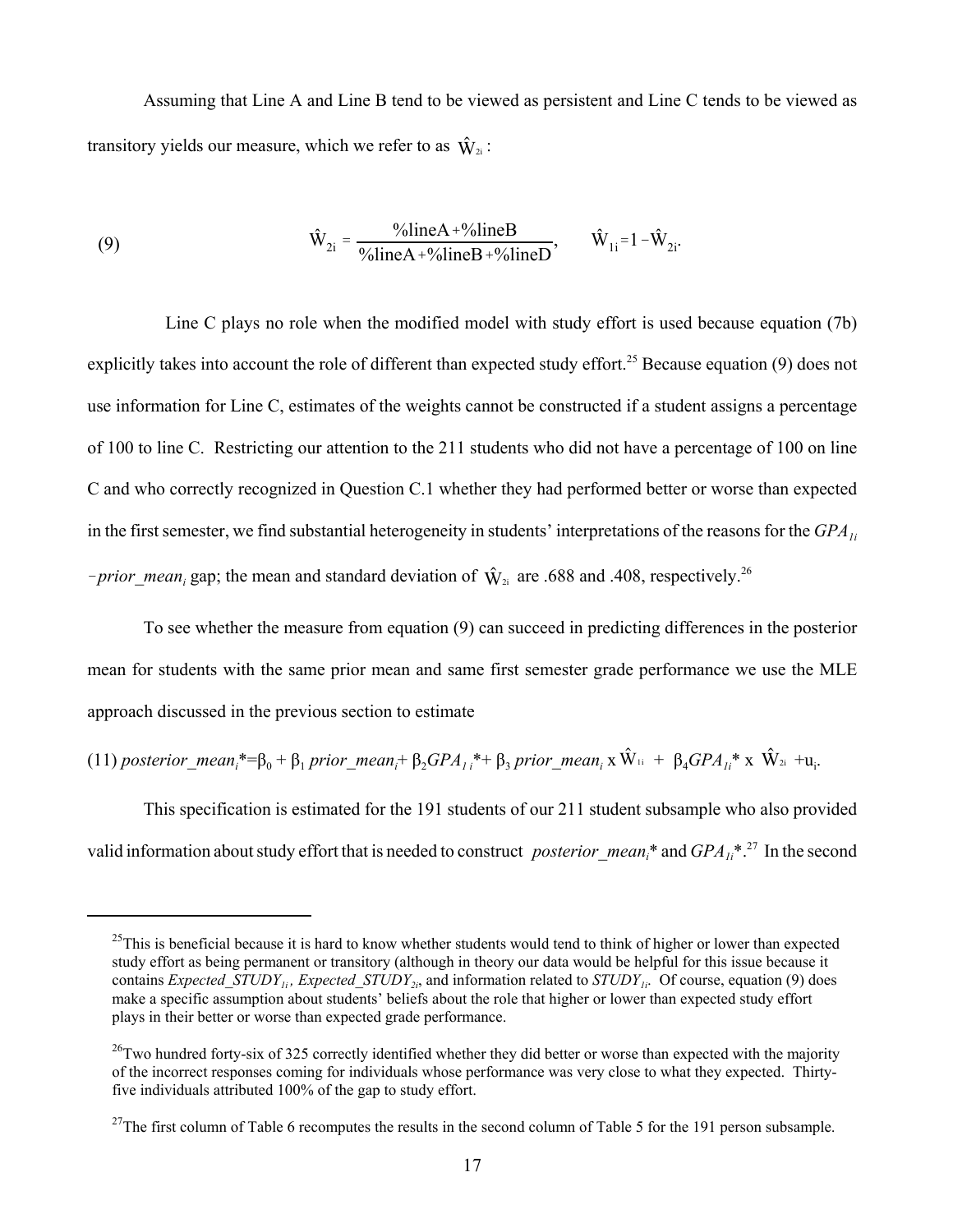column of Table 6 we find that the point estimates of  $\beta_3$  and  $\beta_4$  are of quantitatively important size. For example, a student who believes that his better (or worse) than expected performance is caused entirely by persistent factors ( $\hat{W}_{2i}$ =1) would put 2.1 times as much weight on  $GPA_{1i}^*$  as someone who believes that his better (or worse) than expected performance is caused entirely by transitory factors ( $\hat{W}_{2i}$ =0). Further, although as expected  $\beta_3$  and  $\beta_4$  are not estimated particularly precisely, a test of the null hypothesis that  $\beta_3=0$ is rejected at significance levels greater than .038 (t-statistic=2.077) and a test of the null hypothesis that  $\beta_4=0$ is rejected at significance levels greater than .031 (t-statistic=2.160). The second column of Table 7 shows generally similar results when the model without study effort is estimated by OLS.28

*Implication 2* To test the second implication from the previous section we need a measure of how much noise students believe exists in the grade process. This motivated question D (Appendix A) which at the beginning of the first semester asked individuals about the importance of "luck" in the determinations of grades, where we have attempted to define luck to contain a wide range of transitory factors that would be contained in ε. If "luck" is roughly synonymous with ε (and under the previous assumption that students believe that  $E(\varepsilon_i)=0$ ), the sum of the responses on lines D.2 and D.3 of question D would represent a person's beliefs about  $Pr(\varepsilon$ <sup>*ti*</sup>  $>$ .25 $|\varepsilon_i > 0$ .<sup>29</sup> Although this interpretation of the sum of the responses on lines D.2 and D.3 is certainly not literally correct, the sum should be strongly (positively) correlated with  $\sigma_{ei}^2$  so, acknowledging the obvious abuse of notation, we refer to the sum as  $\hat{\sigma}_{ei}^2$ . In Table 8 we regress  $\hat{W}_{1i}$  on  $\hat{\sigma}_{ei}^2$  and find strong evidence of a positive relationship consistent with Implication 2, with a test of the null hypothesis of no relationship being

<sup>&</sup>lt;sup>28</sup>This involves estimating equation (11) with *posterior\_mean<sub>i</sub>* and  $GPA_{1i}$  in place of *posterior\_mean<sub>i</sub>*\* and  $GPA_{1i}$ <sup>\*</sup>. A student who believes that his better (or worse) than expected performance is caused entirely by persistent factors  $(\hat{W}_{2i} = 1)$  would put 1.6 times as much weight on  $GPA_{1i}$  as someone who believes that his better (or worse) than expected performance is caused entirely by transitory factors ( $\hat{W}_{2i}$ =0). A test of the null hypothesis that  $\beta_3=0$  is rejected at significance levels greater than .087 (t-statistic=1.722) and a test of the null hypothesis that  $\beta_4=0$  is rejected at significance levels greater than .069 (t-statistic=1.830).

<sup>&</sup>lt;sup>29</sup>This measure has a mean (standard deviation) of .511 (.250) for the sample of 211 students in Table 6.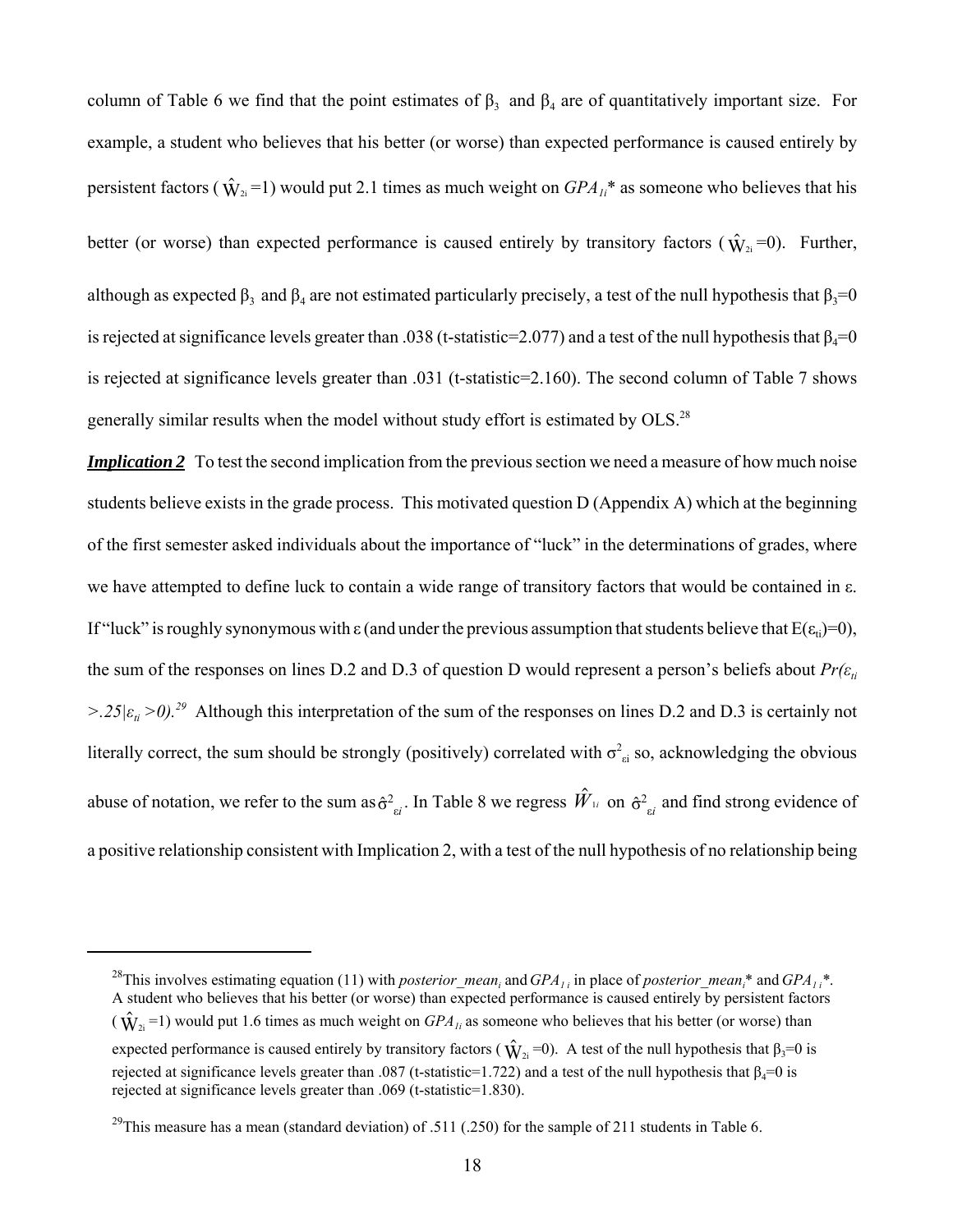rejected at significance levels greater than .007.<sup>30</sup>

*Implication 3* Examining the third implication requires that we examine the influence of our proxy  $\hat{\sigma}^2_{ei}$ directly. The last column of Table 6 shows results from a regression that is analogous to equation (11)

(11) *posterior\_mean<sub>i</sub>*\*=β<sub>0</sub> + β<sub>1</sub> *prior\_mean<sub>i</sub>* + β<sub>2</sub> *GPA<sub>1i</sub>*\*+

$$
\beta_3 prior\_mean_i \times \hat{\sigma}_{ei}^2 + \beta_4 GPA_{li}^* \times \hat{\sigma}_{ei}^2 + u_i.
$$

A test of the null hypothesis that  $\beta_3=0$  is rejected at significance levels greater than .042 (t-statistic=2.029) and a test of the null hypothesis that  $\beta_4=0$  is rejected at significance levels greater than .018 (t-statistic=-2.376). The last column of Table 7 shows even stronger results when we estimate, by OLS, the analog to equation (11) that does not take into account study effort.<sup>31</sup> We note that the evidence in support of this implication is particularly useful for future work since  $\hat{\sigma}^2_{ei}$  (unlike the measure  $\hat{W}_{2i}$ ) represents a structural, environmental belief . As such, this finding could allow a more useful specification for the learning process to be embedded in a behavioral model of the drop-out decision.

### **V. Direct evidence about the reasons for drop-out.**

The outcome variable we use, *dropout<sub>i</sub>*, is an indicator of whether students in our sample (who were all enrolled at the beginning of the second semester and typically finished the second semester) leave school before the beginning of the second year. We find that 17% (56 out of 325) of the students in our sample do so.

The drop-out decision at the end of the second semester can be written

(13) *dropout<sub>i</sub>* = 1 iff *dropout*<sub>i</sub><sup>\*</sup> =  $E_2(V_N)$ - $E_2(V_S)$ >0,

<sup>&</sup>lt;sup>30</sup>Some additional care is perhaps warranted. In this regression we have not held *prior\_variance<sub>i</sub>* constant. If  $\sigma_{ei}^2$ and *prior\_variance<sub>i</sub>* were positively correlated, then Equation (3c) shows that the unconditional correlation between  $W_{1i}$  and  $\sigma^2_{\rm ei}$  might not necessarily be positive even though there would exist a well-defined, positive relationship between W<sub>1i</sub> and  $\sigma_{ei}^2$  when *prior\_variance<sub>i</sub>* is held constant. However, we find no evidence that  $\sigma_{ei}^2$  and *prior\_variance<sub>i</sub>* are positively correlated. Specifically, constructing a measure of *prior\_variance<sub>i</sub>* +σ<sup>2</sup><sub>εi</sub> from the uncertainty that a person exhibits about  $GPA_{1i} = \theta_i + \varepsilon_{1i}$  in survey Question A.2, we find no evidence of a relationship between this measure and our proxy for  $\sigma_{zi}^2$ . If there was no relationship between  $\sigma_{zi}^2$  and *prior\_variance*<sub>*i*</sub> + $\sigma_{ei}^2$  then *prior\_variance<sub>i</sub>* and  $\sigma_{ei}^2$  would be negatively correlated.

<sup>&</sup>lt;sup>31</sup>In this case, a test of the null hypothesis that  $\beta_3=0$  is rejected at significance levels greater than .018 (tstatistic=2.384) and a test of the null hypothesis that  $\beta_4=0$  is rejected at significance levels greater than .004 (tstatistic=-2.907).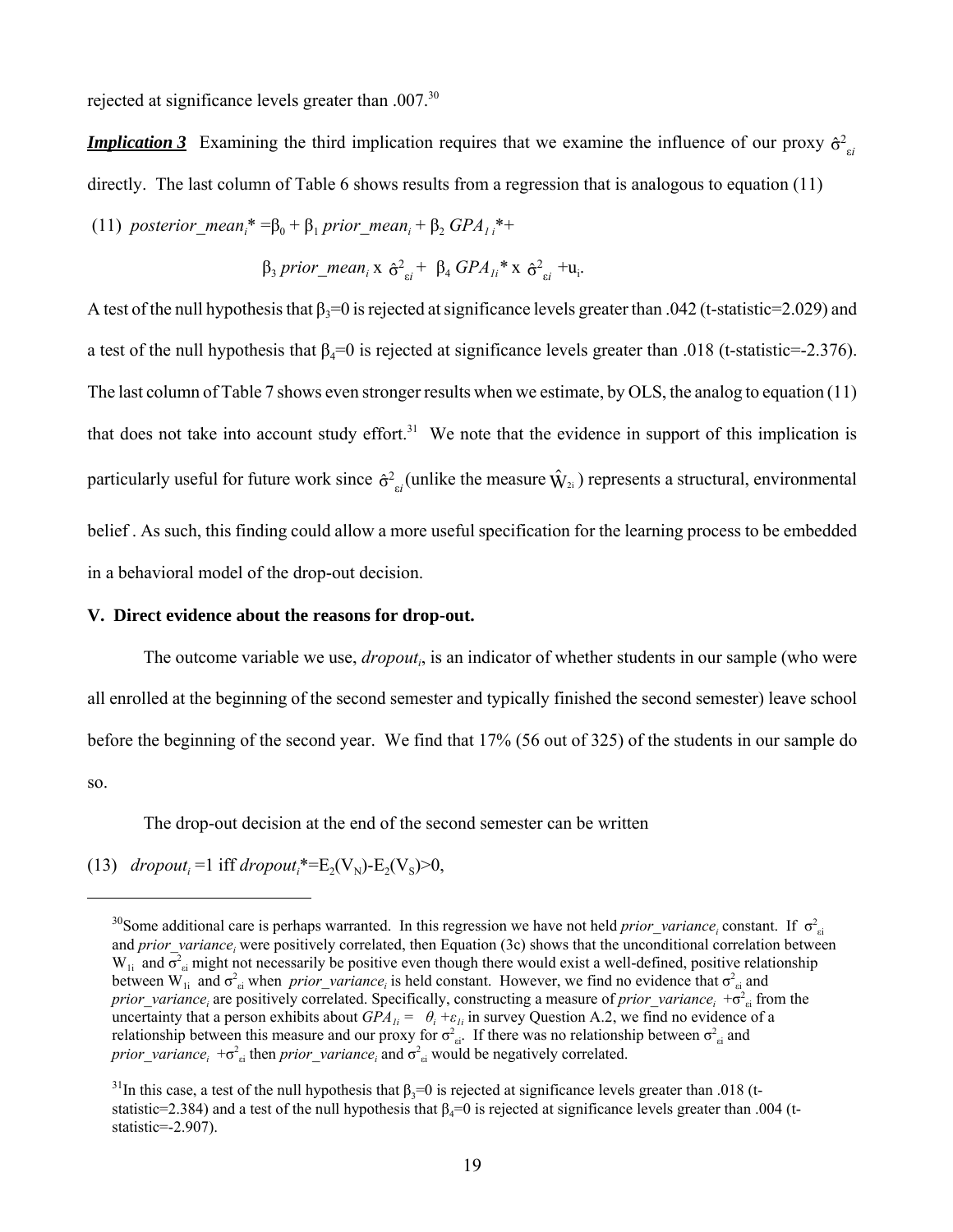where  $E_2(V_s)$  is the expected present value of lifetime utility at the end of the second semester (t=2) of returning to college and  $E_2(V_N)$  is the expected present value of lifetime utility at the end of the second semester of entering the workforce.

While, in reality, *dropout*<sub>i</sub> represents the solution to a non-trivial dynamic programming problem, the estimation of a structural model of the drop-out decision is beyond the scope of this paper. Instead we employ straightforward linear probability models, so that the contribution of the analysis here comes entirely from the unique nature of the data. Although we have a specific interest in understanding the importance of learning, note that Equation (13) motivates specifications in which variables related to a person's state at the end of the second semester, rather than what the person has learned during the year, enter as independent variables. In terms of state variables related to academic ability, a student's cumulative grade point average at the end of the second semester  $(GPA\_Cumulative_i)$  influences  $E_2(V_s)$  because it represents a student's current stock of grades and a student's beliefs about the mean of his ability/grade distribution at the end of the second semester influences  $E_2(V_s)$  because it represents beliefs about the future flow of grades.<sup>32</sup> The former is essentially just an average of *GPA<sub>1i</sub>* and *GPA<sub>2i</sub>* and is obtained directly from administrative data. For the latter, we construct a self-reported version  $EOY_mean_i$  from an end-of-the-second-semester survey question that is identical to Survey Questions A.2 and A.4 except that it elicited beliefs about grades in the fall term of the second year by asking students to "assume that you return to Berea and that the classes you take in the fall term are of equal difficulty as those you took this year."<sup>33</sup>

Two hundred sixty-eight students have legitimate values of both  $EOY_{\perp}$  mean<sub>i</sub> and  $GPA_{\perp}$ *Cumulative<sub>i</sub>*. We remove an additional six people who had *GPA\_Cumulative<sub>i</sub>*<1.5, and, therefore, were forced to leave school. Regressing *dropout<sub>i</sub>* on *GPA\_Cumulative<sub>i</sub>* in the first column of Table 9 indicates that GPA\_Cumulative<sub>i</sub> is a statistically significant and quantitatively important predictor of *dropout*<sub>i</sub> (t-statistic

<sup>&</sup>lt;sup>32</sup>While the entire belief distribution could influence decisions, we focus on the mean of this distribution for simplicity.

 $33$ This variable is constructed in the same manner as *prior\_mean<sub>i</sub>* and *posterior\_mean<sub>i</sub>* in Sections III and IV.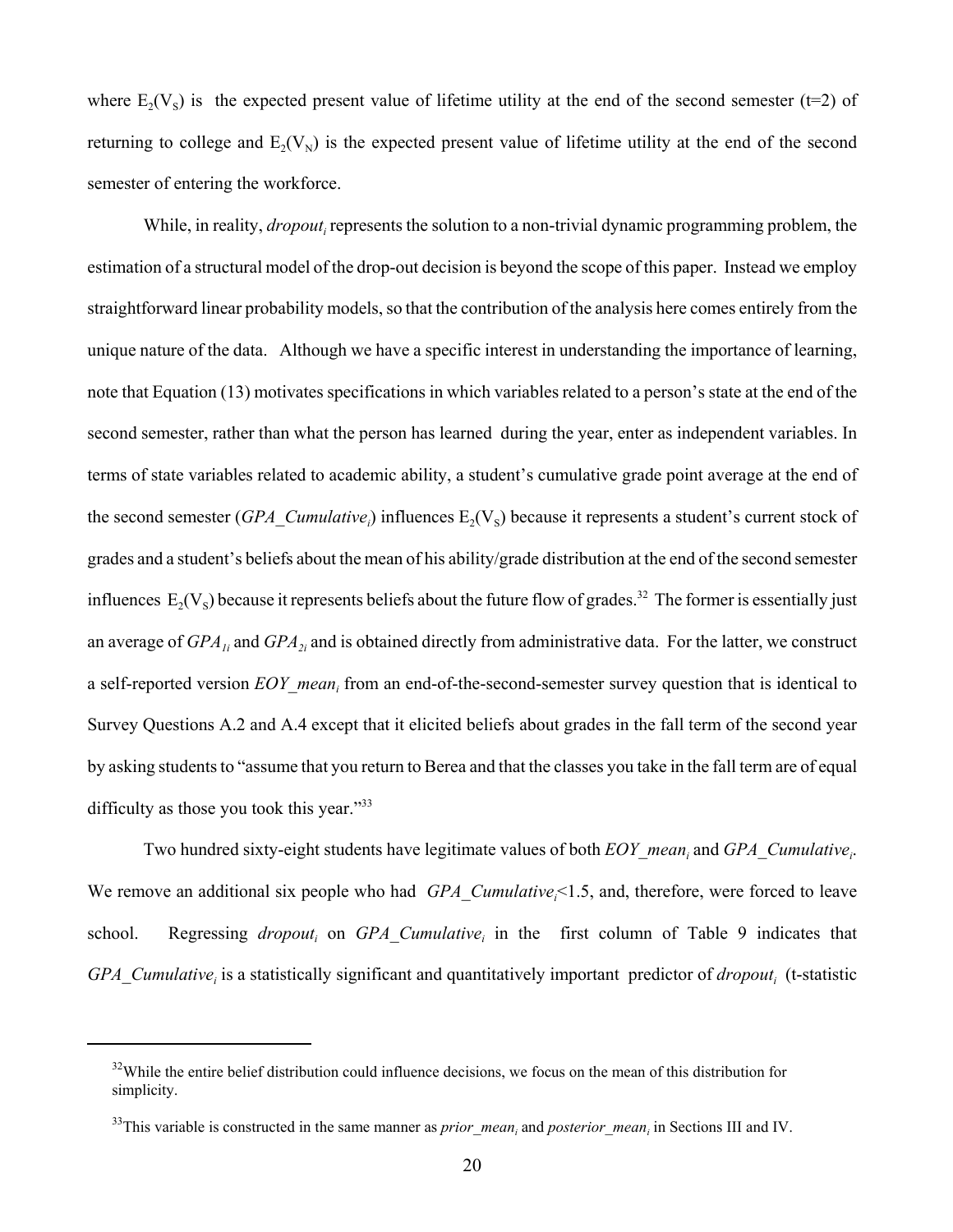= -5.772). Regressing *dropout<sub>i</sub>* on *EOY\_mean<sub>i</sub>* in the second column of Table 9 indicates that *EOY\_mean<sub>i</sub>* is a statistically significant and quantitatively important predictor of *dropout<sub>i</sub>* (t-statistic = -5.615). More importantly, Column 3 of Table 9 shows that  $EOY_{\perp}$  mean<sub>i</sub> continues to be significant predictor of *dropout*<sub>i</sub> (tstatistic -2.349) when it is included in a specification that also includes  $GPA\_Cumulative_i$  (t-statistic -2.673). Thus, the results when we use beliefs about academic ability/grade performance from self-reported expectations data are consistent with the theoretical implication that actual grade performance and beliefs about future grade performance should both influence the drop-out decision.<sup>34</sup>

The potential value of the self-reported expectations data becomes particularly evident after viewing the results in Column 4 of Table 9 in which the self-reported  $EOY_m$  is replaced by a Rational Expectations estimate  $RE\_EOY\_mean_i$ , which is constructed as described in Appendix C. Inconsistent with the simple theory, the RE results indicate that beliefs about future grade performance do not affect the drop-out decision after conditioning on *GPA\_Cumulative<sub>i</sub>*. The estimated effect of *RE\_EOY\_mean<sub>i</sub>* is quantitatively very small (.021) and of an unexpected sign. In addition, both the effect of *RE\_EOY\_mean<sub>i</sub>* and the effect of *GPA\_Cumulative<sub>i</sub>* are estimated imprecisely. Intuitively, this occurs because *GPA\_Cumulative*<sub>i</sub> both enters the drop-out specification itself and is forced to play a central role in the construction of  $RE\_EOY\_mean_i$ .

Of relevance for thinking about various explanations for drop-out that might serve as alternatives to explanations involving academic ability/grade performance, in S&S (2008a) we find that, although credit constraints likely influence the drop-out decision of some students at Berea, the large majority of attrition is unrelated to credit constraints. We focus most of our attention here on the most prominent remaining explanation - that students often leave school because they find it to be stressful or unenjoyable - although we do return later to a discussion of other possible explanations.<sup>35</sup> At the end of the second semester, the BPS elicited information about how enjoyable person i found being in school relative to being out of school using

<sup>&</sup>lt;sup>34</sup>One could perhaps construct a scenario in which only current grade performance matters. However, given that future grade performance will account for roughly 75% of a person's final grade point average, it seems only natural to believe that both current grades and beliefs about future grades should be important determinants of drop-out.

<sup>&</sup>lt;sup>35</sup>Our data collection is related to the notion that a first pass at collecting measures of social integration in Tinto (1975) might utilize a question along the lines of "Are you enjoying being at university?" Draper (2005).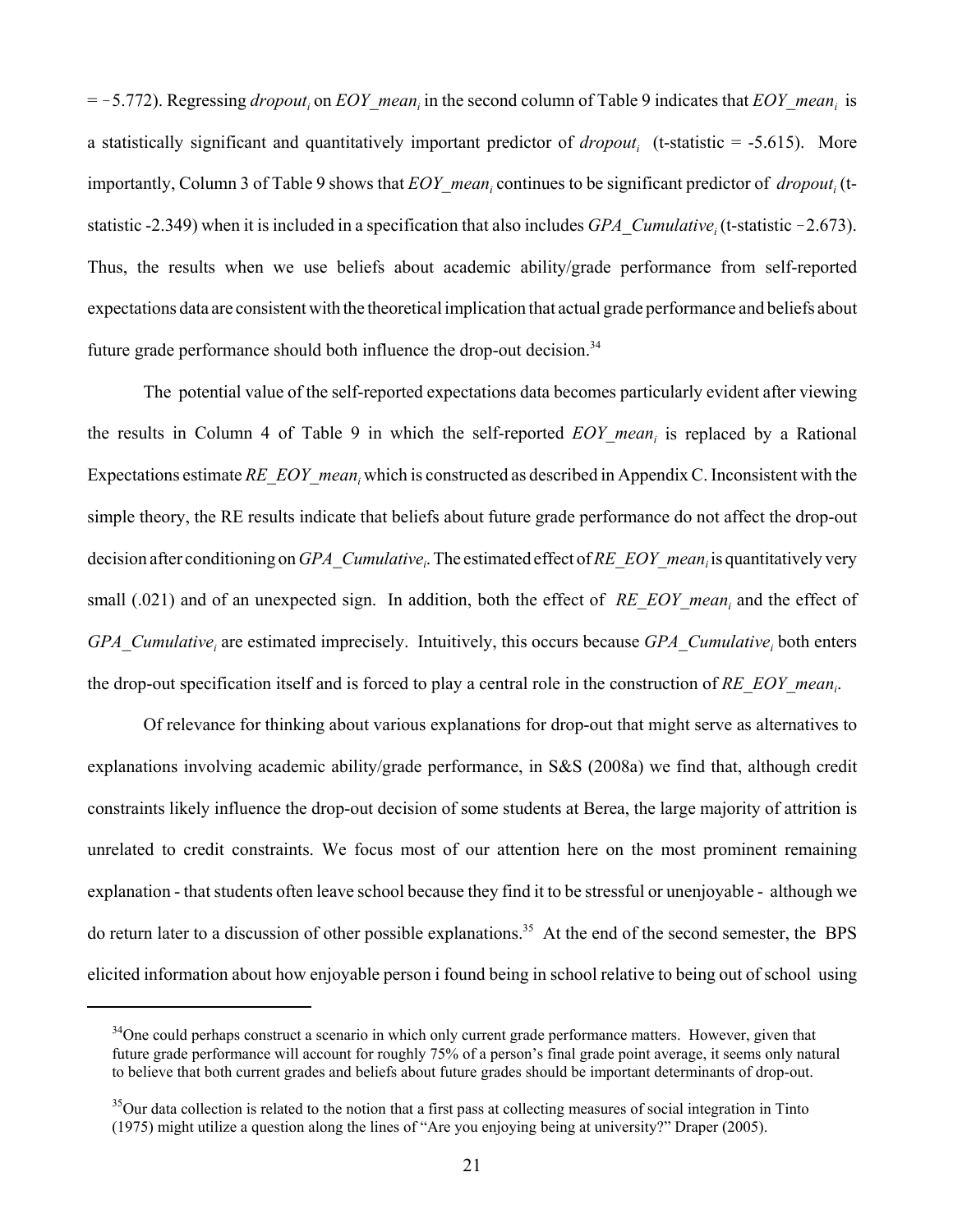Survey Question E (Appendix A). To simplify the discussion we ignore the qualitative nature of the variable and treat this information as a quantitative, continuous variable *EOY\_enjoyabilityi* which, in practice, has five possible values (1-5) with higher values representing a situation in which school is less enjoyable. Column 5 of Table 9 shows that students who find school to be unenjoyable are much more likely to drop out, with the estimated effect of  $EOY_{\text{e}}$ *enjoyability<sub>i</sub>* on *dropout<sub>i</sub>* being significant at .001. However, Table 10 shows that *EOY\_enjoyability<sub>i</sub>* is very strongly correlated with both *GPA\_Cumulative<sub>i</sub>* (p-value .0002) and *EOY\_mean<sub>i</sub>* (pvalue < .0001). In Column 6 of Table 9 we see that adding  $EOY_{\text{S}}$  *enjoyability<sub>i</sub>* to the specification that includes *EOY\_mean<sub>i</sub>*, and *GPA\_Cumulative<sub>i</sub>* (Column 3 of Table 9) leaves the estimated effects of *EOY\_mean<sub>i</sub>*, and *GPA\_Cumulative<sub>i</sub>* essentially unchanged. However, the estimated effect of *EOY\_enjoyability<sub>i</sub>* decreases by fifty percent relative to the specification in which  $EOY_{\text{S}}$ *enjoyability<sub>i</sub>* is included by itself (Column 5), with the p-value associated with a test of the hypothesis of no effect for *EOY\_enjoyabilityi* increasing from .001 (Column 5) to .079 (Column 6). Thus, while the enjoyability of school does itself appear to have some effect on drop-out, much of the drop-out of unhappy students appears to arise because these students also tend to have had poor academic performance and tend to expect to have poor academic performance in the future.

From an interpretation standpoint, an important, open question is whether, to some extent, bad grade performance causes school to be unenjoyable or vice-versa. If unhappiness at school causes bad grade performance, one might expect this to be revealed primarily in substantial decreases in effort (relative to what was expected at the time of entrance) for those who find school to be unenjoyable. A test of the null hypothesis that students with higher values of  $EOY_{\text{S}}$ *enjoyability<sub>i</sub>* study the same amount as other students during the first year can be rejected at significance levels .085<sup>36</sup> However, the relatively small size of the estimated effect implies that the effect of unhappiness on grade performance through this route would be quite small.<sup>37</sup> Thus, it seems likely that bad grade performance itself is an important underlying cause of dropout.

 $36$ We find no differences in the amount that students expected to study at the beginning of the year by *EOY\_enjoyabilityi* group

<sup>&</sup>lt;sup>37</sup>A one unit increase in  $EOY$ <sub>\_</sub>enjoyability<sub>i</sub> is associated with a .139 decrease in a student's average study hours per day in the first year.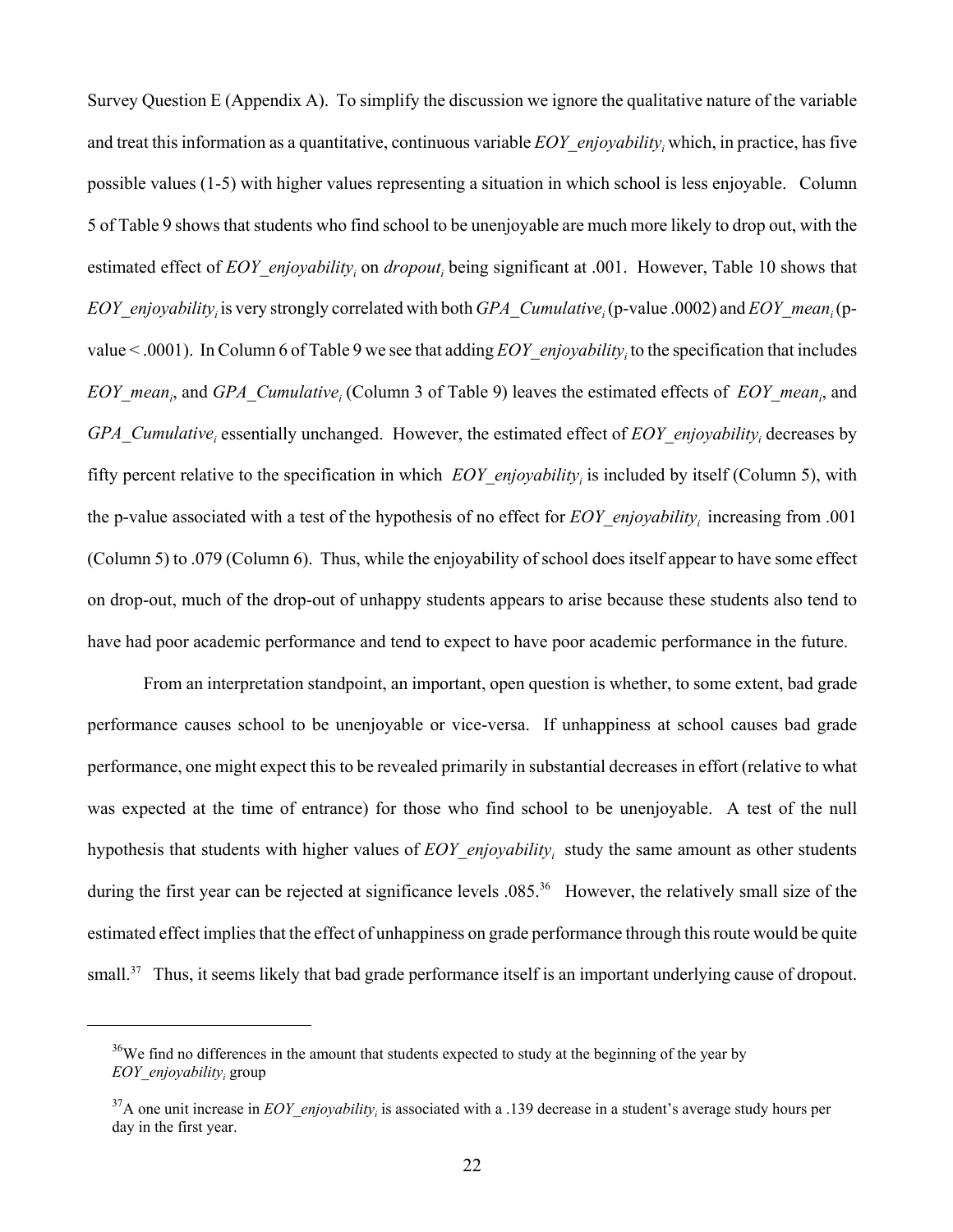The results from Column 6 of Table 9 can be used to quantify the role that learning plays in the drop-out decision. The average predicted value of *dropout<sub>i</sub>* is .126.<sup>38</sup> To examine the amount of drop-out that would have been present if students had learned nothing about their ability after the time of entrance, we compute the average predicted value of *dropout*<sub>i</sub> under the counterfactual assumptions that  $EOY$ <sub>\_</sub>mean<sub>i</sub> is equal to *prior\_mean<sub>i</sub>* and that *GPA\_Cumulative<sub>i</sub>* is equal to *prior\_mean<sub>i</sub>*. Under these assumptions we find that the average predicted drop-out rate decreases by 34% to .083. To examine the amount of drop-out that would be present if students had learned nothing about the enjoyability of school, we compute the average predicted value of *dropout<sub>i</sub>* under the counterfactual assumption that  $EOY_{\text{S}}$  *enjoyability<sub>i</sub>* is equal to what was expected at the beginning of the year (as elicited by Question F in Appendix A and referred to as *prior\_enjoyabilityi* ). Under this counterfactual, the average predicted drop-out rate decreases by  $10\%$  to  $.113^{39}$ 

Thus, the results suggest that what a students learns after arriving at school plays an important role in the drop-out decision, with learning about ability being particularly prominent. Given our specific interest in the role of learning, it is worth exploring whether it is possible to estimate specifications that incorporate learning directly. To motivate the form of these specifications, rewrite equation (13):

(14)  $\text{dropout}_i = 1 \text{ iff } \text{ dropout}_i^* = E_0(V_N) - E_0(V_S) + [ E_2(V_N) - E_2(V_S) - \{E_0(V_N) - E_0(V_S)\} ] > 0.$ 

The second term,  $[E_2(V_N)-E_2(V_S)-\{E_0(V_N)-E_0(V_S)\}]$ , captures what the student has learned, between the time of college entrance ( $t=0$ ) and the end of the second semester ( $t=2$ ), about the expected benefits of being in school . To allow comparability with our earlier results, we begin by focusing on learning about ability as measured by the difference in mean expectations  $EOY_m$  mean<sub>i</sub> - prior mean<sub>i</sub> and learning about the enjoyability of school as measured by  $EOY_{\text{}}$ *enjoyability<sub>i</sub>*-prior\_enjoyability<sub>i</sub>. The presence of the first term,

<sup>&</sup>lt;sup>38</sup>Note that 33 of 262 (12.6%) of the 262 person subsample have *dropout<sub>i</sub>* equal to one. This percentage becomes 14.6% if we add back in the students who satisfied the condition of having legitimate values of both *EOY\_meani* and *GPA\_Cumulative<sub>i</sub>* but had *GPA\_Cumulative<sub>i</sub><1.5.* This is still slightly lower than the drop-out rate for the full 325 person sample (17%), in part because a few students drop-out during the second semester.

<sup>&</sup>lt;sup>39</sup>The analysis of this section has included only individuals who have  $GPA\_Cumulative_i$  greater than 1.5. Including the remainder of the individuals and reestimating Column 6 of Table 9, we find that the drop-out rate would have decreased by 39% due to learning about ability. The decrease in the drop-out rate due to learning about the enjoyability of school is predicted to remain at 10%.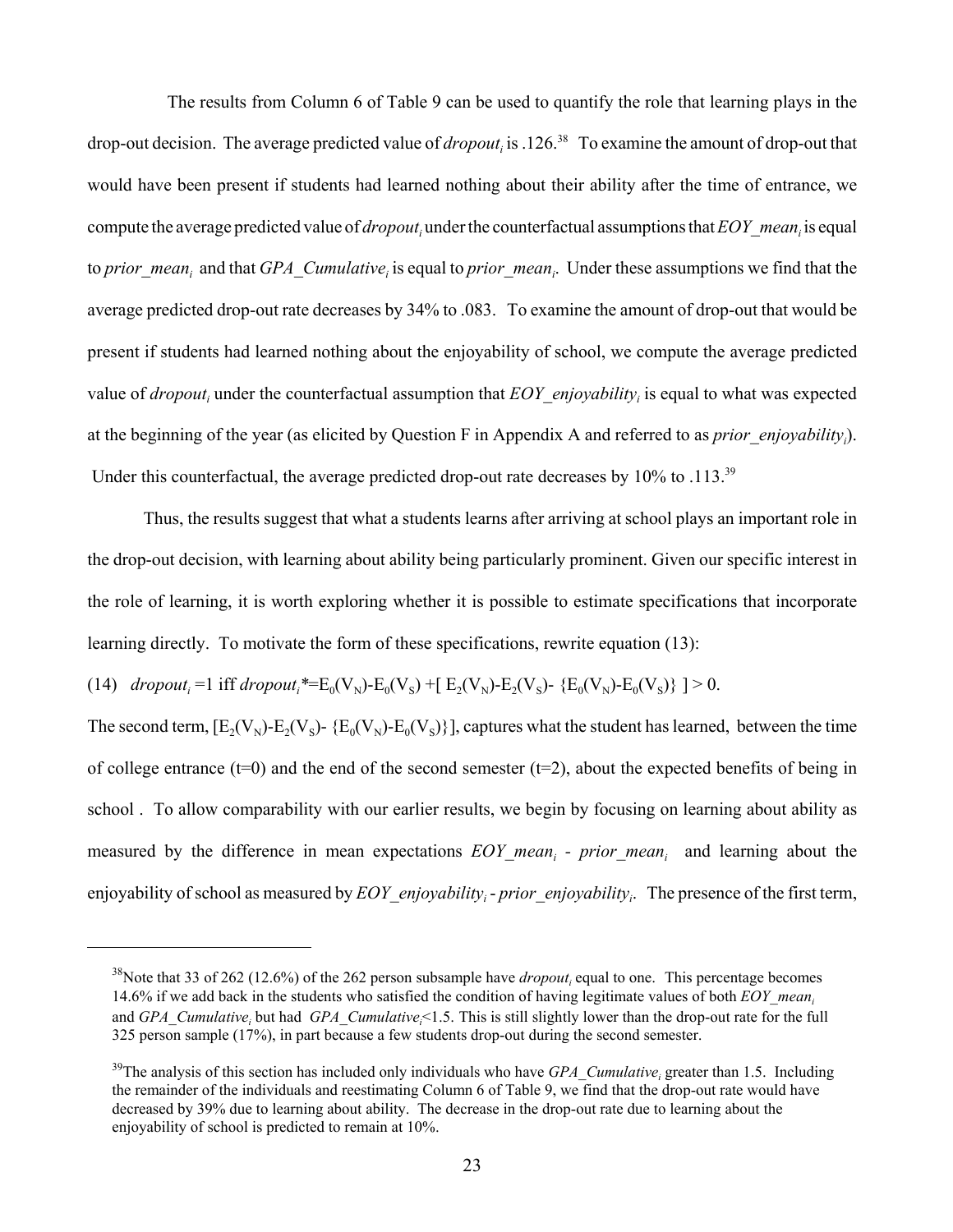$E_0(V_N)-E_0(V_S)$ , indicates that, in order for a specification in which learning enters directly to be sensible, it must also include information about how far each student was from the margin of indifference at the time of college entrance.40 Since, all else being equal, students who are closer to the margin of indifference at the time of entrance will be less likely to graduate, we are able to take into account possible differences in this "initial condition" by including each student's perception about the probability that he will graduate at the time of college entrance (*prob\_gradi* ) which we obtain from Question B in Section III.

The results in the first column of Table 11 indicate that there is information in the self-reported initial conditions variable *prob\_grad<sub>i</sub>*; students with higher values of *prob\_grad<sub>i</sub>* are significantly less likely to drop out conditional on what they learn about their ability and the enjoyability of school with a test of the hypothesis that *prob\_grad<sub>i</sub>* has no effect having a p-value of .039. The effect of learning about ability is highly significant with a test of the null hypothesis that  $EOY\_mean_i$ -prior\_mean<sub>i</sub> has no effect on drop-out yielding a t-statistic of -4.225. The effect of learning about the enjoyability of school is just significant at 5%.

We can use this model to re-examine our earlier results which quantify the role that learning plays in the drop-out decision. As before, the average predicted value of *dropout*, is .127. Assuming no learning about ability (setting  $EOY\_mean_i$  - *prior\_mean<sub>i</sub>* equal to zero for all students) leads to an average predicted drop-out value of .103. Assuming no learning about the enjoyability of school (setting *EOY\_enjoyabilityi prior\_enjoyability<sub>i</sub>* equal to zero for all students) leads to an average predicted drop-out value of .117. In the second column of Table 11 we add the additional learning term *GPA\_Cumulative<sub>i</sub>* - *prior\_mean<sub>i</sub>* to account for learning about the stock of grades at the end of the first year. Using this model leads to an average predicted drop-out value of .089 when we assume that no learning about ability takes place (setting both  $EOY_m$ ean<sub>i</sub> - *prior\_mean<sub>i</sub>* and *GPA\_Cumulative<sub>i</sub>* - *prior\_mean<sub>i</sub>* equal to zero) and leads to an average predicted drop-out value of .119 when we assume that no learning about the enjoyability of school takes place.

<sup>&</sup>lt;sup>40</sup>That is, whether a student ultimately ends up above the margin of indifference and out of school (*dropout*<sub>i</sub><sup>\*</sup>>0) depends on how far below the margin of indifference he was at the time of entrance (i.e. how negative  $E_0(V_N)$ - $E_0(V_s)$  is) and, given this, whether the amount he learns after college entrance pushes him over the margin of indifference.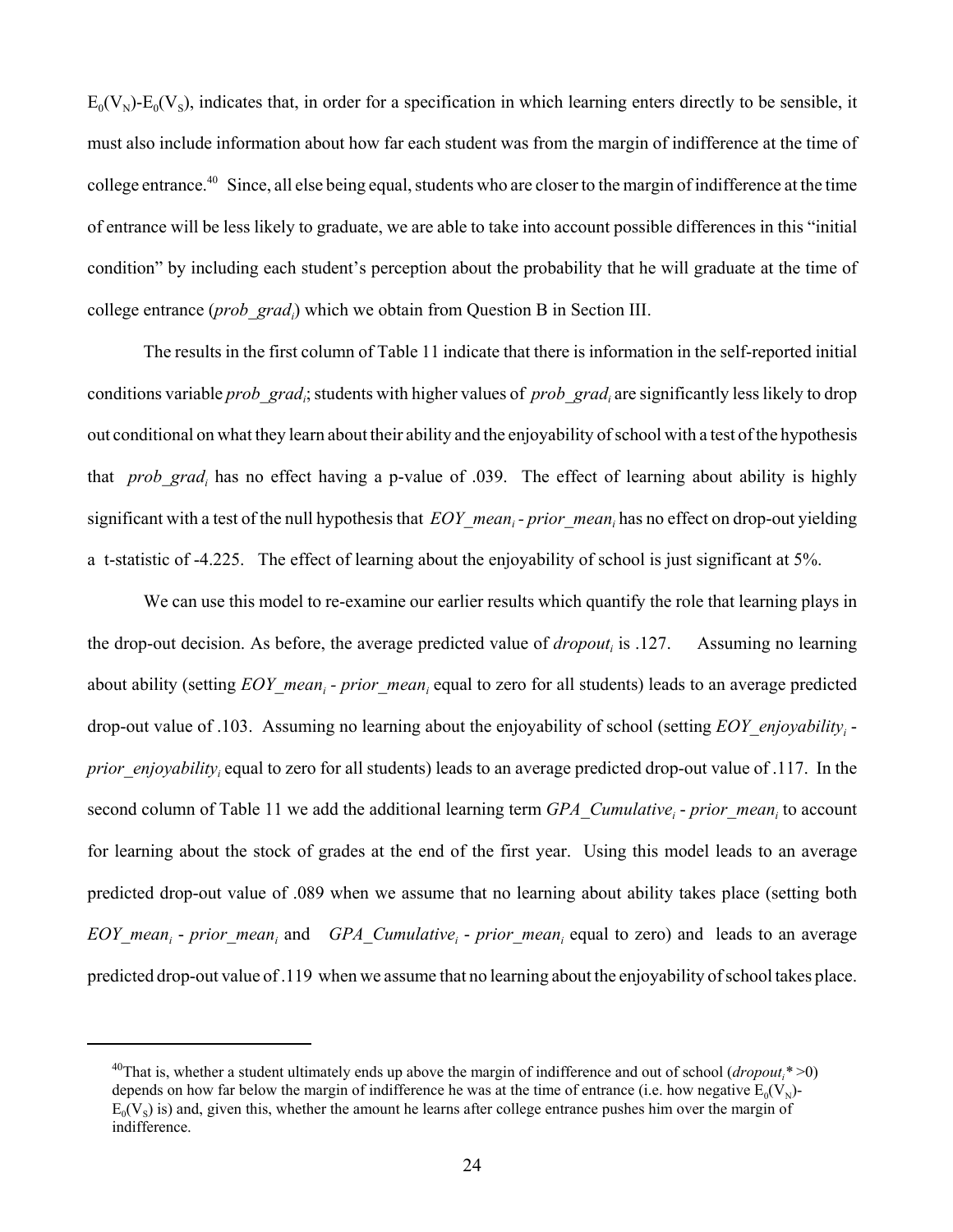Thus, the results are very consistent with what was found using equation (13).

The BPS also collects information about other factors that could influence a student's state at the end of the first year. In the last column of Table 9 we add, to the specification in Column 6, variables representing a person's beliefs about the financial returns to schooling at the end of the year (*EOY\_returnsi* ), whether the student has a parent that lost a job during the year (*parental\_job\_loss<sub>i</sub>*), and a student's health on a four point scale where higher values represent better health (*EOY\_health*<sub>i</sub>).<sup>41</sup> A student's health and whether the student has a parent that lost a job may influence how enjoyable it is to be in school. Indeed, Table 10 shows a statistically significant correlation between *EOY\_enjoyability<sub>i</sub>* and *EOY\_health<sub>i</sub>* and between *EOY\_enjoyability<sub>i</sub>* and *parental\_job\_loss<sub>i</sub>*. As a result, adding the additional variables makes it difficult to interpret the estimated effect of *EOY\_enjoyabilityi* . However, the primary message from Column 6 of Table 9 - that previous academic performance and beliefs about ability/future grade performance play a central role in the drop-out decision - remains strong with the estimated effect of *EOY* mean<sub>i</sub> and *GPA* Cumulative<sub>i</sub> staying roughly the same when the new variables are added. In the last column of Table 11, we add variables representing what a person has learned about the financial returns to schooling during the academic year  $(EOY_{i}$  returns<sub>i</sub> - prior returns<sub>i</sub>), the change in the student's health during the year  $(EOY_{i})$  realth<sub>i</sub> *prior\_health<sub>i</sub>*), and the parental job loss variable (*parental\_job\_loss<sub>i</sub>*) to the specification in Column 1 of Table 11. Again we find that adding these variables has little effect on the estimated importance of learning about ability (*EOY\_mean<sub>i</sub>* - *prior\_mean<sub>i</sub>*).

### **VI. A study of poorly performing students**

Our results indicate that what a student learns about his academic ability plays an important role in whether he drops out of school. Thus, from a policy standpoint it is important to understand to what extent students update their beliefs in a reasonable fashion. Here we study this issue by focusing on the group of

 $^{41}$ *EOY\_returns<sub>i</sub>* is the difference, at the end of the first year, between a student's beliefs about the median earnings he would receive if he graduated from college with a 3.0 grade point average and the student's beliefs about the median earnings he would receive if he left school immediately.  $EOY_{\_}$ *health<sub>i</sub>* comes from Question G (Appendix A).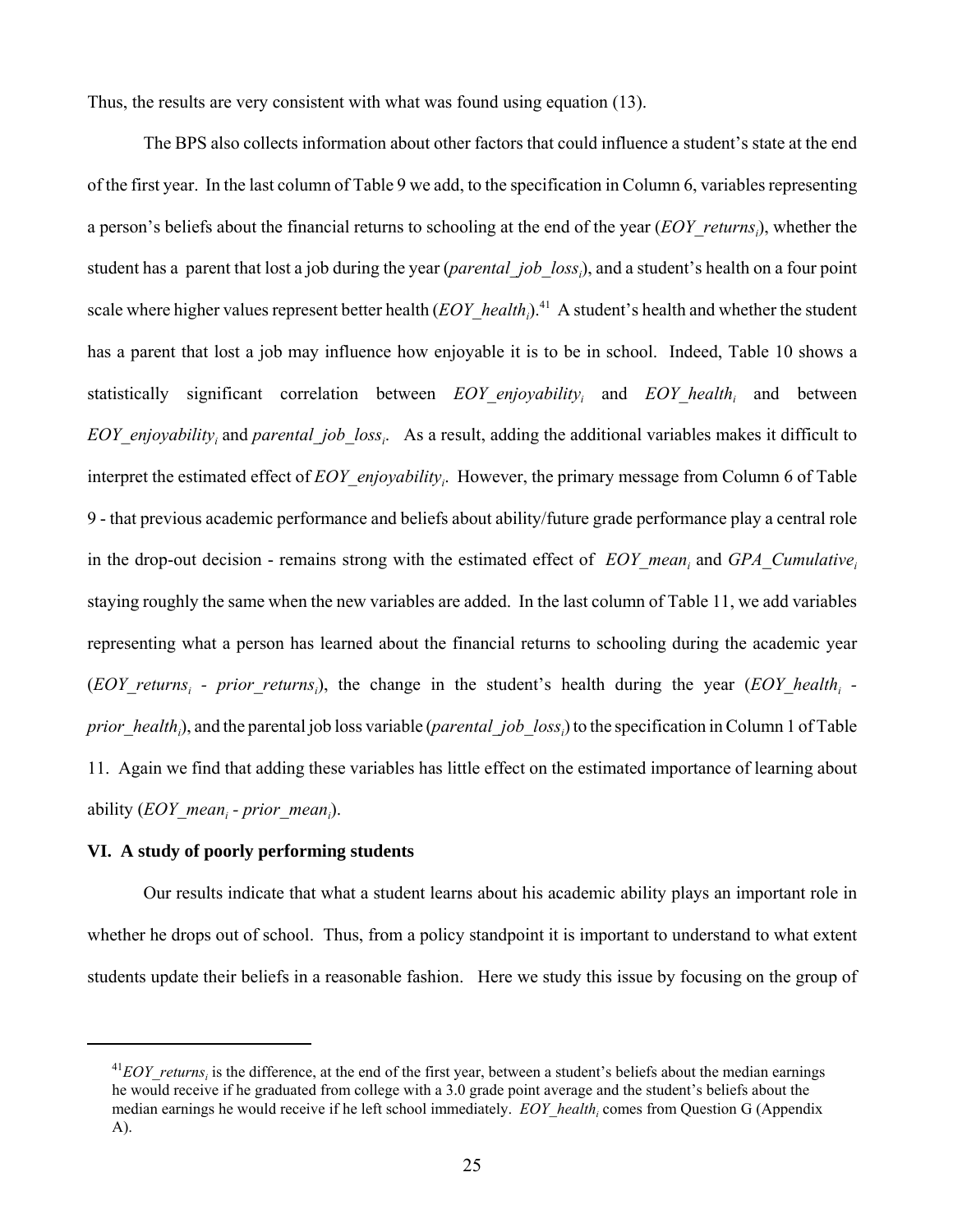students who are particular concern to policymakers - students with poor grade performance in the first semester. Specifically, in order to continue to take advantage of Question C of Appendix A (which examines how well a student performs relative to expected), we examine students who have values of *GPA<sub>1i</sub>*-*Prior\_Mean<sub>i</sub>* in the bottom third of our sample.<sup>42</sup> One hundred of the 109 students in the bottom third correctly recognized in Question C.1 that their first semester grades were worse than expected. On average, these 100 students have a  $GPA_{1i}$ -Prior\_Mean<sub>i</sub> gap of  $-1.25$  points. Table 12A uses Question C.3 to show how much of this gap these students believe, on average, should be attributed to worse than expected ability/preparation, worse than expected luck, and lower than expected study effort. Comparing the numbers in Table 12A to the numbers in Table 12B for students in the top third of the *GPA<sub>1i</sub>*-Prior\_Mean<sub>i</sub> distribution raises the possible concern that students in the bottom third may be incorrectly dismissing new information about their ability; students in the bottom third attribute, on average, only 27% of the *GPA<sub>1i</sub>*-Prior Mean<sub>i</sub> to worse than expected ability/preparation whereas students in the top third attribute, on average, 67% of the *GPA<sub>1i</sub>* -*Prior Mean<sub>i</sub>* to better than expected ability/preparation.<sup>43</sup>

# **VI.A. Are beliefs about the reasons for poor academic performance accurate?**

 In order to examine whether the beliefs in Table 12A are accurate we must determine what proportion of the average *GPA<sub>1i</sub>*-Prior\_Mean<sub>i</sub> gap should actually be attributed to each of the three possibilities. Because the decomposition exercise requires assumptions, the results should be viewed as an attempt to provide some rough evidence about whether, on average, students are generally able to comprehend the underlying reasons for their worse than expected performance.

### **The portion of the gap that should be attributed to lower than expected study effort**

As seen in Table 12a, on average, students in the bottom third of the *GPA<sub>1i</sub>*-Prior\_Mean<sub>1i</sub> distribution

<sup>&</sup>lt;sup>42</sup>These students have a  $GPA_{1i}$ -*Prior\_Mean<sub>i</sub>* < -.56. We note that, because most students tend to be very optimistic initially about their grade performance, being in the bottom of the *GPA<sub>1i</sub>*-Prior\_Mean<sub>i</sub> is essentially synonymous with being in the bottom of the  $GPA_{1i}$  distribution; the average value of  $GPA_{1i}$  is 2.012 for the former group and is 1.924 for the latter group.

 $43$ In results not shown, we find that differences in updating between these groups is broadly consistent with this finding; students in the bottom third put significantly less weight on  $GPA_{1i}$  than students in the top third in the construction of the posterior mean.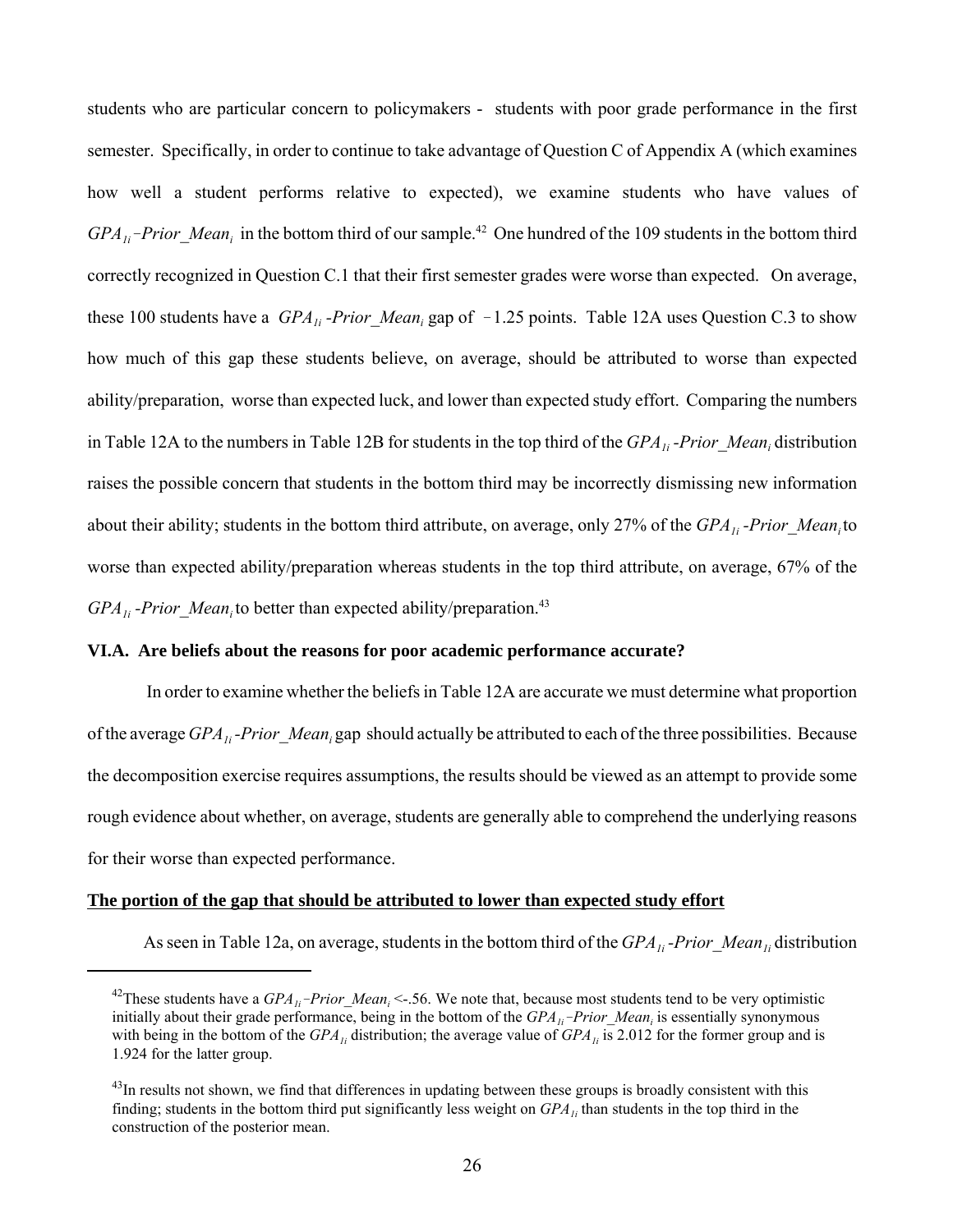believe that the majority of their grade gap (55%) should be attributed to the fact that they did not study as hard as expected. Our results provide striking evidence that they are indeed correct in believing that their effort was substantially lower than expected; while Question A.1 indicates that, on average, students in the bottom third expected to study 3.98 hours per day, our time-diaries show that they actually studied only 3.07 hours a day.<sup>44</sup> Further, as a bit of an aside, individuals in the top third of the *GPA<sub>1i</sub>* -Prior\_Mean<sub>1i</sub>, who, on average, were much less likely to report that studying more than expected was an important reason for their better than expected grade performance (21%), did indeed have initial beliefs about studying that were much more accurate; while, on average, students in the top third expected to study 3.44 hours per day, in reality they studied 3.57 hours per day.<sup>45</sup>

As discussed earlier, in S&S (2008b) we find that an extra hour of studying per day increases first semester grade point average by .36. Using this estimate, the fact that, on average, students in the bottom third studied .91 hours a day less than expected implies that (.91\*.36/1.25)%=26% of the average *GPA1i - Prior Mean<sub>1i</sub>* gap should be attributed to the fact that these students studied less than

expected. This number is shown in Table 13.46

# **The portion of the gap that should be attributed to worse than expected luck**

The intuition underlying our approach for determining the portion of the gap that should be attributed to worse than expected luck is that a group of students who, on average, have bad luck in the first semester should see their average grades rebound in the second semester (after adjusting for study effort in the two

<sup>&</sup>lt;sup>44</sup>A test of the null hypothesis that the average actual amount studied is the same as the average expected amount studied leads to rejection at all traditional significance levels with a standard normal test statistic of 3.65.

 $^{45}$ A test of the null hypothesis that the average actual amount studied is the same as the average expected amount studied cannot be rejected at any traditional significance levels with a standard normal test statistic of .57.

<sup>&</sup>lt;sup>46</sup>One possible explanation for the finding that individuals in the bottom third significantly overstate the role of effort is that students have perceptions about the causal effect of studying on academic performance that are not be the same as the estimated causal effect in S&S (2008b). Survey question H (Appendix A) not only allows heterogeneity across students but also allows a particular student's belief about the effect of an additional hour of studying to vary with the number of hours that he is currently studying. We find that, on average, students believe that, if they had studied as much as they expected, their grade performance would be higher by .51. Using the information from Question H as if it is the truth (in place of our estimate of .36) and recomputing the numbers in Table 13, we find that the proportion of the gap that should actually be attributed to less effort than expected increases from 26% to 41% (with the perceived amount of 55% from Table 12A).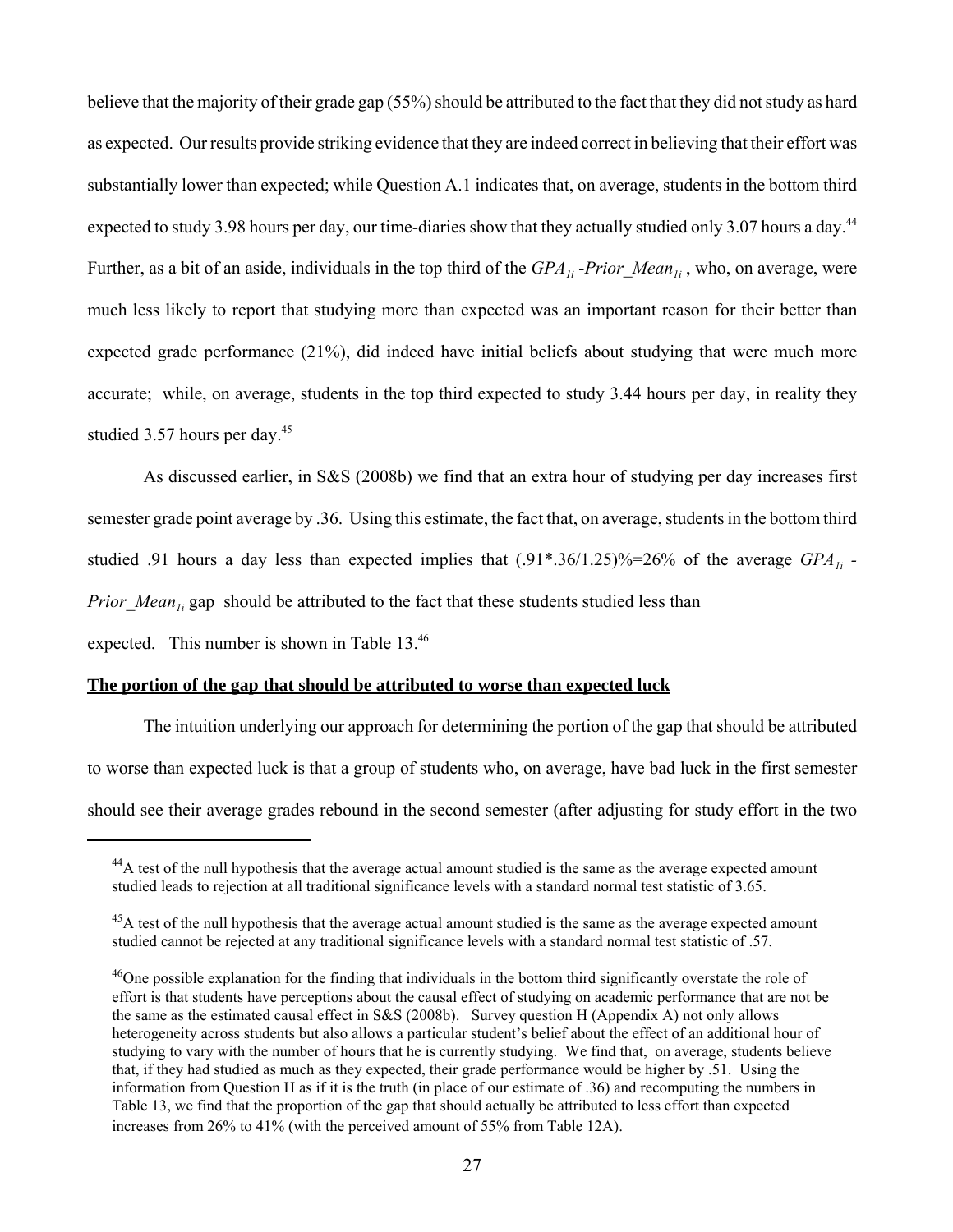semesters). Using our estimate of .36 for  $\alpha$  and referring to equation (4):

$$
(15) GPA_{1i} = .36 Study_{1i} + \theta_i + \varepsilon_{1i}
$$

$$
(16) GPA_{2i} = .36Study_{2i} + \theta_i + \varepsilon_{2i}.
$$

By assumption,  $E(\epsilon_{1i})=0$  and  $E(\epsilon_{2i})=0$ . Further, for this section we think of the transitory components  $\epsilon_{1i}$  and  $\varepsilon_{2i}$  as representing short-term luck, in which case it is reasonable to assume that  $\varepsilon_{1i}$  is independent of  $\varepsilon_{2i}$ .<sup>47</sup> The question of the degree to which students in the bottom third have bad luck in the first semester is then a question of how much the average value of  $\varepsilon_{1i}$  is less than zero for these students.

Differencing equation (16) from equation (15) and rearranging yields

 $(17)$  *GPA*<sub>1i</sub>  $-$  *GPA*<sub>2i</sub>  $.36(Study_{1i} - Study_{2i}) = \varepsilon_{1i} - \varepsilon_{2i}$ .

Thus, the left hand side of equation (17) represents the difference in a person's "luck" between the two semesters. Conditional on being in the bottom third of the *GPA<sub>1i</sub>* -Prior\_Mean<sub>Ii</sub> distribution, the average value of  $\varepsilon_{1i}$  may indeed be negative. However, under the assumption that  $\varepsilon_{1i}$  is independent of  $\varepsilon_{2i}$ , individuals in the bottom third have  $E(\epsilon_{2i})=0$ . Thus, the intuition underlying our approach is that, if individuals in the bottom third have bad luck, on average, in the first semester, then we should see the average grades of this group rebound in the second semester (after taking into account any change study effort). Specifically, taking expectations in equation (17) and rearranging, we get an equation for the average first semester luck  $(18)$   $E(\varepsilon_{1i}) = E[GPA_{1i} - GPA_{2i} - .36(Study_{1i} - Study_{2i})].$ 

Thus, an estimate of  $E(\epsilon_{1i})$  for the bottom third can be computed as the sample average value of *GPA*<sub>1*i*</sub> - $GPA_{2i}$  - .36(*STUDY*<sub>1*i*</sub> - *STUDY*<sub>2*i*</sub>) for individuals in the bottom third.

For students in the bottom third, there is evidence of the rebound that would indicate bad luck in the

 $47$ This is a non-trivial assumption. There would seem to be little doubt that things that could be characterized as short-term luck are likely to be an important component of the  $\varepsilon$ 's. For example, fitting this description would be bad matches with teachers, sampling variation in test taking, inopportune short-term sicknesses etc. Examples of things that would not fit this description are, for example, the ability to choose courses and long-term sicknesses. The effect of course choice is mitigated to a large extent by the reality that many first-year courses are mandatory under a general studies curriculum and our data reveal very little evidence of long-term health problems that develop after the beginning of the first year. However, it is not possible to rule out other possible examples as well (e.g., problems with living arrangements that last a full year). As a result we do not believe that this assumption is literally true.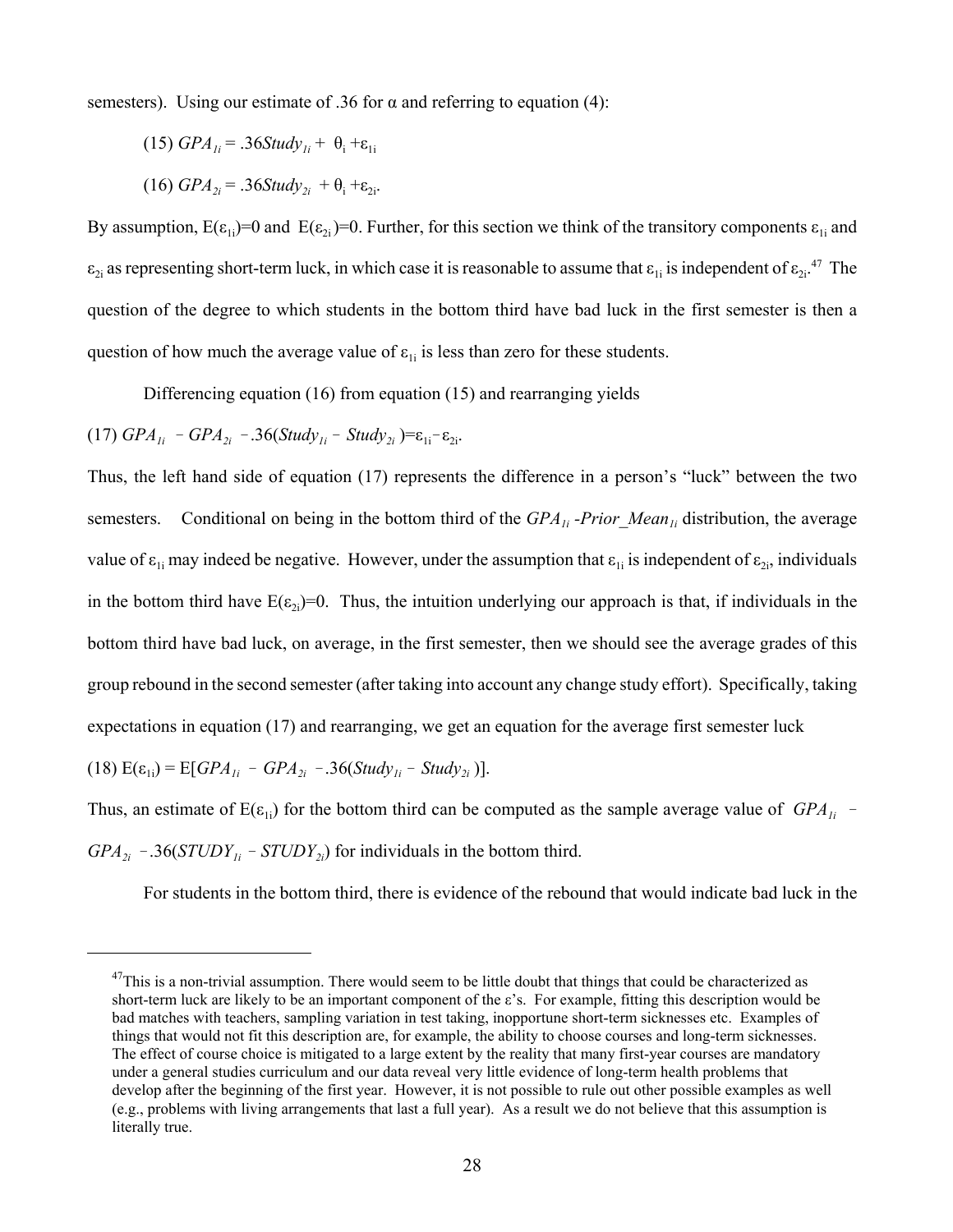first semester. For this group, the sample averages of *GPA<sub>1i</sub>* and *GPA*<sub>2i</sub> are 1.98 and 2.44, respectively, and the sample averages of  $STUDY_{1i}$  and  $STUDY_{2i}$  are 3.07 and 2.99, respectively. These numbers imply that students in the bottom third have a sample average of  $-.49$  for *GPA<sub>1i</sub>*  $-GPA_{2i}$   $-.36(STUDY_{1i} - STUDY_{2i})$ . Thus, as shown in Table 13, bad luck accounts for (.49/1.25)%=39% of the average gap.

### **The portion of the gap that should be attributed to worse than expected ability/preparation**

The portion of the average gap that should be attributed, on average, to lower than expected ability/preparation is the residual between the average total gap and the portions that should be attributed to lower than expected effort and bad luck. Thus, as shown in Table 13, 100%-39%-26%=35% is the proportion of the average *GPA<sub>1i</sub>* -Prior\_Mean<sub>1i</sub> gap that should be attributed to worse ability/preparation than expected.

### **Discussion**

A comparison of Table 12A to Table 13 indicates that, on average, this group of poorly performing students have a reasonably accurate perception of the extent to which the *GPA<sub>1i</sub>*-Prior Mean gap should be attributed to worse than expected ability/academic preparation (27% perceived vs. 35% actual). The fact that, if anything, individuals tend to understate the role of these presumably persistent factors should perhaps be reassuring to policymakers worried that students might leave school prematurely when things go badly. With respect to the remaining portion of the *GPA<sub>1i</sub>*-Prior Mean gap, perhaps somewhat surprisingly, students tend to take much personal responsibility for their poor performance in the sense that they attribute a larger percentage of the gap than they should to lower than expected effort (55% perceived versus 26% actual) and a lower percentage of the gap than they should to bad luck (18% perceived versus 39% actual).

### **V. B. Do forecasts improve for this group?**

For students in the bottom third, Table 4 shows that the average value of *Posterior Mean*, (2.923) is much closer to the average value of *GPA*<sub>2i</sub> (2.457) than the average value of *Prior* Mean<sub>i</sub> (3.267) is to the average value of  $GPA_{1i}$  (2.012).<sup>48</sup> Similarly, for this group, the average value of *|Posterior\_Mean<sub>i</sub>*- $GPA_{2i}$ | is

<sup>&</sup>lt;sup>48</sup>A test rejects, at all traditional significance levels, the null hypothesis that there is no difference between  $E(Posterior\_Mean_i)$ - $E(GPA_{2i})$  and  $E(Prior\_Mean_i)$ - $E(GPA_{1i})$ .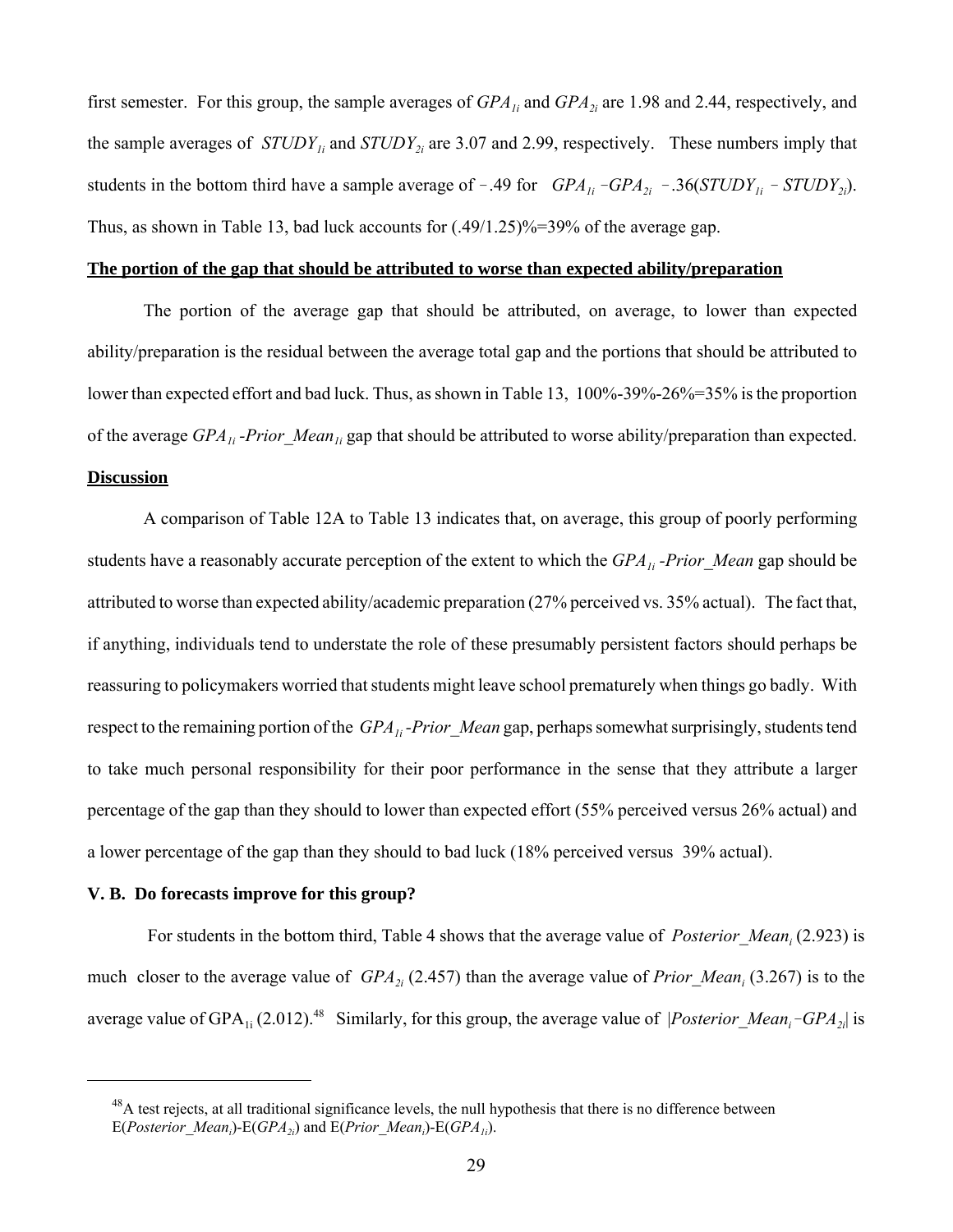.720 while the average value of  $|Prior\_Mean_i-GPA_{1i}|$  is .1.277.<sup>49</sup> The improved prediction occurs, in part, because the grades of this group improve in the second semester, but also because students in this group have significantly revised their beliefs about grade performance - a null hypothesis that the average value of Posterior Mean<sub>i</sub> is the same as the average value of *Prior Mean<sub>i</sub>* is rejected at all traditional significance levels. Approximately 1/3 of the gap that remains between the average value of *Posterior\_Meani* and the average value of *GPA<sub>2i</sub>* can be attributed to the fact that, although students in this group do revise beliefs about how much they will study, they remain too optimistic; although, on average, students in this group have a value *Expected\_STUDY*<sub>2i</sub> of 3.391 (down from an average *Expected\_STUDY*<sub>1i</sub> of 3.978), the average value of *STUDY*<sub>2i</sub> is 2.992.

### **VII. Conclusion**

The paper shows that learning about ability plays a major role in the drop-out decision process. We leave the estimation of a dynamic, learning model of the drop-out decision to future work, although the results here suggest the value of taking advantage of self-reported expectations data to reduce the reliance of assumptions in such a behavioral model.

<sup>&</sup>lt;sup>49</sup>A test rejects, at all traditional significance levels, the null hypothesis that there is no difference between the average value of *|Posterior\_Mean<sub>i</sub>-GPA<sub>2i</sub>|* and the average value of *|Prior\_Mean<sub>i</sub>-GPA<sub>1i</sub>|.*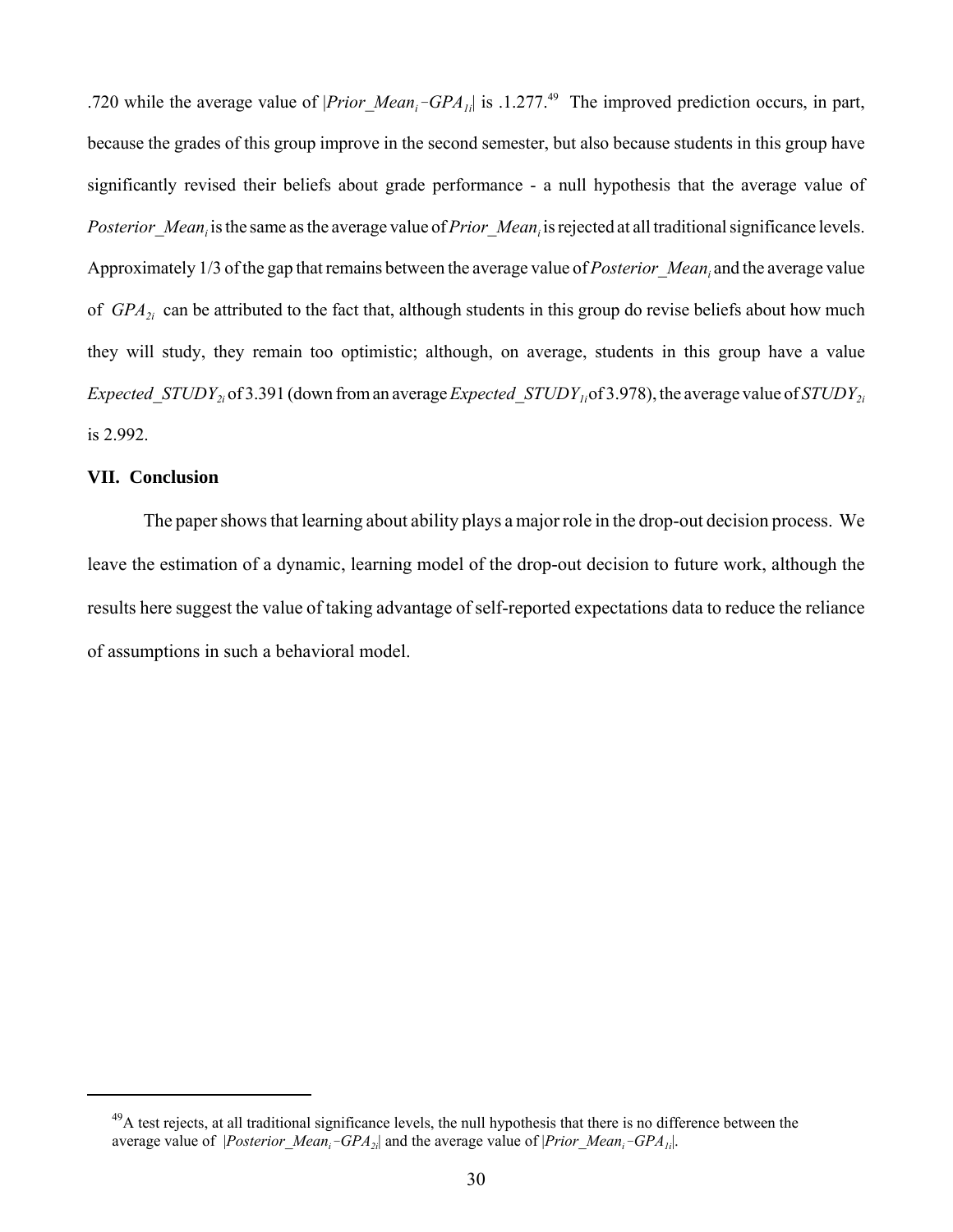# **References**

Altonji, Joseph. "The Demand for and Return to Education When Education Outcomes are Uncertain," Journal of Labor Economics, 1993, vol. 11, no. 1, 48-83.

Barsky, Robert, Kimball, Miles, Juster, F. Thomas, and Shapiro, Matthew. "Preference Parameters and Behavioral Heterogeneity: An Experimental Approach in the Health and Retirement Survey," The Quarterly Journal of Economics, May 1997, 537-579.

Beekhoven, S., De Jong, U. And Van Hout, H. "Explaining Academic Progress Via Combining Concepts of Integration Theory and Rational Choice Theory, Research in Higher Education, 43(5), October 2002, 577-600.

Carneiro, Pedro, Hansen, Karsten, and Heckman, James, "Estimating Distributions of Counterfactuals with an Application to the Returns to Schooling and Measurement of the Effect of Uncertainty on Schooling Choice," *International Economic Review*, 2005

Cunha, Flavio, Heckman, James, and Navarro, Salvador, "Separating Uncertainty from Heterogeneity in Life Cycle Earnings," Oxford Economic Papers, 2005, 57(2), 191-261.

Das, Marcel and van Soest, Arthur, "Expected Versus Realized Income Expectations: A Test of the Rational Expectations Hypothesis," unpublished manuscript, 2000.

Delavande, Adeline, "Pill, Patch or Shot? Subjective Expectations and Birth Control Choice," unpublished manuscript, 2006.

Dominitz, Jeff. "Earnings Expectations, Revisions, and Realizations," The Review of Economics and Statistics, August 1998, 374-388.

Dominitz, and Hung, "Evidence on the Formation of Information Cascades," unpublished manuscript, 2003.

Dominitz, Jeff and Manski, Charles. "Eliciting Student Expectations of the Returns to Schooling," Winter 1996, 1-26.

Dominitz, Jeff and Manski, Charles. "Using Expectations Data to Study Subjective Income Expectations," Journal of American Statistical Association, September 1997, 855-867.

Dominitz, Jeff and Manski, Charles. "How Should We Measure Consumer Confidence (sentiment)? Evidence form the Michigan Survey of Consumers," Working paper 9926, National Bureau of Research, 2003.

Draper, Stephen, "Tinto's Model of Student Retention," Notes: http://www.psy.gla.ac.uk/~steve/localed/tinto.html (2005).

Heckman, James, Lochner, L, and Todd, Petra. "Earnings Functions, Rates of Return and Treatment Effects: The Mincer Equation and Beyond." In Handbook of the Economics of Education, ed. By E. Hanushek and F. Welch. Amsterdam: North-Holland, 307-458.

Heckman, James and S. Navarro, 2007." Dynamic Discrete Choice and Dynamic Treatment Effects," Journal of Econometrics, 136 (2007): 341-396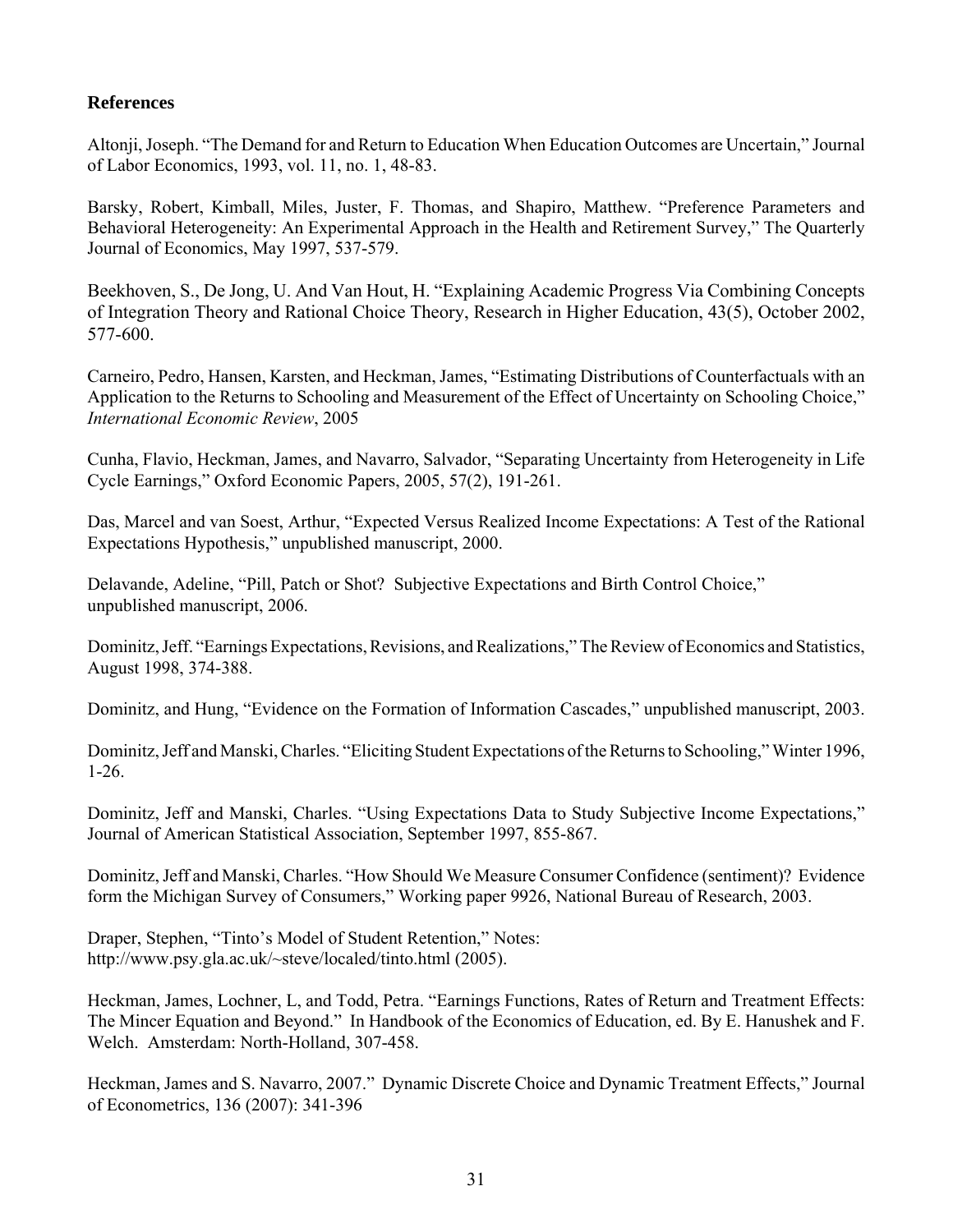Juster, T. "Consumer Buying Intentions and Purchase Probability: An Experiment in Survey Design," Journal of the American Statistical Association, 61, 658-696.

Lochner, Lance, "Individual Perceptions of the Criminal Justice System," American Economic Review, 97(1), March 2007.

Madeira, Carlos, "Forecasting Academic Achievement," working paper, Northwestern University, 2007.

Manski, Charles, "Schooling as Experimentation: a reappraisal of the post-secondary drop-out phenomenon,"Economics of Education Review, Volume 8 number 4, 1989, 305-312.

Manski, C., "Identification of Decision Rules in Experiments on Simple Games of Proposal and Responses," European Economic Review, 46 (2002), 880-91.

Manski, C., "Measuring Expectations," Econometrica, 72 (5), (2004), 1329-1376.

National Center for Education Statistics, "Getting Ready to Pay for College: What Students and Their Parents Know about the Cost of College Tuition and What They Are Doing to Find Out," Publication # 2003030, September, 2003.

Stange, Kevin, "An Empirical Examination of the Option Value of Schooling," working paper, University of California Berkeley, 2007.

Stinebrickner, Todd and Stinebrickner, Ralph, "Understanding Educational Outcomes of Students from Low-Income Families: Evidence from a Liberal Arts College with a Full Tuition Subsidy Program," Journal of Human Resources, 38(3) Summer (2003), 591-617.

Stinebrickner, Todd and Stinebrickner, Ralph, "Time-Use and College Outcomes," Journal of Econometrics, 121 (1-2) July-August (2004), 243-269.

Stinebrickner, Todd and Stinebrickner, Ralph, "The Effect of Credit Constrains on the College Drop-Out Decision: A Direct Approach Using a New Panel Study," American Economic Review. December (2008a)

Stinebrickner, Todd and Stinebrickner, Ralph, "The Causal Effect of Studying on Academic Performance," Frontiers in Economic Policy and Analysis (*Frontiers*), Berkeley Electronic Press (2008b).

Stinebrickner, Todd and Stinebrickner, Ralph, "The Effect of Credit Constrains on the College Drop-Out Decision: A Direct Approach Using a New Panel Study," American Economic Review. December (2008).

Tinto, V. "Dropout from Higher Education: A Theoretical Synthesis of Recent Research, Review of Educational Research, Winter, 1975, Vol. 45, No. 1, 89-125.

van der Klaauw, Wilbert and Wolpin, Kenneth, "Social Security and the Retirement and Savings Behavior of Low Income Households," Journal of Econometrics, (forthcoming).

van der Klaauw, Wilbert, "On the Use of Expectations Data in Estimating Structural Dynamic Models: An Analysis of Career Choices," unpublished manuscript, 2000.

Wolpin, Kenneth, "Commentary on 'Analysis of Choice Expectations in Incomplete Scenarios', by C.F. Manski,"Journal of Risk and Uncertainty 19, issues 1-3, 1999, 67-69.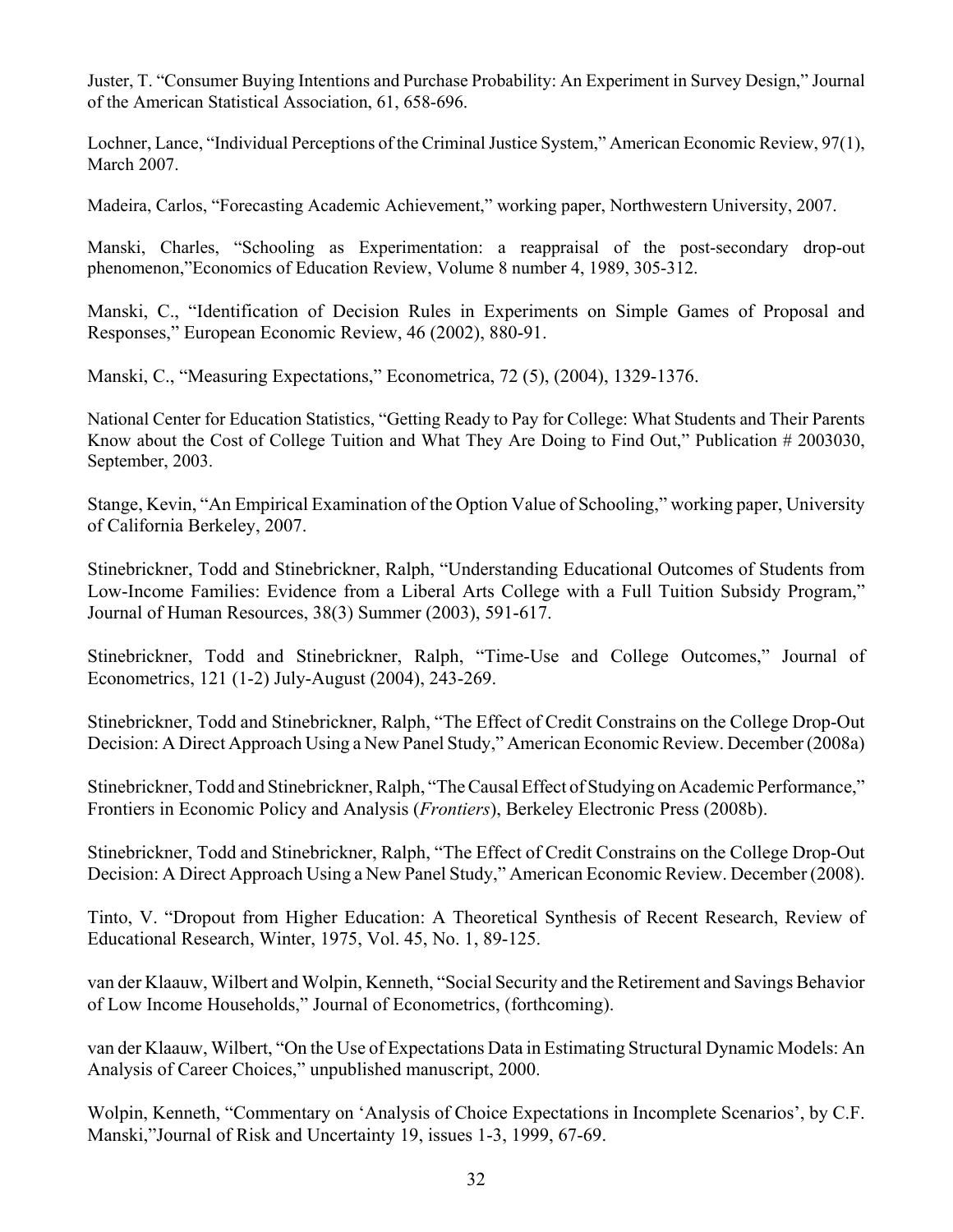| <b>Table</b> | 1А |
|--------------|----|
|--------------|----|

| FIRST SEMESTER GPA - BELIEFS AND ACTUAL (n=325)                                                                                              |                               |                              |  |
|----------------------------------------------------------------------------------------------------------------------------------------------|-------------------------------|------------------------------|--|
| 1 <sup>st</sup> semester GPA interval                                                                                                        | <b>Subjective probability</b> | <b>Sample</b><br>probability |  |
| [3.5, 4.0]                                                                                                                                   | .401(.256)                    | .234                         |  |
| [3.0, 3.5)                                                                                                                                   | .329(.175)                    | .302                         |  |
| [2.5,3.0)                                                                                                                                    | .160(.132)                    | .200                         |  |
| [2.0, 2.5)                                                                                                                                   | .072(.073)                    | .123                         |  |
| [1.0, 2.0]                                                                                                                                   | .025(.035)                    | .108                         |  |
| [0.0, 1.0)                                                                                                                                   | .012(.022)                    | .033                         |  |
| <i>prior_mean</i> ; Approximate subjective mean of $GPA_{1i}$<br>sample average (sample standard deviation)                                  | 3.220(.292)                   |                              |  |
| Approximate subjective standard deviation of $GPA_{1i}$<br>sample average (sample standard deviation)                                        | .532(.195)                    |                              |  |
| Actual $GPA_{1i}$                                                                                                                            |                               | 2.879 (.784)                 |  |
| sample average (sample standard deviation)<br>Note: First column shows everges subjective probability (step dard deviation) of hering CDA in |                               |                              |  |

Note: First column shows average subjective probability (standard deviation) of having  $GPA<sub>1</sub>$  in each category. Second column shows proportion of sample with actual GPA<sub>1i</sub> in each category.

| Table 1B |  |
|----------|--|
|----------|--|

| FIRST SEMESTER GPA - BELIEFS AND ACTUAL                                                                     |                                                            |             |  |  |  |  |
|-------------------------------------------------------------------------------------------------------------|------------------------------------------------------------|-------------|--|--|--|--|
| High School Grade Point Average Greater Than Median (n=157)                                                 |                                                            |             |  |  |  |  |
| 1 <sup>st</sup> semester GPA interval                                                                       | <b>Subjective probability</b><br><b>Sample probability</b> |             |  |  |  |  |
| [3.5, 4.0]                                                                                                  | .454(.245)                                                 | .338        |  |  |  |  |
| [3.0, 3.5)                                                                                                  | .310(.158)                                                 | .369        |  |  |  |  |
| [2.5,3.0)                                                                                                   | .139(.102)                                                 | .153        |  |  |  |  |
| [2.0, 2.5]                                                                                                  | .064(.060)                                                 | .089        |  |  |  |  |
| [1.0, 2.0]                                                                                                  | .022(.031)                                                 | .031        |  |  |  |  |
| [0.0, 1.0)                                                                                                  | .010(.020)                                                 | .019        |  |  |  |  |
| <i>prior_mean</i> ; Approximate subjective mean of $GPA_{1i}$<br>sample average (sample standard deviation) | 3.275(.266)                                                |             |  |  |  |  |
| Approximate subjective standard deviation of $GPA_{1i}$<br>sample average (sample standard deviation)       | .526(.192)                                                 |             |  |  |  |  |
| Actual $GPA_{1i}$                                                                                           |                                                            | 3.164(.661) |  |  |  |  |
| sample average (sample standard deviation)                                                                  |                                                            |             |  |  |  |  |

Note: See Note Table 1A

High School Grade Point Average not observed for 11 of 325 students in sample.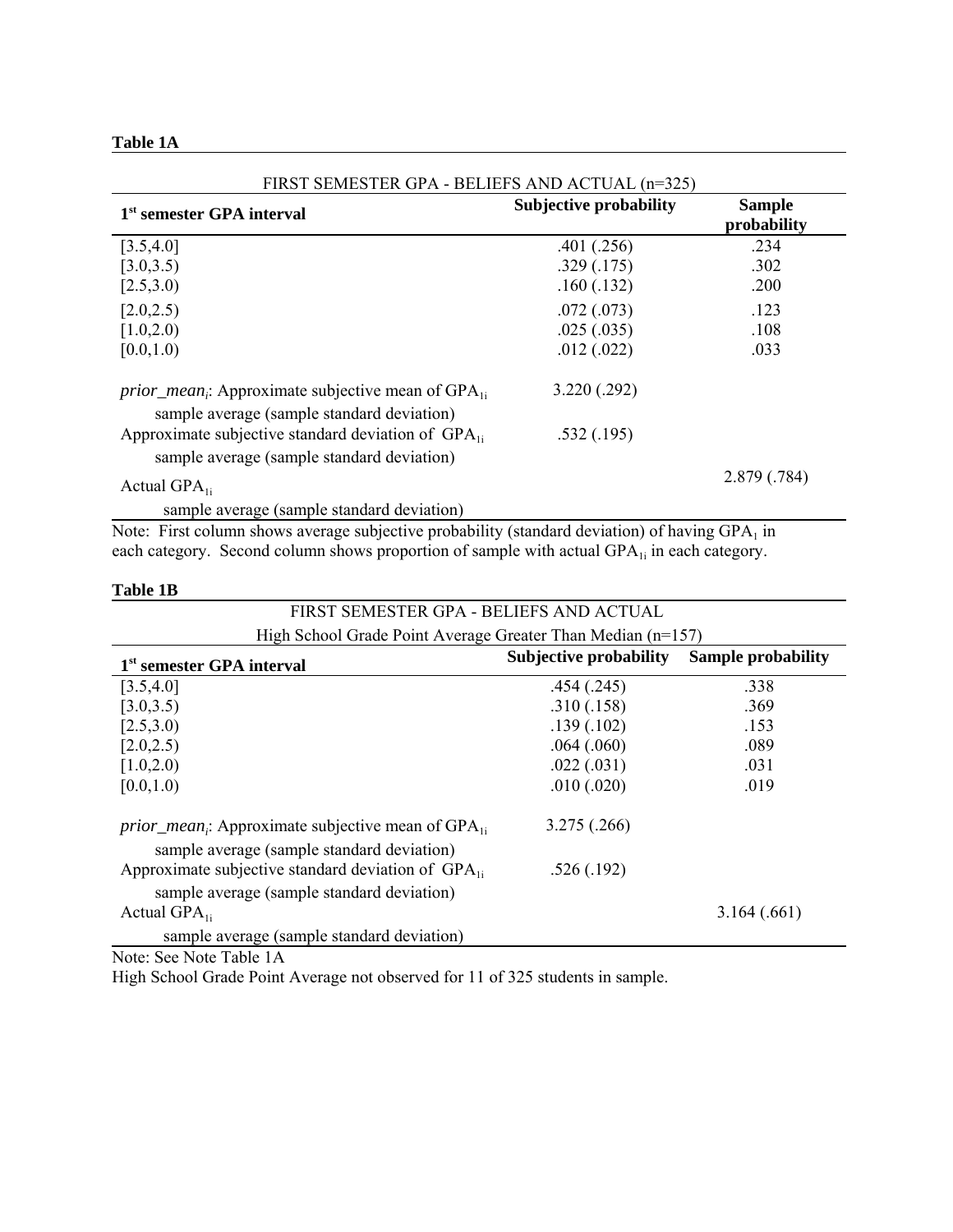| Table 1C |  |
|----------|--|
|----------|--|

| FIRST SEMESTER GPA - BELIEFS AND ACTUAL                                                                                        |                                  |                           |
|--------------------------------------------------------------------------------------------------------------------------------|----------------------------------|---------------------------|
| High School Grade Point Average Less Than Median (n=157)                                                                       |                                  |                           |
| 1 <sup>st</sup> semester GPA interval                                                                                          | <b>Subjective</b><br>probability | <b>Sample probability</b> |
| [3.5, 4.0]                                                                                                                     | .339(.250)                       | .121                      |
| [3.0, 3.5)                                                                                                                     | .355(.188)                       | .236                      |
| [2.5,3.0)                                                                                                                      | .186(.155)                       | .248                      |
| [2.0, 2.5)                                                                                                                     | .080(.083)                       | .153                      |
| [1.0, 2.0]                                                                                                                     | .072(.038)                       | .191                      |
| [0.0, 1.0)                                                                                                                     | .017(.024)                       | .051                      |
| <i>prior_mean<sub>i</sub></i> : Approximate subjective mean of GPA <sub>1i</sub><br>sample average (sample standard deviation) | 3.161(.301)                      |                           |
| Approximate subjective standard deviation of $GPA_{1i}$                                                                        | .538(.198)                       |                           |
| sample average (sample standard deviation)                                                                                     |                                  |                           |
| Actual $GPA_{1i}$                                                                                                              |                                  | 2.579(.802)               |
| sample average (sample standard deviation)                                                                                     |                                  |                           |
| $N_{\rm L}$ ( $\Omega_{\rm L}$ , $N_{\rm L}$ ) and $\Omega_{\rm L}$ ( $\Omega_{\rm L}$ ) and $\Omega_{\rm L}$                  |                                  |                           |

Note: See Note Table 1A

High School Grade Point Average not observed for 11 of 325 students in sample.

| ını<br>и<br>11 |  |
|----------------|--|
|----------------|--|

| <b>Correlation Matrix</b> |            |         |                |      |  |
|---------------------------|------------|---------|----------------|------|--|
|                           | Prior_Mean | $GPA$ , | Posterior_Mean | GPA, |  |
| Prior_Mean                | 1.0        | .147    | .403           | .177 |  |
| GPA <sub>1</sub>          |            | 1.0     | .585           | .605 |  |
| Posterior_Mean            |            |         | 1.0            | .394 |  |
| GPA <sub>2</sub>          |            |         |                | 1.0  |  |

Note: High School Grade Point Average not observed for 11 of 325 students in sample.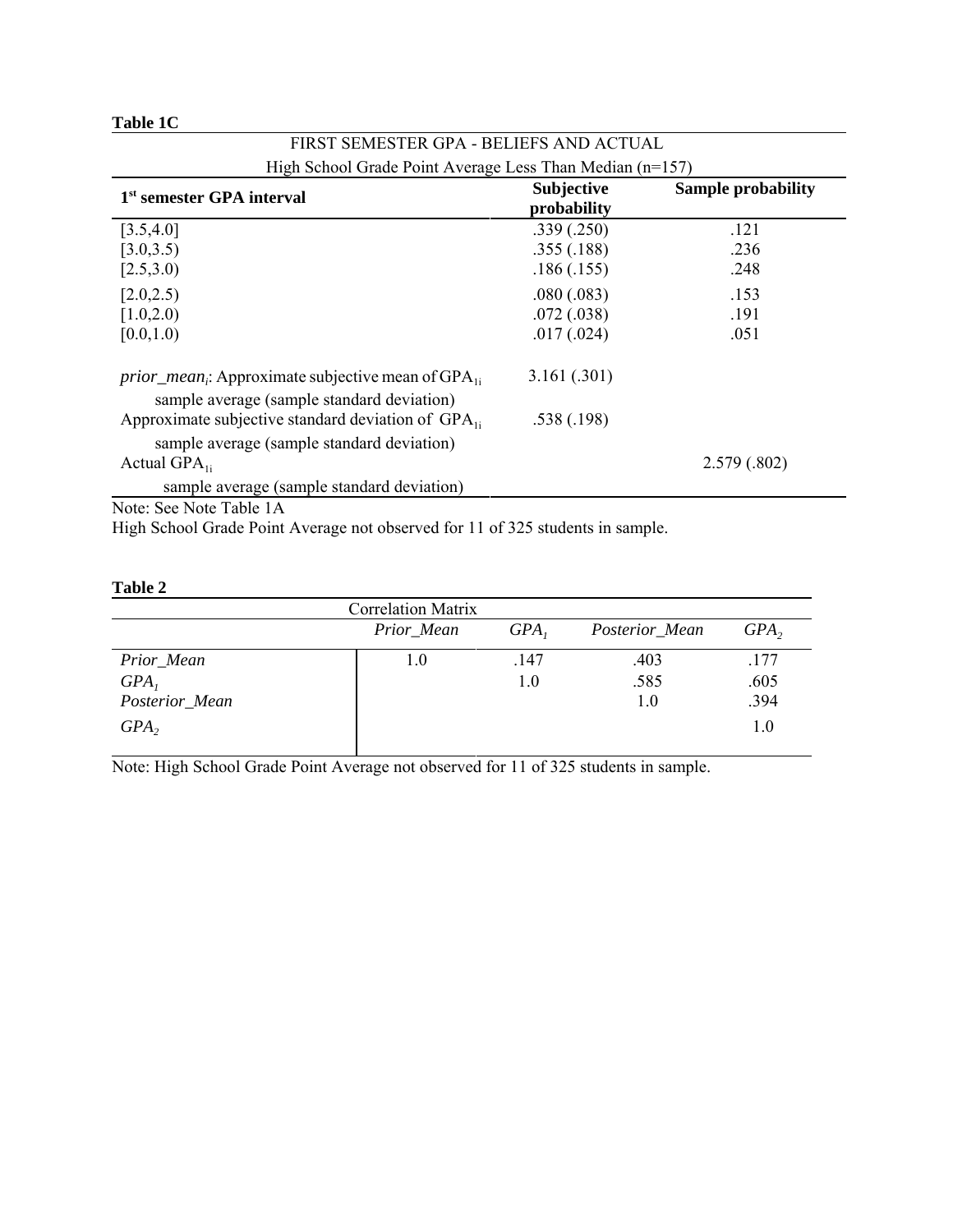| ını<br>16<br>и |  |
|----------------|--|
|----------------|--|

| SECOND SEMESTER GPA - BELIEFS (n=325)                                                                                              |                                  |  |  |
|------------------------------------------------------------------------------------------------------------------------------------|----------------------------------|--|--|
| 1 <sup>st</sup> semester GPA interval                                                                                              | <b>Subjective</b><br>probability |  |  |
| [3.5, 4.0]                                                                                                                         | .311(.278)                       |  |  |
| [3.0, 3.5)                                                                                                                         | .365(.205)                       |  |  |
| [2.5,3.0)                                                                                                                          | .200(.174)                       |  |  |
| [2.0, 2.5)                                                                                                                         | .084(.101)                       |  |  |
| [1.0, 2.0]                                                                                                                         | .031(.058)                       |  |  |
| [0.0, 1.0)                                                                                                                         | .009(.025)                       |  |  |
| <i>posterior_mean<sub>i</sub></i> : Approximate subjective mean of GPA <sub>2i</sub><br>sample average (sample standard deviation) | 3.140(.357)                      |  |  |
| Approximate subjective standard deviation of $GPA_{2i}$                                                                            | .477(.194)                       |  |  |
| sample average (sample standard deviation)                                                                                         |                                  |  |  |

**Table 4** Descriptive statistics for entire sample (n=325) and subgroups

| <b>Variable</b>                         | <b>Full Sample</b> | Top third        | Bottom third  | Top third          | Bottom third       |
|-----------------------------------------|--------------------|------------------|---------------|--------------------|--------------------|
|                                         |                    | GPA <sub>1</sub> | $GPA$ ,       | $GPA1$ -prior_mean | $GPA1$ -prior_mean |
|                                         | mean $(s.d.)$      | mean $(s.d.)$    | mean $(s.d.)$ | mean $(s.d.)$      | mean $(s.d.)$      |
|                                         |                    |                  |               |                    |                    |
| prior_mean                              | 3.220(.292)        | 3.278(.291)      | 3.199(.295)   | 3.123(.311)        | 3.267(.267)        |
| posterior_mean                          | 3.140(.357)        | 3.386(.287)      | 2.886(.303)   | 3.293(.307)        | 2.923(.306)        |
| GPA <sub>1</sub>                        | 2.879(.784)        | 3.650(.225)      | 1.924(.553)   | 3.541(.354)        | 2.012(.605)        |
| $GPA$ ,                                 | 2.929(0.772)       | 3.398 (.560)     | 2.380 (.783)  | 3.320(.668)        | 2.457 (.786)       |
| $\Gamma$ 1 i 1 i 1 i 1 i 1 i 1 i $\sim$ |                    |                  |               |                    |                    |

Each entry shows sample average (sample standard deviation)

Students in bottom third of GPA1 distribution have GPA1<2.64

Students in top third of GPA1 distribution have GPA1>3.30

Students in top third of  $GPA_1$ -prior\_mean distribution have  $GPA_1$ -prior\_mean>.09.

Students in bottom third of  $GPA_1$ -prior\_mean distribution have  $GPA_1$ -prior\_mean<-.56.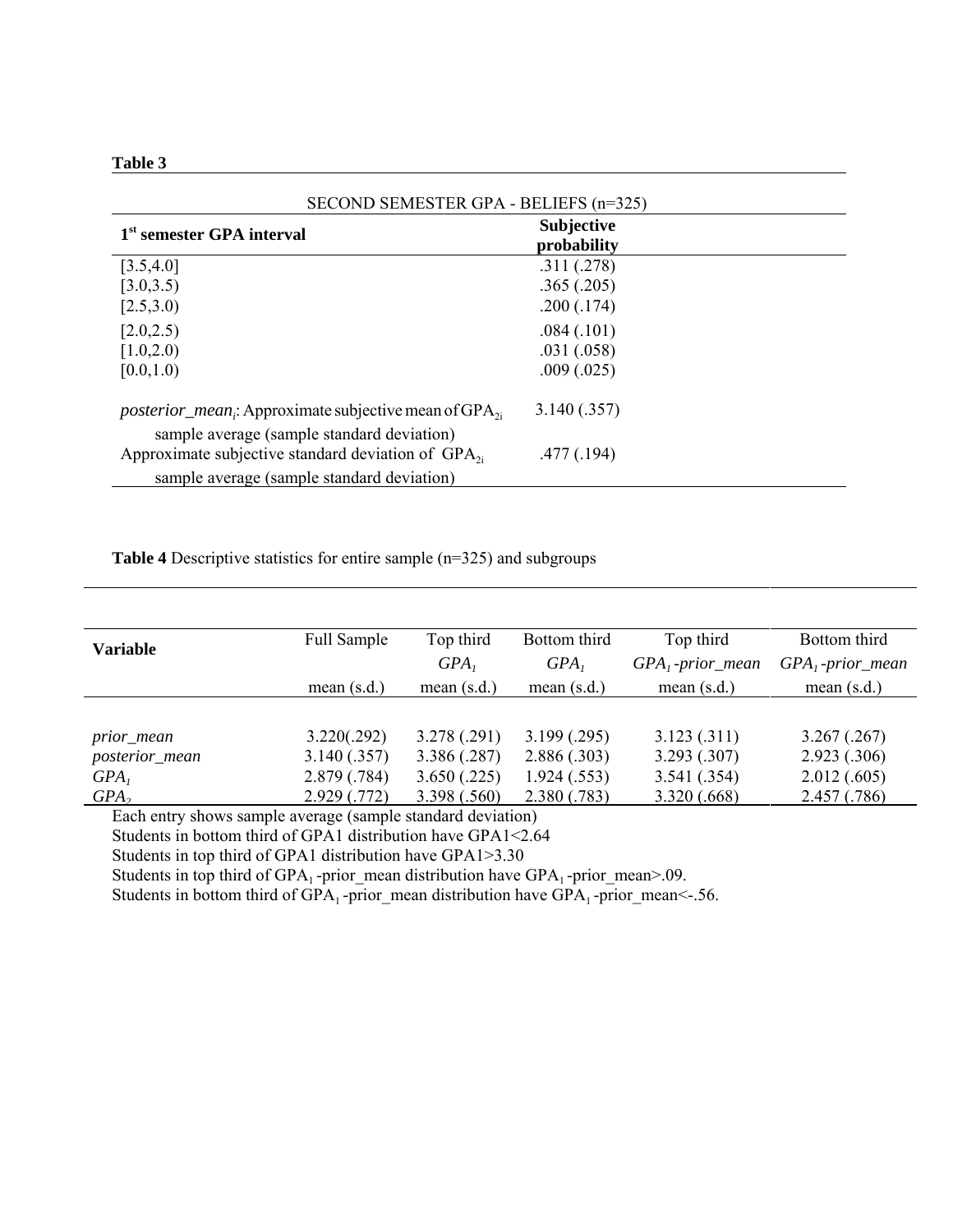| anı<br>16 |  |
|-----------|--|
|-----------|--|

| AND POSTERIOR MEAN* (column 2)                 |                                                        |                                                                                 |  |
|------------------------------------------------|--------------------------------------------------------|---------------------------------------------------------------------------------|--|
| <b>Independent Variable</b>                    | dependent variable<br>posterior_mean                   | dependent variable<br>posterior_mean*                                           |  |
|                                                | estimate (std. error)<br>$n=325$                       | estimate (std. error)                                                           |  |
|                                                |                                                        | $n=291$                                                                         |  |
| Constant<br>Prior_Mean<br>$GPA$ ,<br>$GPA_i$ * | $1.158(.166)$ **<br>$.396(.051)$ **<br>$.245(.019)$ ** | $.323(.040)$ **<br>$.597(.053)$ **<br>$.344(.042)$ **                           |  |
| Study equation (8)<br>C<br>$\sigma_{\mu}^{2}$  | $R^2 = 445$                                            | $3.249(.110)**$<br>$1.20(.103)$ **<br>$1.56(0.071)$ **<br>$Log Like = -1338.49$ |  |

# DETERMINANTS OF POSTERIOR MEAN(column 1)

The first column is estimated by OLS and uses all sample observations. The second column is a measurement error model estimated by Maximum Likelihood (using approach of Section IV.C.2) and using all observations for which a person reports legitimate values of *Expected\_STUDY*<sub>1i</sub> and *Expected\_STUDY2i* \*significant at .10 \*\*significant at .05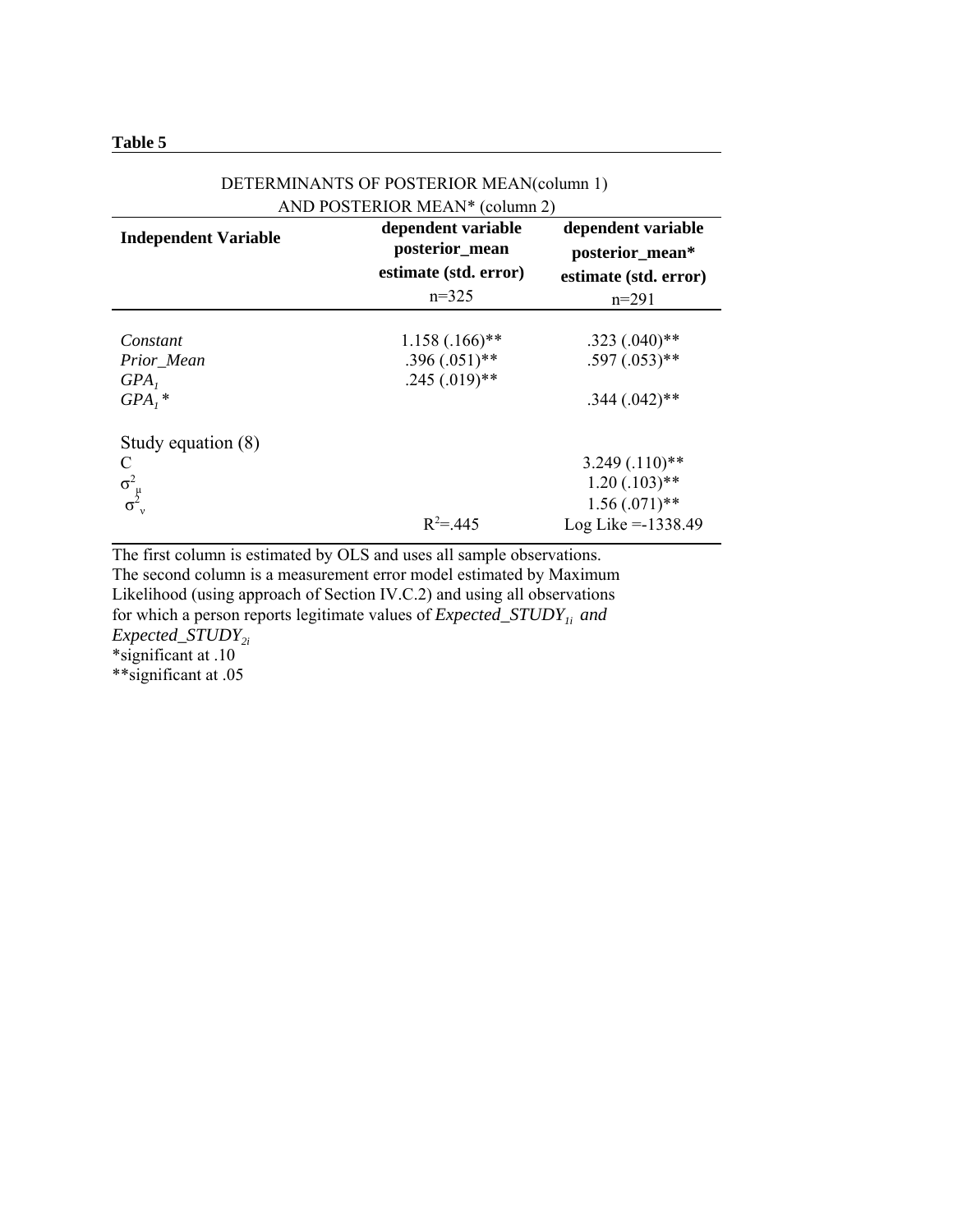### **Table 6**

| DETERMINANTS OF Posterior Mean* (Maximum Likelihood)          |                  |                  |                  |  |
|---------------------------------------------------------------|------------------|------------------|------------------|--|
| Independent                                                   | estimate         | estimate         | estimate         |  |
| <b>Variable</b>                                               | (std. error)     | (std. error)     | (std. error)     |  |
|                                                               | $n=191$          | $n=191$          | $n=191$          |  |
| Constant                                                      | $.661(.388)*$    | .550(.399)       | $.814(.370)**$   |  |
| Prior_Mean,                                                   | $.517(.112)$ **  | $.494(.115)$ **  | $.357(.129)$ **  |  |
| $GPA_{li}$ *                                                  | $.316(.039)$ **  | $.176(.068)$ **  | $.446(.064)$ **  |  |
| Prior_Mean <sub>i</sub> x $W_{1i}$                            |                  | $.177(.085)$ **  |                  |  |
| $GPA_{1i} *_{X} W_{2i}$                                       |                  | $.198(.091)$ **  |                  |  |
| <i>Prior_Mean</i> <sub>i</sub> $x\hat{\sigma}^2_{\epsilon i}$ |                  |                  | $.248(.122)$ **  |  |
| $GPA_{li} * x \frac{\partial^2}{\partial x^i}$                |                  |                  | $-.303(.127)$ ** |  |
| Study equation $(8)$                                          |                  |                  |                  |  |
| C                                                             | $3.524(.124)$ ** | $3.522(.125)$ ** | $3.527(.125)$ ** |  |
| $\sigma_{\nu}^2$                                              | $1.272(.121)$ ** | $1.270(.123)$ ** | $1.260(.122)$ ** |  |
|                                                               | $1.608(.072)**$  | $1.609(.072)$ ** | $1.611(.072)**$  |  |
|                                                               | Log Like         | Log Like         | Log Like         |  |
|                                                               | $-1328.637$      | $-1326.037$      | $-1314.874$      |  |

The sample contains the 191 students who a) correctly recognized in Question C.1 whether they had performed better or worse than expected in the first semester; b) did not have a percentage of 100 on line c of Question C.2 (or C.3); c) provided legitimate information about *Expected\_STUDY*<sub>1i</sub> and *Expected\_STUDY*<sub>2*i*</sub>. The first column repeats the results in Column 2 of Table 5 for the smaller sample here. Estimation is by maximum likelihood (using approach of Section IV.C.2).

\*significant at .10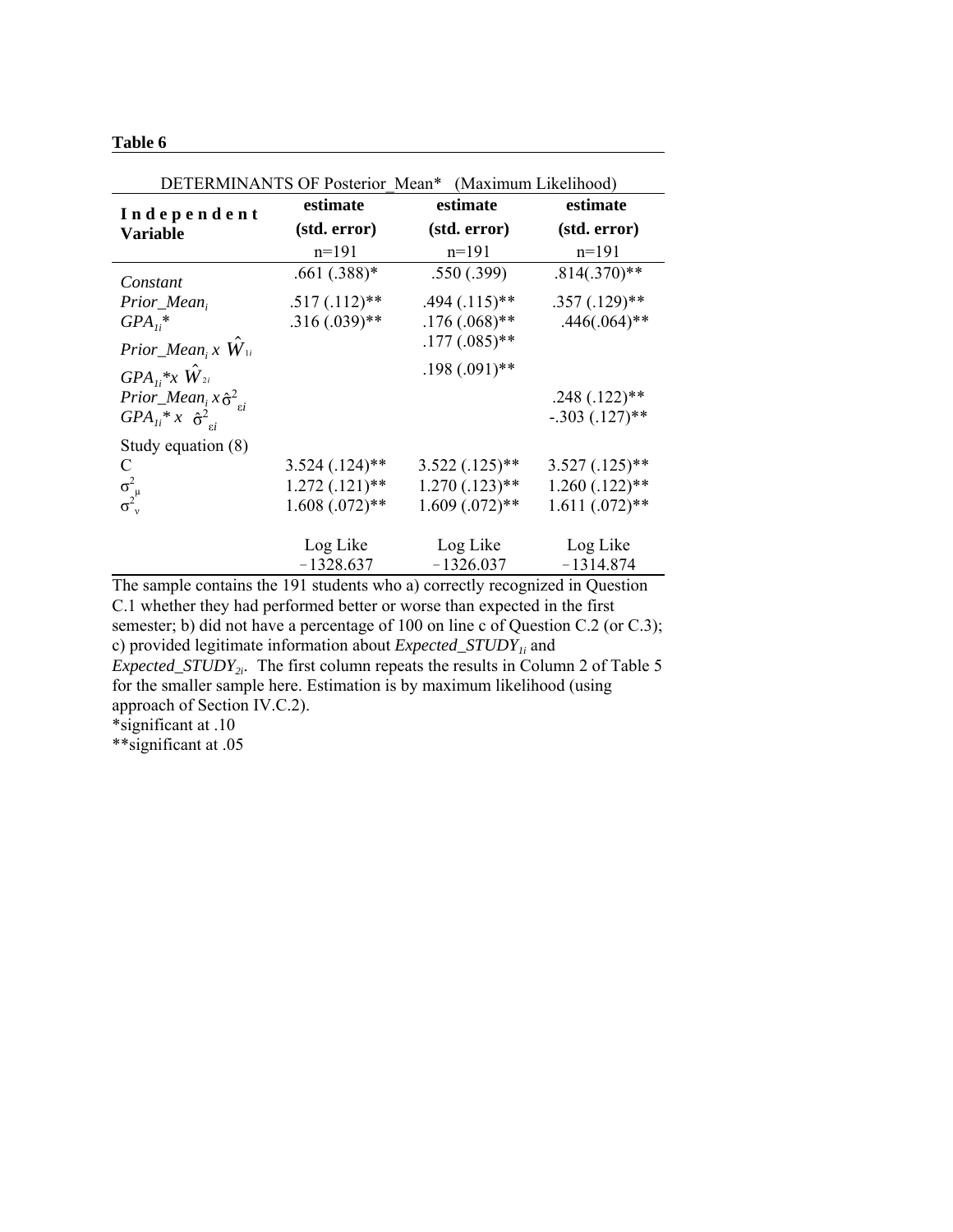| L<br>ı |  |
|--------|--|
|--------|--|

| DETERMINANTS OF Posterior Mean (OLS)                           |                              |                 |                    |
|----------------------------------------------------------------|------------------------------|-----------------|--------------------|
| <b>Independent Variable</b>                                    | estimate                     | estimate        | estimate           |
|                                                                | (std. error)<br>(std. error) |                 | (std. error)       |
|                                                                | $n=211$                      | $n=211$         | $n=211$            |
| Constant                                                       | $1.203$ $(.223)$ **          | $1.181(.223)**$ | $1.352$ $(.223)**$ |
| $Prior\_Mean_i$                                                | $.380(.068)$ **              | $.362(.069)$ ** | $.221(.089)$ **    |
| $GPA_{1i}$ (the noisy signal)                                  | $.242(.022)$ **              | $.169(.045)$ ** | $.387(.057)$ **    |
| Prior_Mean <sub>i</sub> x $W_{1i}$                             |                              | $.083(.048)*$   |                    |
| $GPA_{Ii}x\ \hat{W}_{2i}$                                      |                              | $.101(.055)*$   |                    |
| <i>Prior_Mean</i> <sub>i</sub> $x \hat{\sigma}^2_{\epsilon i}$ |                              |                 | $.225(.094)$ **    |
| $GPA_{li}$ x $\hat{\sigma}^2_{si}$                             |                              |                 | $-.298(.102)$ **   |
|                                                                | $R^2 = 436$                  | $R^2 = 445$     | $R^2 = 466$        |

The sample contains the 211 students who correctly recognized in Question C.1 whether they had performed better or worse than expected in the first semester and did not have a percentage of 100 on line c of Question C.2 (or C.3). Estimation is by Ordinary Least Squares. \*significant at .10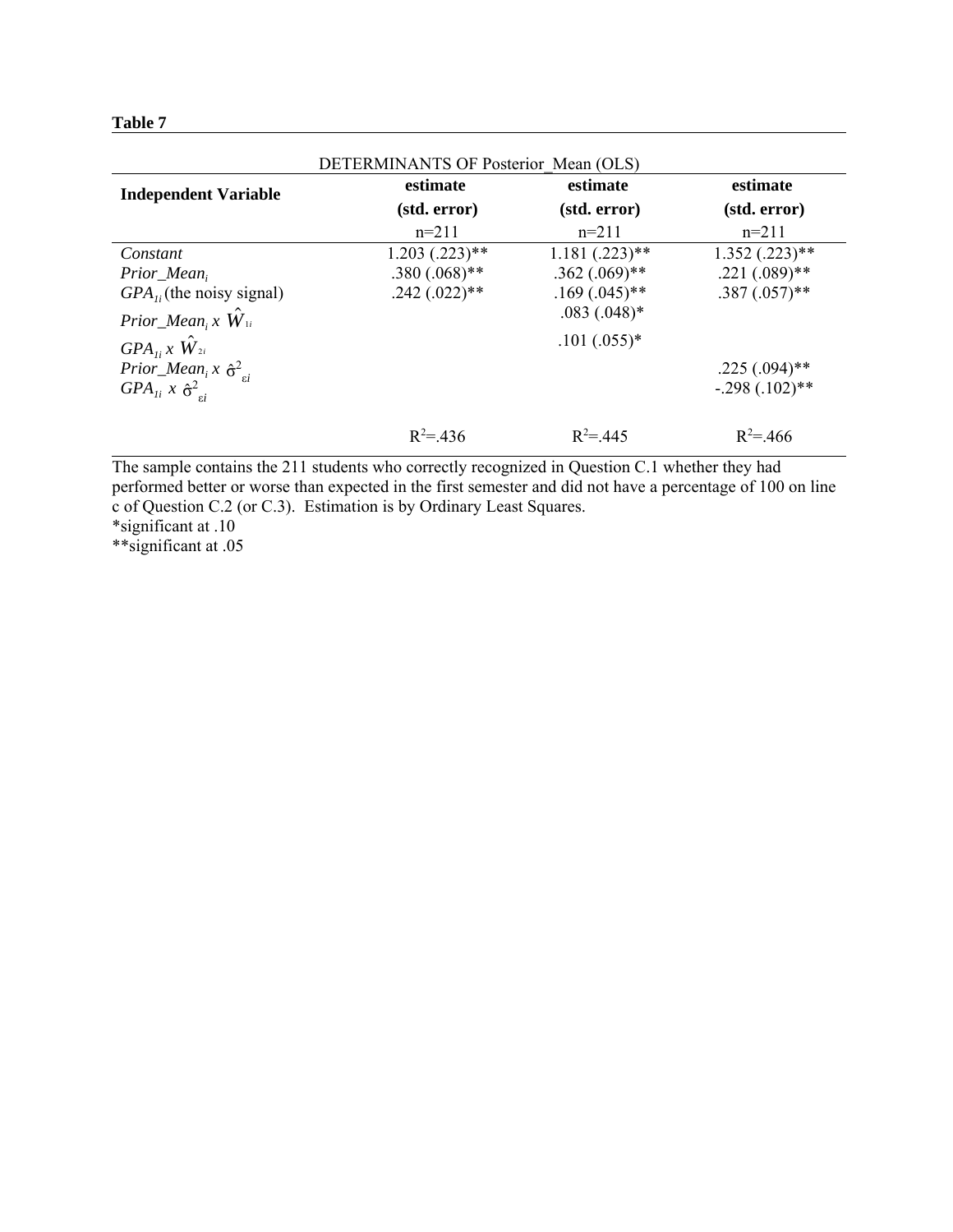**Table 8**

|                                    | RELATIONSHIP BETWEEN $\hat{W}_{1i}$ and $\hat{\sigma}^2$ . |  |
|------------------------------------|------------------------------------------------------------|--|
| <b>Independent Variable</b>        | dependent variable                                         |  |
|                                    | $\hat{\mathbf{W}}_1$                                       |  |
|                                    | estimate (std. error)                                      |  |
|                                    | $n=211$                                                    |  |
| Constant                           | $.158(.063)$ **                                            |  |
| $\hat{\sigma}^2_{\ \varepsilon i}$ | $.299(.110)$ **                                            |  |

For a description of the sample see the note in Table 6.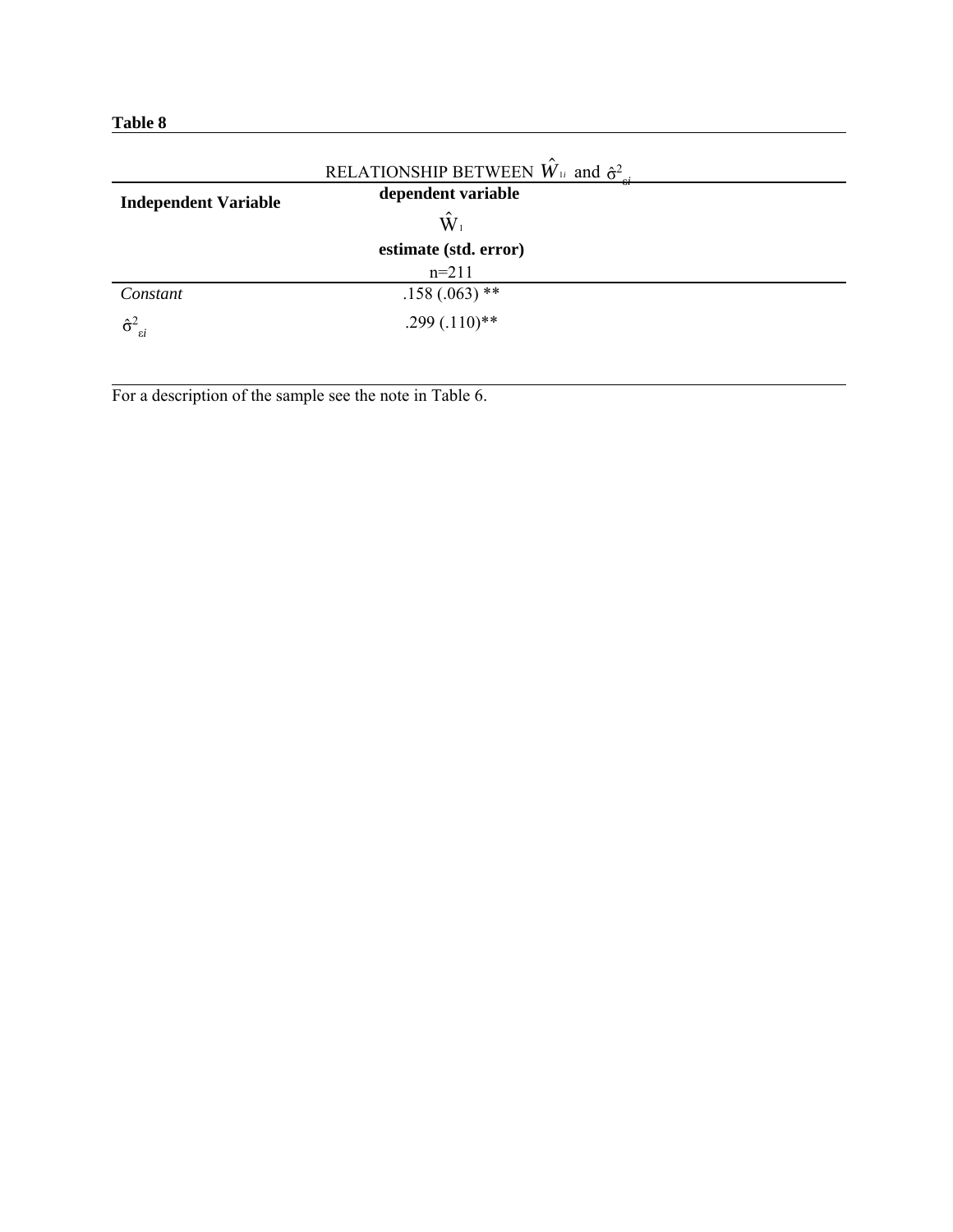# **Table 9** DETERMINANTS OF DROPOUT:

The effect of a student's state at end of first year

| DETERMINANTS OF dropout <sub>i</sub> (OLS) |             |             |             |             |               |               |              |
|--------------------------------------------|-------------|-------------|-------------|-------------|---------------|---------------|--------------|
| Independent                                | estimate    | estimate    | estimate    | estimate    | estimate      | estimate      | estimate     |
| <b>Variable</b>                            | (std.       | (std.       | (std.       | (std.       | (std.         | (std. error)  | (std. error) |
|                                            | error)      | error)      | error)      | error)      | error)        | $n=261$       | $n=260$      |
|                                            | $n=262$     | $n=262$     | $n=262$     | $n=245$     | $n=261$       | (6)           | (7)          |
|                                            | (1)         | (2)         | (3)         | (4)         | (5)           |               |              |
| Constant                                   | $.671**$    | $1.113**$   | $1.024**$   | $.647**$    | .015          | $.920**$      | .970**       |
|                                            | (.096)      | (.176)      | (.178)      | (.173)      | (.039)        | (.195)        | (.206)       |
| $GPA\_Cumulative_i$                        | $-182**$    |             | $-114**$    | $-194**$    |               | $-.105**$     | $-.110**$    |
|                                            | (.031)      |             | (.042)      | (.112)      |               | (.042)        | (.043)       |
| $EOY\_Mean_i$                              |             | $-.315**$   | $-177**$    |             |               | $-171**$      | $-.156**$    |
|                                            |             | (.056)      | (.075)      |             |               | (.076)        | (.078)       |
| $RE\_EOY\_Mean_i$                          |             |             |             | .021        |               |               |              |
|                                            |             |             |             | (.154)      |               |               |              |
| $school\_enjoyability_i$                   |             |             |             |             | $.062**$      | $.033*(.019)$ | .026         |
|                                            |             |             |             |             | (.019)        |               | (.019)       |
| $EOY\_health_i$                            |             |             |             |             |               |               | $-.019$      |
|                                            |             |             |             |             |               |               | (.031)       |
| $EOY_{\_}returns_i$                        |             |             |             |             |               |               | $-.029$      |
|                                            |             |             |             |             |               |               | (.037)       |
| $\textit{parental\_job\_loss}$             |             |             |             |             |               |               | .077         |
|                                            |             |             |             |             |               |               | (.061)       |
|                                            | $R^2 = 113$ | $R^2 = 108$ | $R^2 = 132$ | $R^2 = 104$ | $R^2 = 0.038$ | $R^2 = 146$   | $R^2 = 155$  |

Table shows results of linear probability models with dependent variable *dropouti* . Explanatory variables measure student's state at end of first year.

Sample is as described in Section V.

Column 4 has less observations since, as discussed in Appendix C, constructing RE\_EOY\_Mean<sub>i</sub> involves use of HSGPA and ACT which are missing for some observations.

\*significant at .10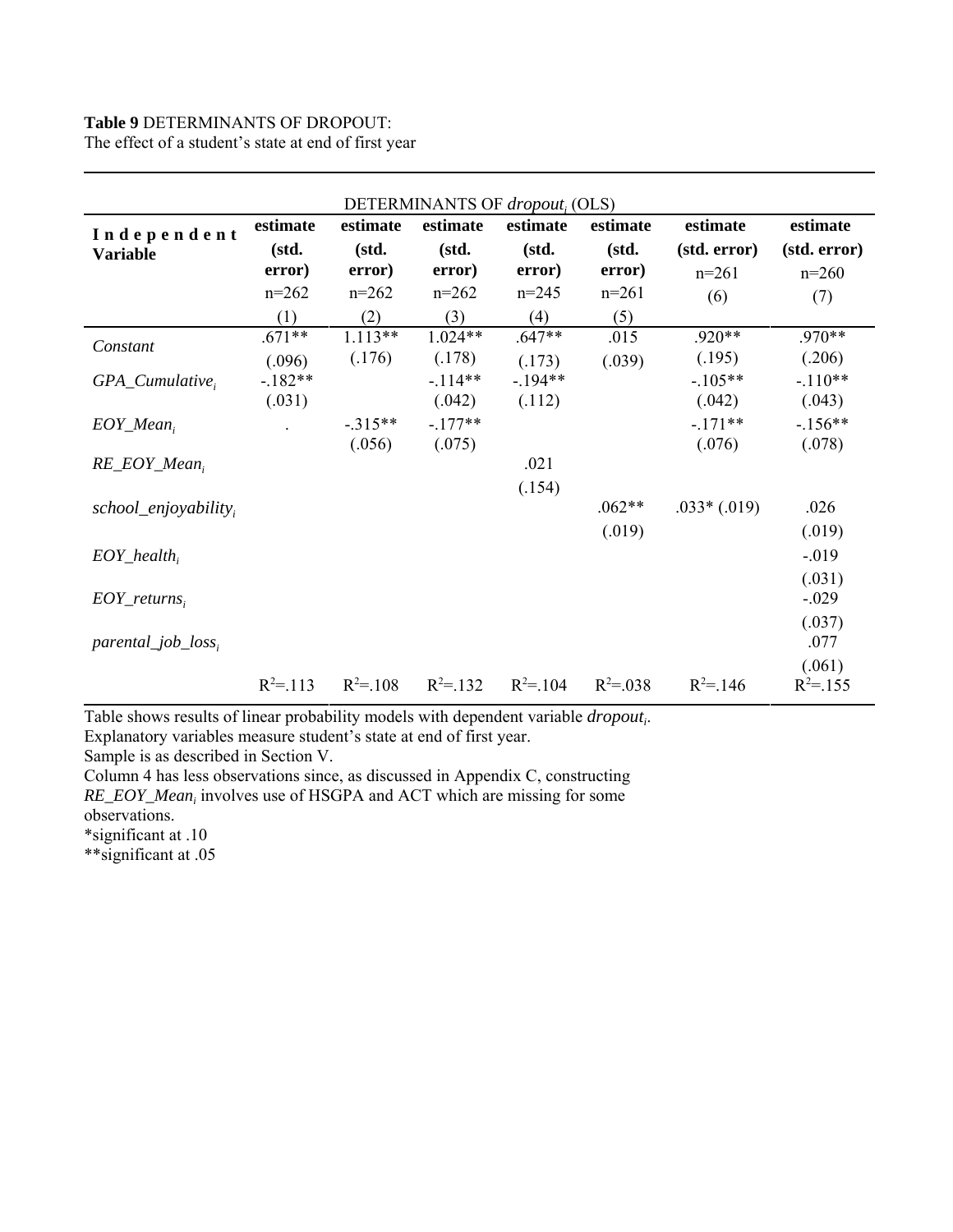| <b>Variable</b>                  | $dropout_i$ | GPA         | $EOY_{-}$         | $EOY_{-}$        | parental_job | $EOY_{\_}$ health, | $EOY_{\_}returns_{i}$ |
|----------------------------------|-------------|-------------|-------------------|------------------|--------------|--------------------|-----------------------|
|                                  |             | Cumulative. | Mean <sub>i</sub> | $enjoyability_i$ | $\_{loss_i}$ |                    |                       |
| $dropout_i$                      | 1.00        |             |                   |                  |              |                    |                       |
| $GPA\_Cumulative_i$              | $-.339**$   | 1.00        |                   |                  |              |                    |                       |
|                                  | .0000       |             |                   |                  |              |                    |                       |
| $EOY\_Mean_i$                    | $-.335**$   | $.676**$    | 1.00              |                  |              |                    |                       |
|                                  | .0000       | .0000       |                   |                  |              |                    |                       |
| $EOY_{enjovability_i}$           | $.195**$    | $-232**$    | $-.251**$         | 1.00             |              |                    |                       |
|                                  | .001        | .0002       | .0000             |                  |              |                    |                       |
| $\textit{parental\_job\_loss}_i$ | $.115*$     | $-.048$     | $-.056$           | $.172**$         | 1.00         |                    |                       |
|                                  | .063        | .437        | .364              |                  |              |                    |                       |
|                                  |             |             |                   | .005             |              |                    |                       |
| $EOY_{\_}$ health <sub>i</sub>   | $-.107*$    | .089        | $.227**$          | $-109*$          | $-.103*$     | 1.00               |                       |
|                                  | .084        | .148        | .0002             | .078             | .097         |                    |                       |
| $EOY_{\_}returns,$               | $-.978$     | .020        | .070              | $-156**$         | $-.079$      | $-.044$            | 1.00                  |
|                                  | .204        | .739        | .260              | .011             | .119         | .472               |                       |

The first number in each box is the sample correlation between two variables. The second number is a p-value from a test that the population correlation between two variables is zero. \*significant at .10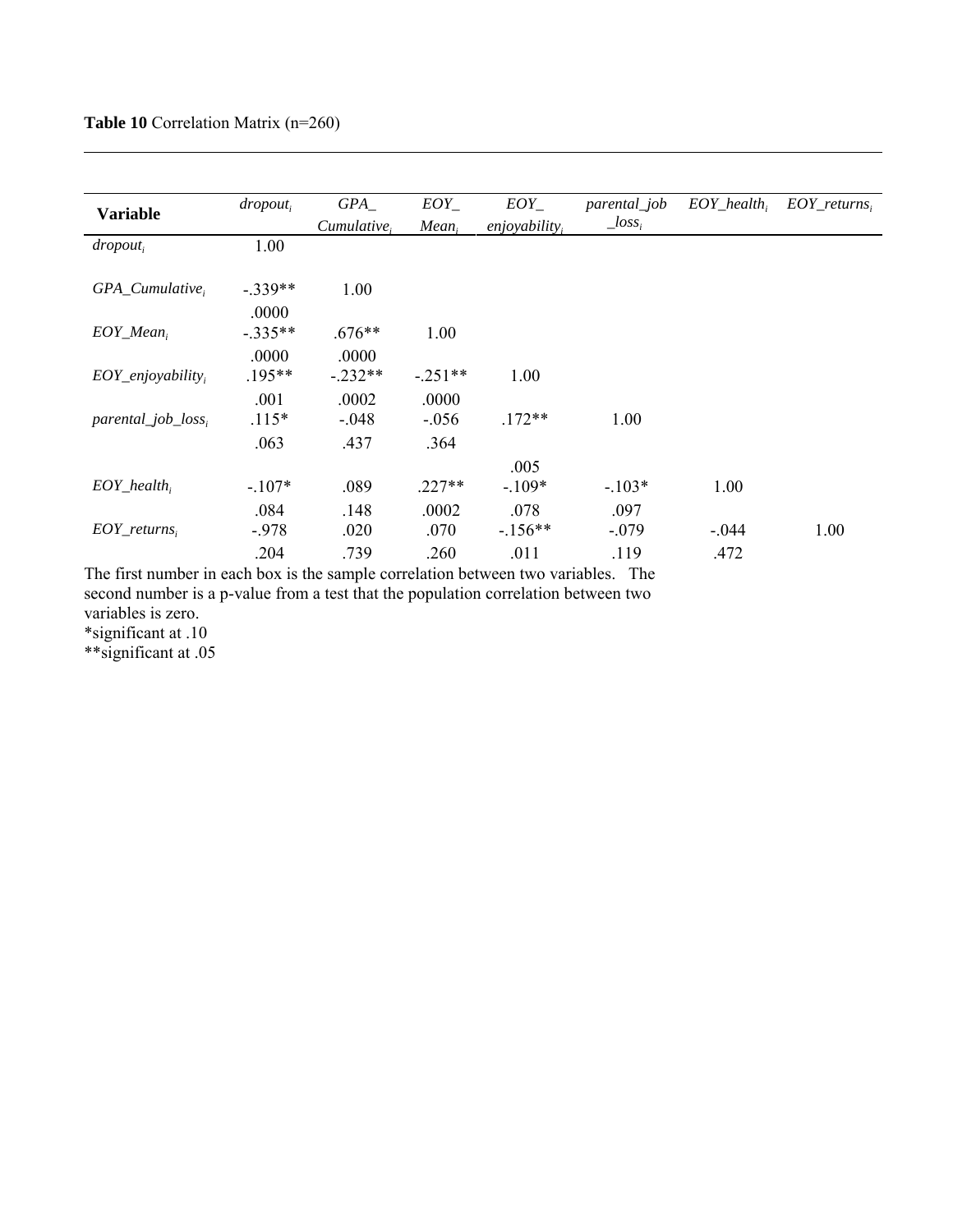# **Table 11** DETERMINANTS OF DROPOUT: The effect of learning during the first year

| DETERMINANTS OF dropout; (OLS)                                |               |              |                         |  |
|---------------------------------------------------------------|---------------|--------------|-------------------------|--|
| <b>Independent Variable</b>                                   | estimate      | estimate     | estimate                |  |
|                                                               | (std. error)  | (std. error) | (std. error)            |  |
|                                                               | $n=259$       | $n=259$      | $n = 248$               |  |
| Constant                                                      | $.302**$      | $.280**$     | $.272**$                |  |
|                                                               | (.102)        | (.101)       | (.103)                  |  |
| $prob\_grad_i$                                                | $-.242**$     | $-.230**$    | $-.228**$               |  |
|                                                               | (.116)        | (.115)       | (.117)                  |  |
| $EOY\_mean_i$ - prior_mean,.                                  | $-.251**$     | $-.107*$     | $-.238**$               |  |
|                                                               | (.059)        | (.060)       | (.061)                  |  |
| $EOY_{\text{}}$ <i>enjoyability</i> , - prior_enjoyability,   | .031          | .023         | .029                    |  |
|                                                               | $(.19)^*$     | (.018)       | (.018)                  |  |
| $GPA\_Cumulative_i$ - prior_mean,                             |               | $-117**$     |                         |  |
|                                                               |               | (.044)       |                         |  |
| $EOY_{\perp}$ health <sub>i</sub> – prior_health <sub>i</sub> |               |              | $-.042$                 |  |
|                                                               |               |              | (.033)                  |  |
| $EOY_{\_}returns_i - prior_{\_}returns_i$                     |               |              | $-.004$                 |  |
|                                                               |               |              | (.035)                  |  |
| $\textit{parental\_job\_loss}_i$                              |               |              | .094                    |  |
|                                                               | $R^2 = 0.086$ | $R^2 = 113$  | (.063)<br>$R^2 = 0.098$ |  |
|                                                               |               |              |                         |  |

Table shows results of linear probability models with dependent variable *dropout*<sub>i</sub>.

Explanatory variables measure how much a person has learned during first year.

sample as described in Section V.

\*significant at .10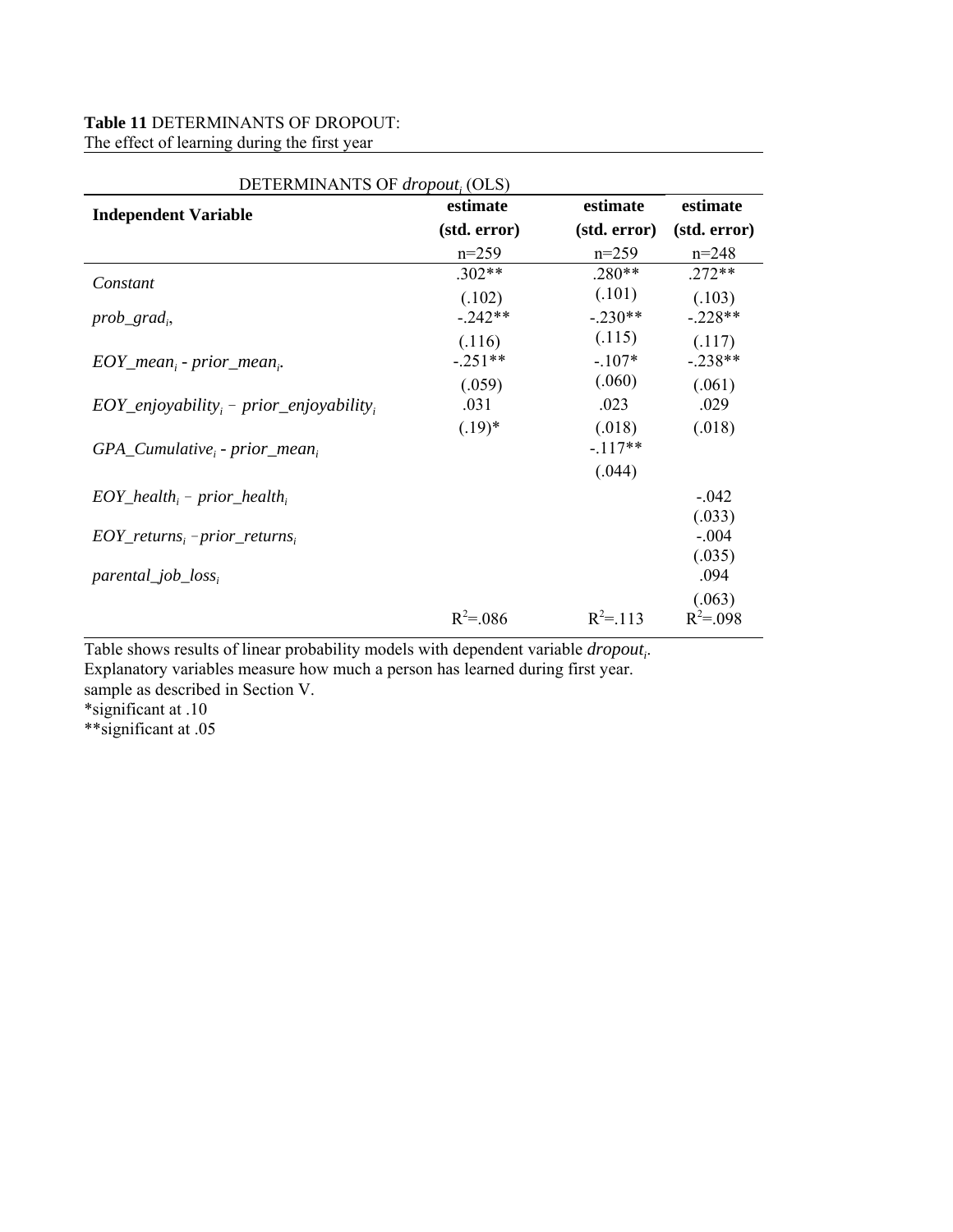### **Table 12A**

### Percentages from Question C.3

### 100 individuals who have GPA1-PRIOR MEAN in bottom third and correctly indicated on Question C.1 that grades were lower than expected

| <b>Independent Variable</b>                      | mean                 |
|--------------------------------------------------|----------------------|
|                                                  | (standard deviation) |
| a+b) Worse than expected ability/preparation     | $27.1\%$ (30.5)      |
| Lower than expected study effort<br>$\mathbf{c}$ | $55.1\% (35.1)$      |
| Worse than expected luck<br>d)                   | $17.7\%$ (27.2)      |

### **Table 12B**

### Percentages from Question C.2

79 individuals who have GPA1-PRIOR MEAN in top third and correctly indicated on Question C.1 that grades were higher than expected

| <b>Independent Variable</b>                       | mean                 |
|---------------------------------------------------|----------------------|
|                                                   | (standard deviation) |
| a+b) Better than expected ability/preparation     | $67.1\%$ (34.3)      |
| Higher than expected study effort<br>$\mathbf{c}$ | $21.4\% (27.6)$      |
| Better than expected luck<br>d)                   | $11.5\% (25.0)$      |

### **Table 13**

# Estimates of actual importance of categories in Question O 100 individuals who have GPA1-PRIOR MEAN in bottom third and correctly indicated on Question O that grades were lower than expected

| <b>Independent Variable</b>                        | me1Gan               |
|----------------------------------------------------|----------------------|
|                                                    | (standard deviation) |
| $a+b$ ) Worse than expected ability/preparation    | 35%                  |
| Lower than expected study effort<br>$\mathbf{c}$ ) | 26%                  |
| Worse than expected luck<br>d)                     | 39%                  |
|                                                    |                      |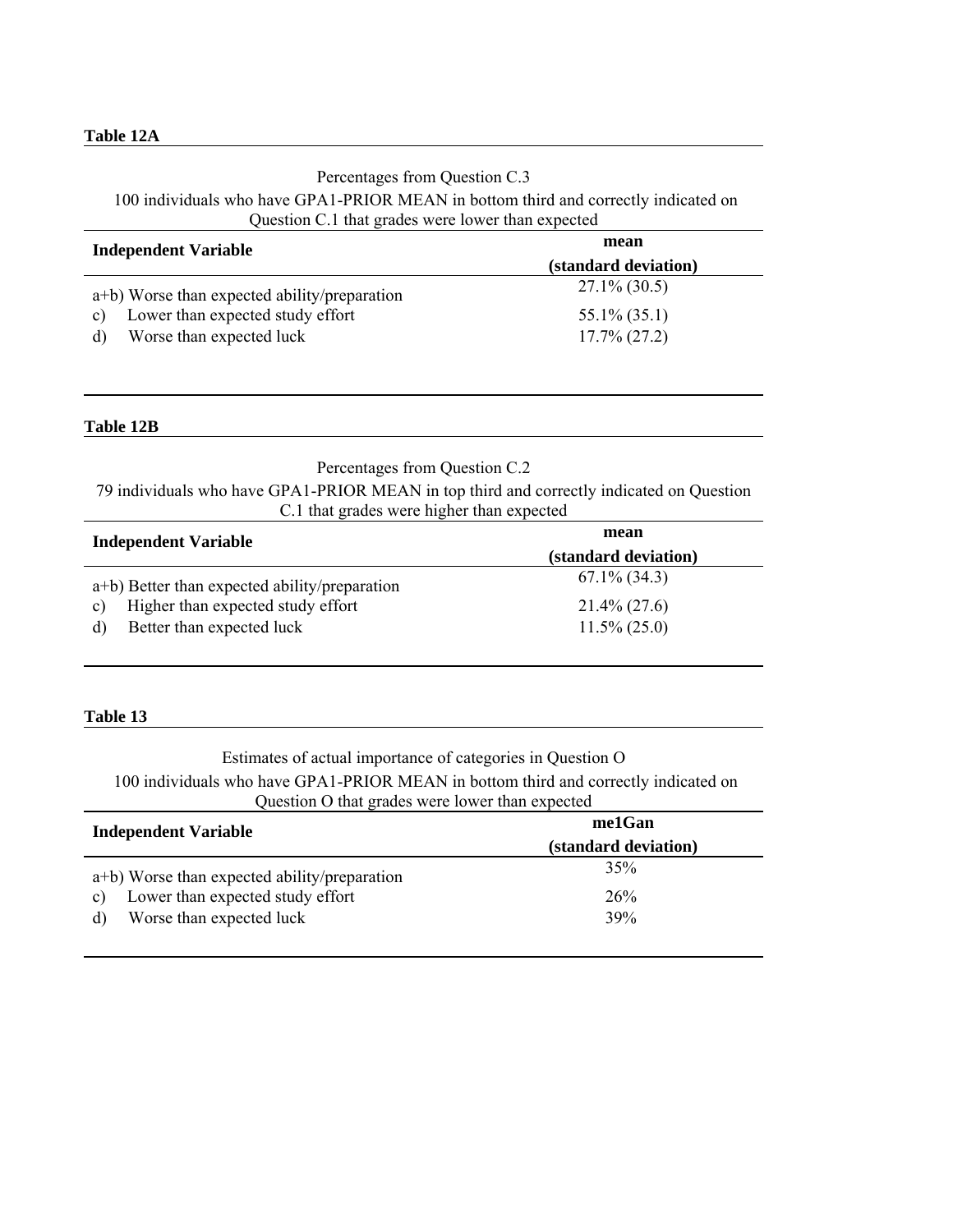### **Appendix A: Survey Questions**

**Question A.1**. During your first year of college, how many hours do you expect to spend in the following activities on an average **weekday** (Monday-Friday).

| Activity                                            | Weekday hours |  |
|-----------------------------------------------------|---------------|--|
| 1. Studying and Homework                            |               |  |
| 2. Sleeping                                         |               |  |
| 3. School Athletics, Clubs, other school activities |               |  |
|                                                     |               |  |

**Question A.2.** We realize that you do not know exactly how well you will do in classes. However, we would like to have you describe your beliefs about the grade point average that you expect to receive in the first semester.

Given the amount of study-time you indicated in question A.1, please tell us the percent chance that your grade point average will be in each of the following intervals. That is, for each interval, write the number of chances out of 100 that your final grade point average will be in that interval.

Note: The numbers on the six lines must add up to 100.

| Interval    | Percent Chance (number of chances<br><u>out of 100</u> ). |
|-------------|-----------------------------------------------------------|
| [3.5, 4.00] |                                                           |
| [3.0, 3.49] |                                                           |
| [2.5, 2.99] |                                                           |
| [2.0, 2.49] |                                                           |
| [1.0, 1.99] |                                                           |
| [0.0, .99]  |                                                           |
|             |                                                           |

Note: A=4.0, B=3.0, C=2.0, D=1.0, F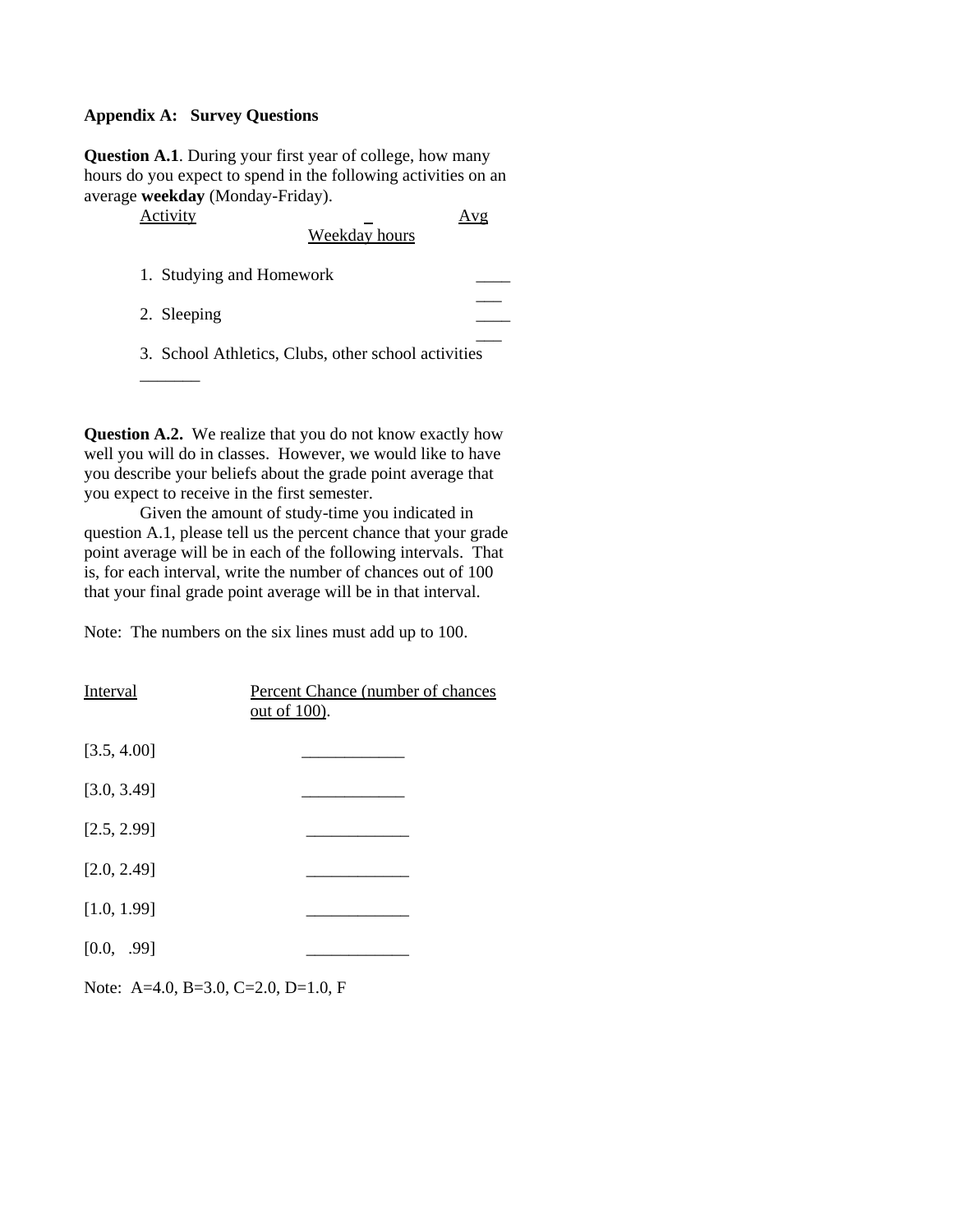**Question A.3**. During the second semester, how many hours do you expect to spend in the following activities on an average **weekday** (Monday-Friday).

| Activity                                                                                       | Avg Weekday hours |
|------------------------------------------------------------------------------------------------|-------------------|
| 1. Studying and Homework<br>2. Sleeping<br>3. School Athletics, Clubs, other school activities |                   |

**Question A.4.** We realize that you do not know exactly how well you will do in classes. However, we would like to have you describe your beliefs about the grade point average that you expect to receive in the second semester.

Given the amount of study-time you indicated in question A.3, please tell us the percent chance that your grade point average will be in each of the following intervals. That is, for each interval, write the number of chances out of 100 that your final grade point average will be in that interval.

Note: The numbers on the six lines must add up to 100.

| <b>Interval</b> | Percent Chance (number of chances out of 100). |
|-----------------|------------------------------------------------|
| [3.5, 4.00]     |                                                |
| [3.0, 3.49]     |                                                |
| [2.5, 2.99]     |                                                |
| [2.0, 2.49]     |                                                |
| [1.0, 1.99]     |                                                |
| [0.0, .99]      |                                                |
|                 |                                                |

Note: A=4.0, B=3.0, C=2.0, D=1.0, F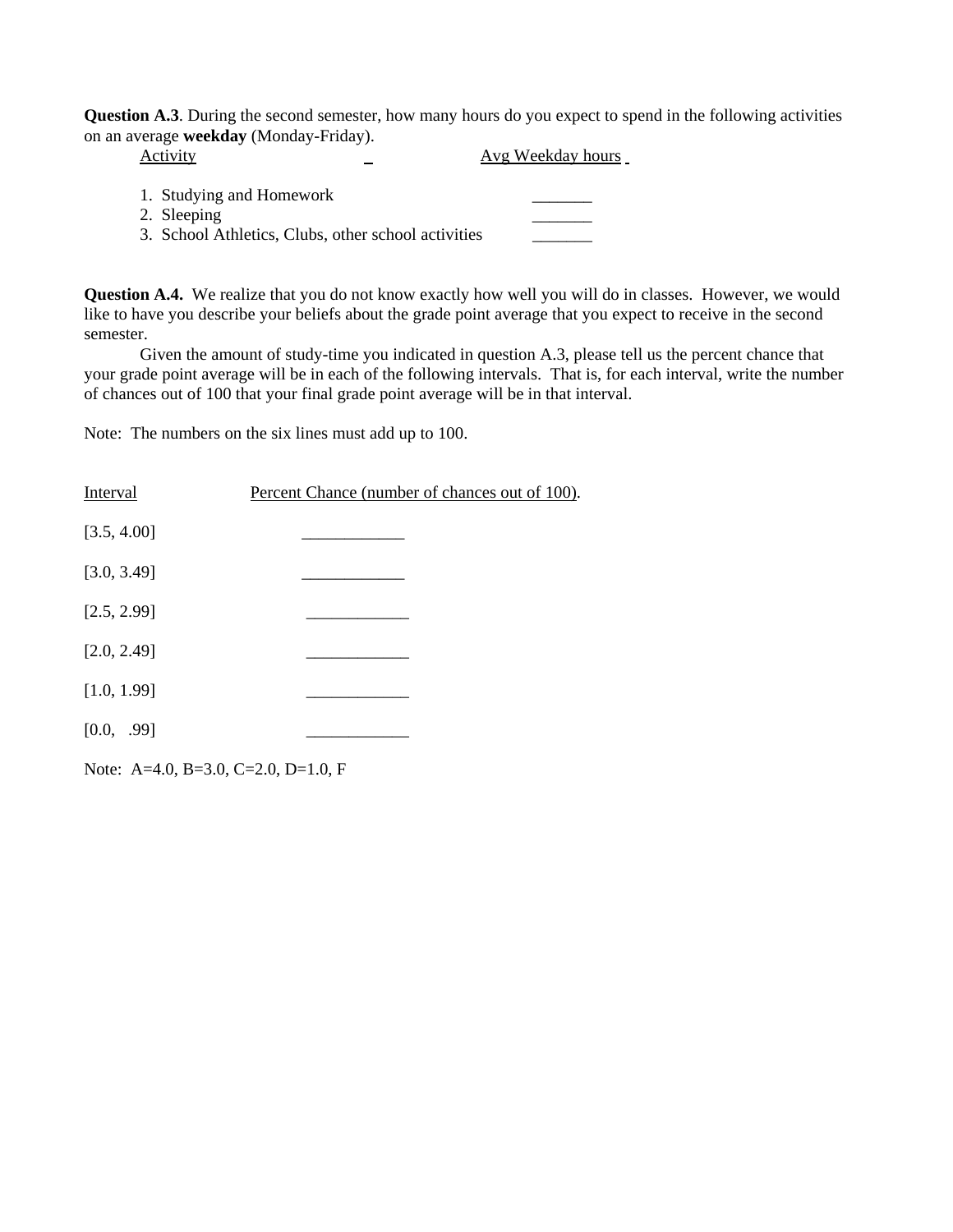**Question C.1.** Circle the one that is true

- a). I received grades in the **Fall** term that were **higher** than I had expected to get when I came to Berea.
- b). I received grades in the **Fall** term that were **lower** than I had expected to get when I came to Berea.

If you circled a), GO TO Question C.2 below. If you circled b), GO TO Question C.3 below.

# **Question C.2.** (Answer this question if you **circled that grades better than expected** in **Question C.1.)**

Please circle those reasons why you think you received grades in Fall term that were higher that you had expected.

- A) My ability is better than I thought it was when I came to Berea.
- B) I am better prepared for Berea College than I thought I was when I came to Berea.
- C) I studied harder than I had expected I would when I came to Berea.
- D) I had better luck than I expected when I came to Berea in that those things that influence grades but were out of my control turned out to be very much in my favor.

Now consider the difference between the grades you received in Fall term and the grades you had expected. On the **lines to the right of the reasons**, write the percentage of this difference that you would attribute to each of the reasons you circled. (The items you did not circle should have zero percentage or be left blank**.) Note: The numbers on the lines should add to 100.**

**Question C.3**. (Answer this question if you **circled that grades are worse than expected** in **Question C.1)**

Circle those reasons why you think you received grades in Fall term that were lower than what that you had expected.

- A) My ability is not as good as I thought it was when I came to Berea.
- B) I am not as well prepared for Berea College as I thought I was when I came to Berea.
- C) I did not study as hard as I thought I would when I came to Berea.
- D) I had worse luck than I expected when I came to Berea in that those things that influence grades but were out of my control turned out to be hurting my grades.

Now consider the difference between the grades you received in Fall term and the grades you had expected. On the **lines to the right of the reasons**, write the percentage of this difference that you would attribute to each of the reasons you circled. (The items you did not circle should have zero percentage or be left blank**.) Note: The numbers on the lines should add to 100.**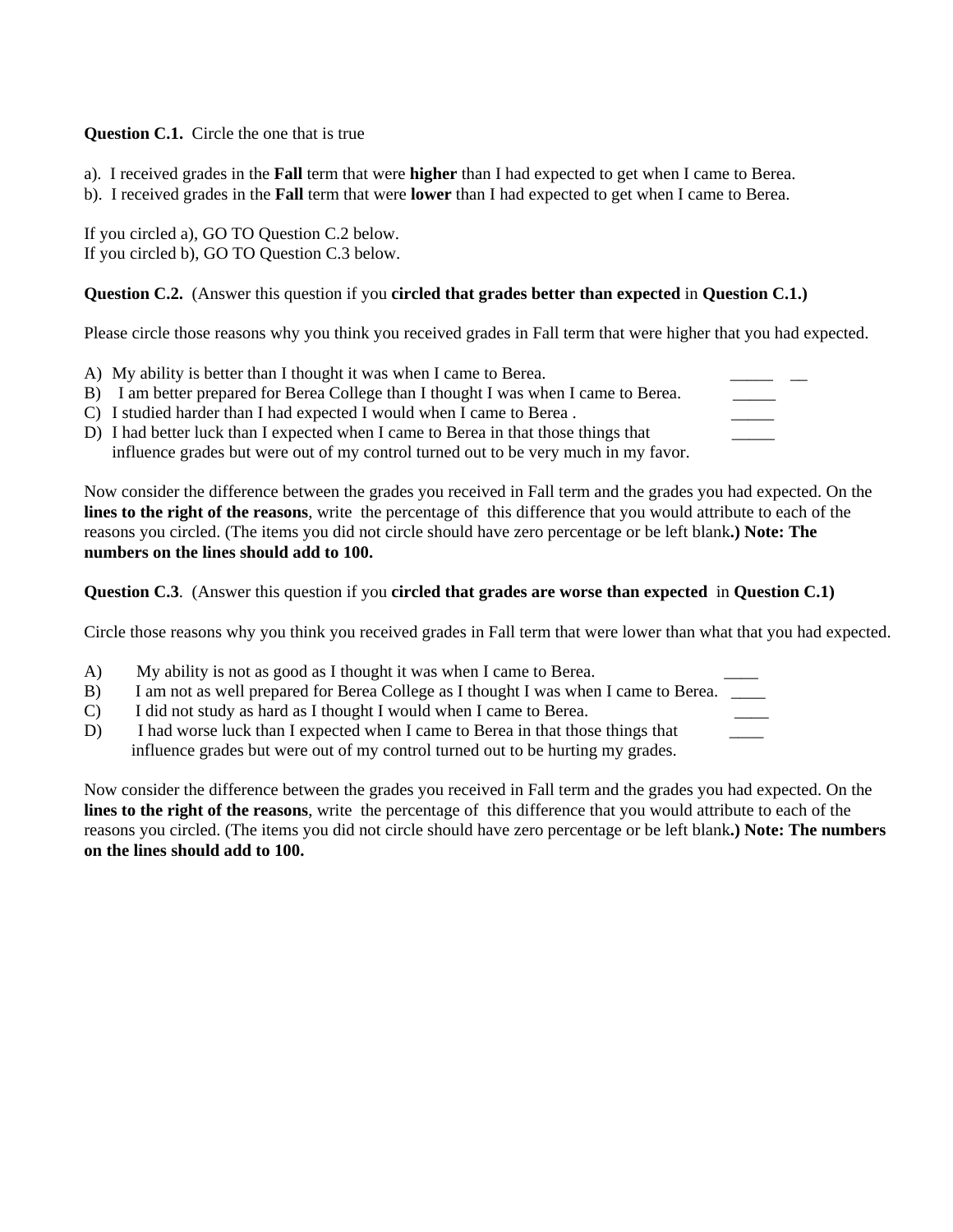**Question D.** Your grades are influenced by your academic ability/preparation and how much you decide to study. However, your grades may also be influenced to some extent by good or bad luck which may vary from term to term and may be out of your control. Examples of "luck" may include 1) The quality of the teachers you happen to get and how hard or easy they grade; 2) Whether you happened to get sick (or didn't get sick) before important exams; 3) Whether a noisy dorm kept you from sleeping before an important exam; 4) Whether you happened to study the wrong material for exams; 5) Whether unexpected personal problems or problems with your friends and family made it hard to concentrate on classes.

We would like to know how important you think "luck" is in determining your grades in a particular semester. We'll have you make comparisons relative to a semester in which you have "average" luck. Average luck means that a usual number of things go right and wrong during the semester. Assume you took classes at Berea for many semesters.

### **GOOD LUCK IN A TERM MEANS THAT YOU HAVE BETTER THAN AVERAGE LUCK IN THAT TERM**

#### **Assume for this section that you are in a semester in which you have good luck**

\_\_\_\_\_\_\_\_

 $\overline{\phantom{a}}$ 

**D.1** In what percentage of semesters that you have good luck would good luck raise your grade point average (GPA) by between 0.00 points and 0.25 points compared to a semester in which you received "average" luck.

Note. (If you are taking four courses, good luck would raise your GPA by 0.25 points if good luck led to a full letter grade increase in one of your courses).

**D.2** In what percentage of semesters that you have good luck would good luck raise your grade point average (GPA) by between 0.26 points and 0.50 points compared to a semester in which you received "average" luck.

Note: (If you are taking four courses, good luck would raise your GPA by .50 points if good luck led to a full letter grade increase in two of your courses or a two letter grade increase in one of your courses).

**D.3** In what percentage of semesters that you have good luck would good luck raise your grade point average (GPA) by 0.51 or more points compared to a semester in which you received "average" luck. Note: (For a student taking four courses, this would mean that good luck would lead to a full letter grade increase in three or more courses)

**The numbers in the three spaces above in the good luck section should add up to 100 (**because if you are in a semester where you have good luck, good luck must increase your grades by between 0 and .25 points, or by between .25 and .5 points, or by more than .5 points).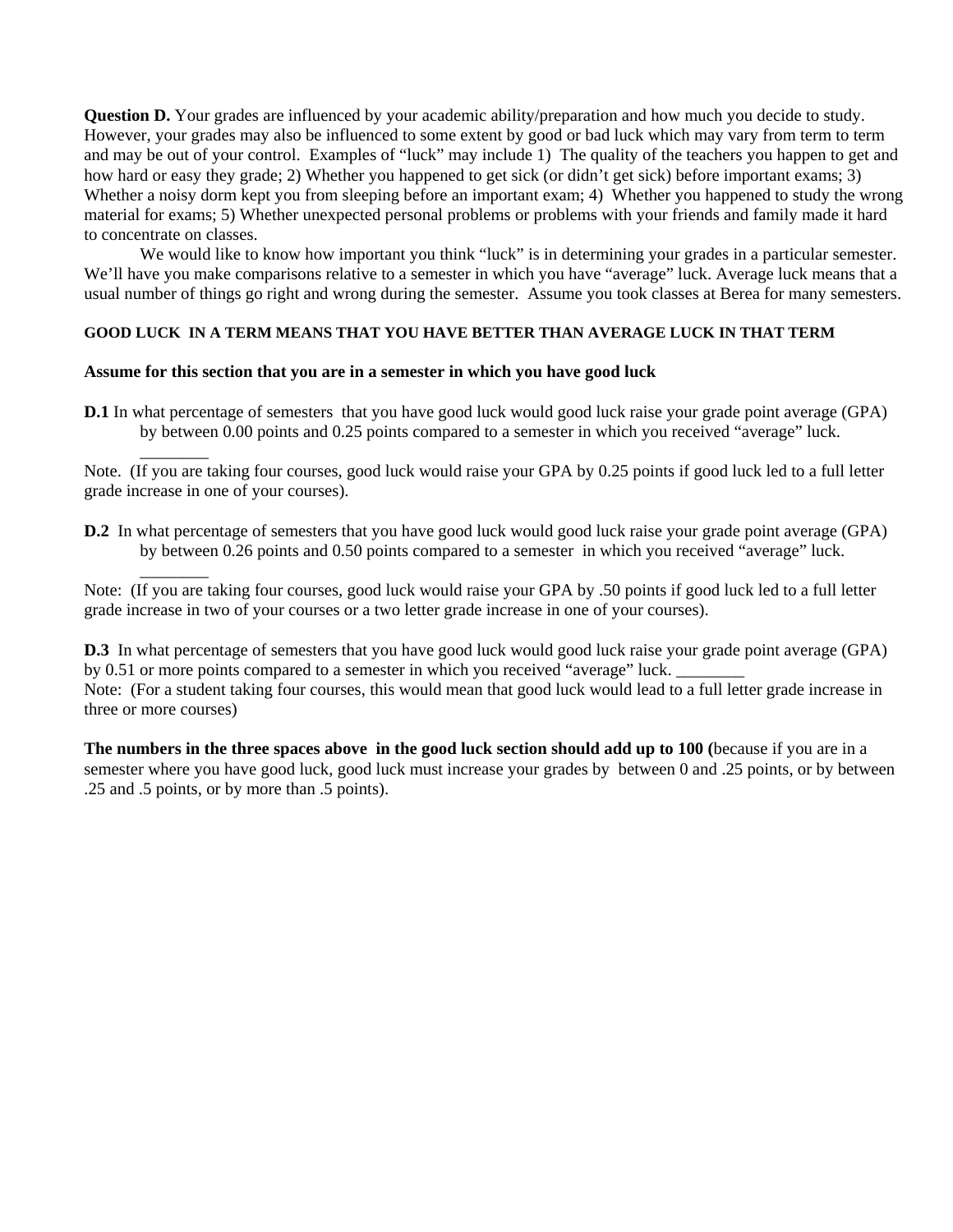**Question E.** Circle the one answer that describes your beliefs at this time.

- 1. I believe that being in college at Berea will be much more enjoyable than not being in college.
- 2. I believe that being in college at Berea will be somewhat more enjoyable than not being in college.

3. I believe that I will enjoy being in college at Berea about the same amount as I would enjoy not being in college.

- 4. I believe that being in college at Berea will be somewhat less enjoyable than not being in college.
- 5. I believe that being in college at Berea will be much less enjoyable than not being in college.

**Question F.** Which of the following best describes your beliefs now? Circle the one best answer.

- 1. I believe that being in college at Berea is much more enjoyable than not being in college.
- 2. I believe that being in college at Berea is somewhat more enjoyable than not being in college.
- 3. I have enjoyed being in college at Berea about the same amount as I would have enjoyed not being in college.
- 4. I believe that being in college at Berea is somewhat less enjoyable than not being P in college.
- 5. I believe that being in college at Berea is much less enjoyable than not being in college.

**Question G.** How would you rate your current health? Poor Fair Good Excellent

**Question H.** For each of the following possible amounts that you might study, write down the percent chance that you will study that amount and the grade point average you expect to receive if you study that amount.

| Number of Study Hours a Day | <b>Expected Grade Point Average</b> |
|-----------------------------|-------------------------------------|
| 0 hours a day               |                                     |
| 1 hour a day                |                                     |
| 2 hours a day               |                                     |
| 3 hours a day               |                                     |
| 4 hours a day               |                                     |
| 5 hours a day               |                                     |
| 6 or more hours a day       |                                     |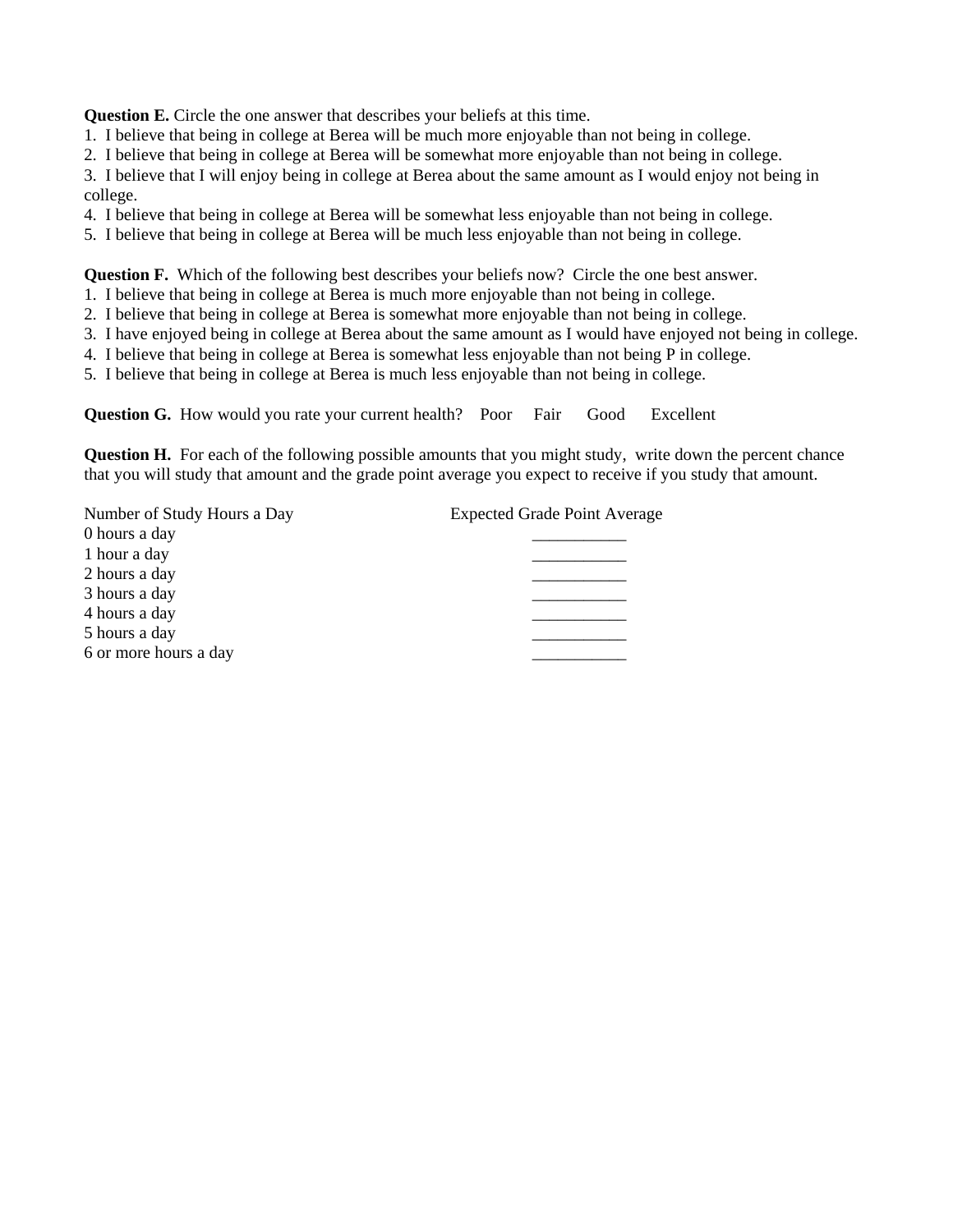Survey  $\sharp 2$  (Please complete both sides of this sheet)

Question A.

Reminders: Be sure to put an arrow  $(-2)$  next to the time that it is right now. And label this arrow with the words YESTERDAY and START.

Beginning with the What were you doing box next to the arrow, fill in your activities starting 24 hours ago (yesterday) and ending right before you began completing this survey.

Please use the 13 words listed in BOLD on the right of this page to describe your activities.

| <b>Time Period</b><br><b>MORNING</b> | What were you doing? | <b>Time Period</b><br><b>EVENING</b> | What were you doing? | <b>LIST OF WORDS in bold</b>                                   |
|--------------------------------------|----------------------|--------------------------------------|----------------------|----------------------------------------------------------------|
| 6:00 AM                              |                      | 6:00 PM                              |                      | In Class                                                       |
| 6:20 AM                              |                      | 6:20 PM                              |                      | Attending class, attending labs,                               |
| 6:40 AM                              |                      | 6:40 PM                              |                      | attending required class                                       |
| 7:00 AM                              |                      | 7:00 PM                              |                      | sessions                                                       |
| 7:20 A.M                             |                      | 7:20 PM                              |                      |                                                                |
| 7:40 AM                              |                      | 7:40 PM                              |                      | Studying (Outside of                                           |
| 8:00 AM                              |                      | 8:00 PM                              | à,                   | class time)                                                    |
| 8:20 AM                              |                      | 8:20 PM                              |                      | (refer to pg 2 for more details)                               |
| 8:40 AM                              |                      | 8:40 PM                              |                      |                                                                |
| 9:00 AM                              |                      | 9:00 PM                              |                      | Athletics                                                      |
| 9:20 AM                              |                      | 9:20 PM                              |                      | (Intercollegiate or Intramural -                               |
| 9:40 AM                              |                      | 9:40 PM                              |                      | games or practice)                                             |
| 10:00 AM                             | έř                   | 10:00 PM                             |                      |                                                                |
| 10:20 AM                             |                      | 10:20 PM                             |                      | <b>Clubs</b>                                                   |
| 10:40 AM                             |                      | 10:40 PM                             |                      |                                                                |
| 11:00 AM                             |                      | 11:00 PM                             | $\lambda$            | Exercising                                                     |
| 11:20 AM                             |                      | 11:20 PM                             |                      |                                                                |
| 11:40 AM                             |                      | 11:40 PM                             |                      | Recreation                                                     |
| <b>AFTERNOON</b>                     |                      | <b>NIGHT</b>                         |                      | (reading which is unrelated to<br>courses, listening to music, |
| 12:00 вооп                           |                      | 12:00 midnight                       |                      | watching movie, spending time                                  |
| 12:20 PM<br>12:40 P.M                |                      | 12:20 AM<br>12:40 AM                 |                      | with friends, etc.)                                            |
| 1:00 PM                              |                      | 1:00 AM                              |                      |                                                                |
| 1:20 PM                              |                      | 1:20 A.M                             |                      | Shopping                                                       |
| 1:40 PM                              |                      | 1:40 AM                              |                      |                                                                |
| 2:00 P.M                             |                      | 2:00 AM                              |                      | Eating                                                         |
| 2:20 P.M                             |                      | 2:20 AM                              |                      |                                                                |
| 2:40 P.M                             |                      | 2:40 A.M                             |                      | Sleeping                                                       |
| 3:00 PM                              |                      | 3:00 AM                              |                      |                                                                |
| 3:20 PM                              |                      | 3:20 AM                              |                      | Partying                                                       |
| 3:40 PM                              |                      | 3:40 AM                              |                      |                                                                |
| 4:00 PM                              |                      | 4:00 AM                              |                      | Personal                                                       |
| 4:20 PM                              |                      | 4:20 AM                              |                      |                                                                |
| 4:40 PM                              |                      | 4:40 AM                              |                      | Working (in Labor position)                                    |
| 5:00 PM                              |                      | 5:00 AM                              |                      |                                                                |
| 5:20 PM                              |                      | 5:20 AM                              |                      | Other                                                          |
| 5:40 PM                              |                      | 5:40 A.M                             |                      | (Please describe on your sheet)                                |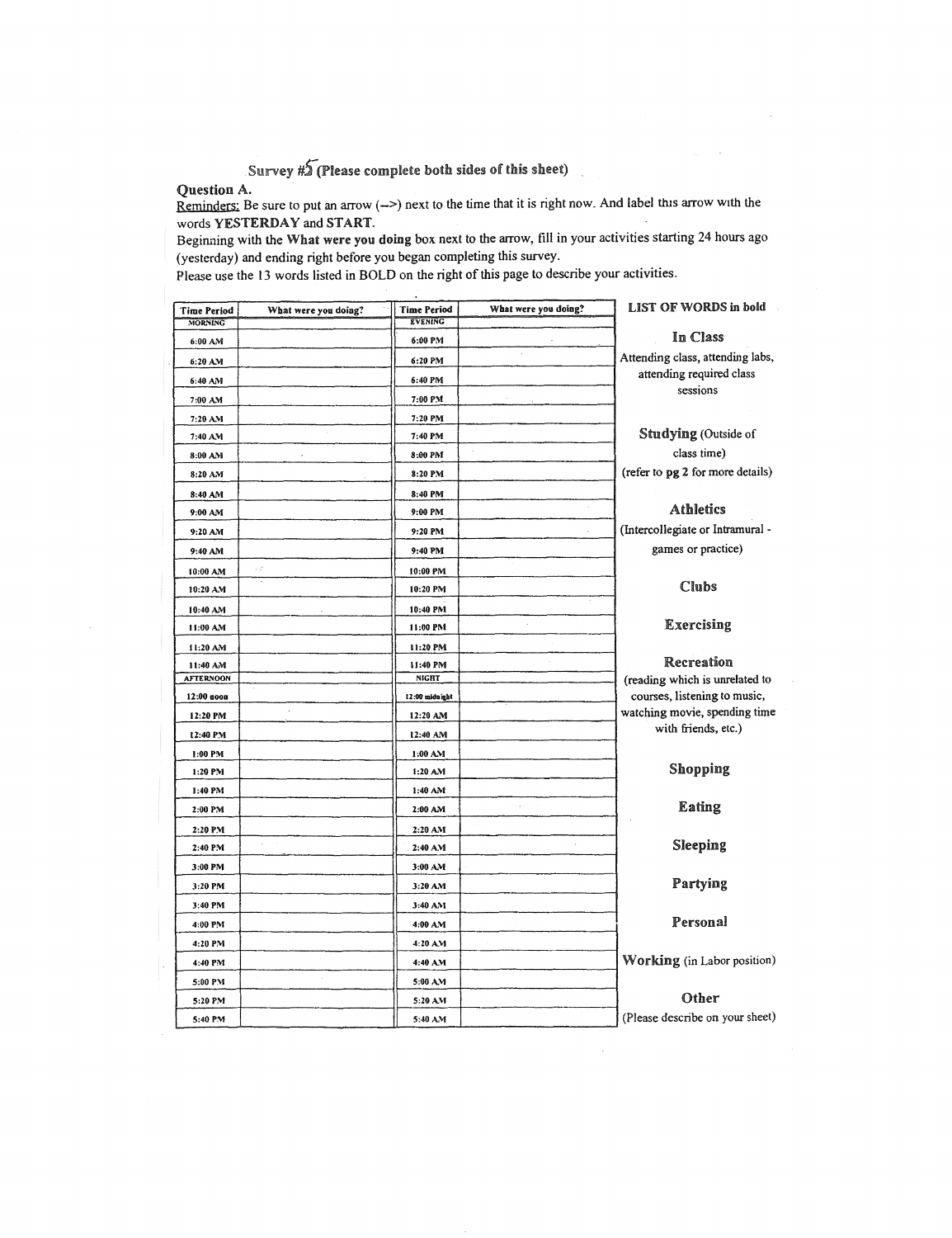### **Appendix B**

Defining N(i) to be the number of time diaries (out of four) that person i completed in the first semester and letting  $S_{ji}$ , j=1,..., N(i) represent the N(i) observed daily study amounts for person i, a noisy proxy *STUDY*  $Y_{1i}$ of *STUDY*<sub>*ii*</sub> can be constructed as:

(B.1) 
$$
ST\hat{U}DY_{1i} = \frac{1}{N(i)} \sum_{j=1}^{N(i)} S_{ji}.
$$

The MLE approach deals with the measurement error issue under the assumption that  $S_{ji}$  is given by the permanent/transitory process

(B.2) 
$$
S_{ji} = \mu_i + v_{ji}
$$
.

The permanent component  $\mu_i$  represents the average amount that person i studies per day and the transitory component  $v_{ii}$  represents a daily deviation from this average amount. We assume that in the population  $\mu_i$  $\sim N(C, \sigma^2)$ . We assume that  $v_{ji}$  is independent across both j and i and that  $v_{ji} \sim N(0, \sigma^2)$ . Then, analogous to the MLE's derived in the missing data literature, the likelihood contribution for person i is the joint probability of *posterior\_mean<sub>i</sub>*\* and the observed daily study amounts  $S_{1i},...,S_{N(i)i}$ .

Intuitively speaking, if we knew the value of  $\mu_i$  for each person and the distribution of  $v_{ji}$ , we could integrate out the effect of the missing information in any outcome equation of interest. Our MLE takes into account that, while we do not know the value of  $\mu_i$  for each person i, the observed values of  $S_{ij}$ , when viewed through equation (7), provide evidence about the likelihood of different values of  $\mu_i$ . More specifically, analogous to the MLE's derived in the missing data literature, the likelihood contribution for person i,  $L_i$ , is the joint probability of *posterior\_mean<sub>i</sub>*\*, and the daily study amounts S<sub>1i</sub>,...,S<sub>N(i)i</sub>. Noting that, under our permanent/transitory assumption in equation (8), each of the daily study amounts and *posterior\_mean<sub>i</sub>*\* are independent conditional on  $\mu_i$ ,

 $L_i = \int g_1(S_{1i}|\mu_i) \cdots g_1(S_{N(i)i}|\mu_i) g_2(posterior\_mean_i^*|\mu_i) h(\mu_i) d\mu_i$ 

where the g's and h are density functions.

In practice, we assume normality for all densities of relevance, in which case the assumptions above about  $\mu_i$  imply that h~N(C, $\sigma^2_{\mu}$ ) and equation (8) implies that  $g_1 \sim N(\mu_i, \sigma^2_{\nu})$  and. Defining N\* to be the total number of days in the first semester,  $STUDY_{1i} = \frac{1}{2} \sum_{i=1}^{N} S_{ii} = \frac{1}{2} \sum_{i=1}^{N} \mu_i + \frac{1}{2} \sum_{i=1}^{N} \nu_{ii} \rightarrow \mu_i$  by the Law of Large  $\frac{1}{N^*}$  $\sum_{j=1}$  $N^*$  $\sum_{j=1}^{N} S_{ji} = \frac{1}{N}$  $\frac{1}{N^*}$  $\sum_{j=1}$  $N^*$  $\sum_{j=1}^{N} \mu_{i} + \frac{1}{N}$  $\frac{1}{N^*}$  $\sum_{j=1}$  $N^*$  $\sum_{\mathbf{j}=1}$   $\mathbf{v}_{\mathbf{ji}}$ Numbers as N\* becomes large. Then,  $g_2$  is normally distributed with a variance of  $\sigma_u^2$  (the variance of u in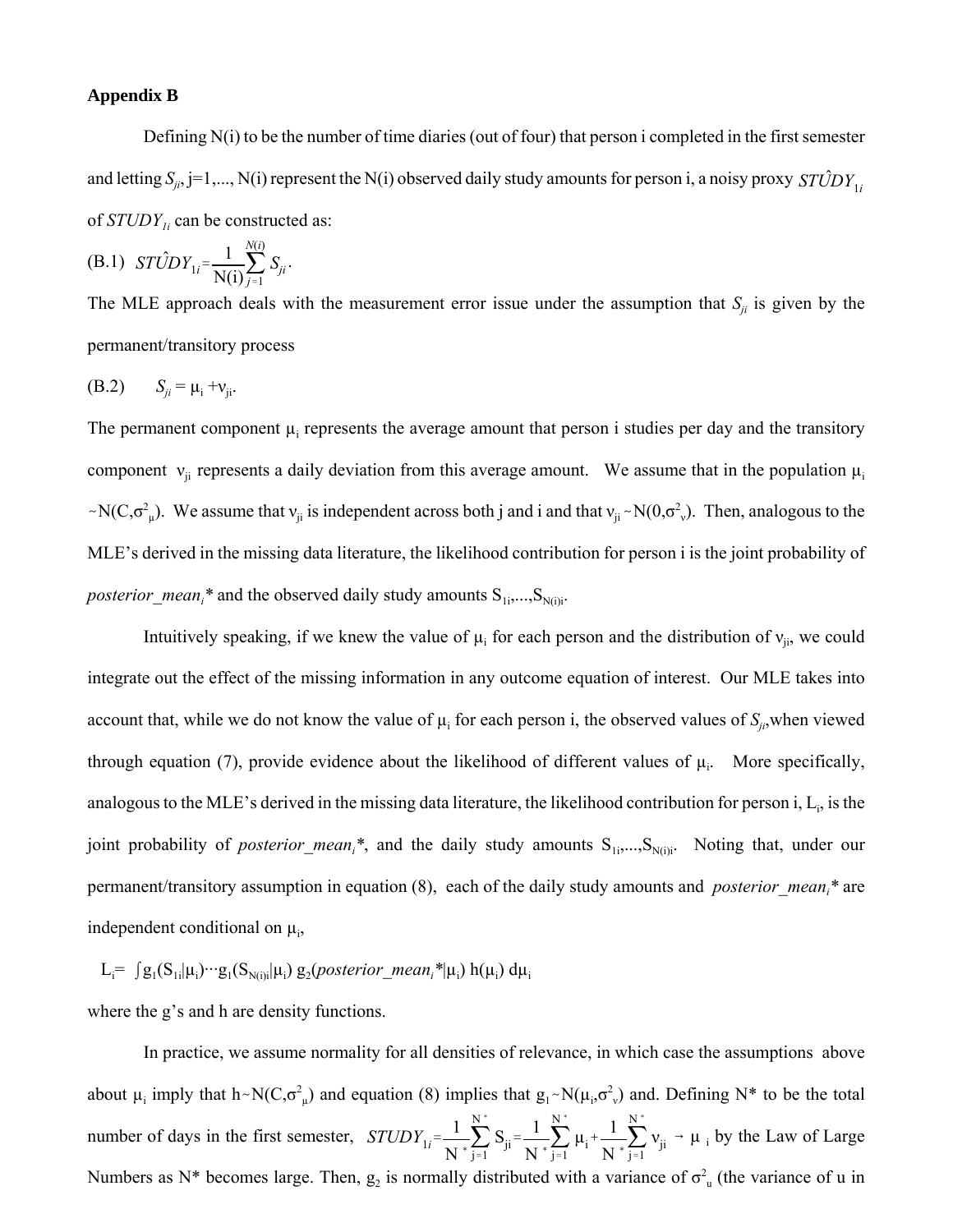equation 4) and a mean of  $β_0 + β_1 prior\_mean_i + β_2 [GPA_{1i} - α (μ_i - Expected\_STUDY_{1i})]$ .<sup>50</sup>

<sup>&</sup>lt;sup>50</sup>From equation (4), the mean is  $β_0 + β_1 prior\_mean_i + β_2 GPA_{li}^*$ . Substituting equation (6) yields  $β_0 + β_1$ *prior\_mean<sub>i</sub>* +  $\beta_2$  [GPA<sub>1i</sub> -  $\alpha$  (STUDY<sub>1i</sub> - Expected\_STUDY<sub>1i</sub>)]. Equation (10) is then obtained because  $STUDY_{1i}$ <sup>-</sup>  $\mu_i$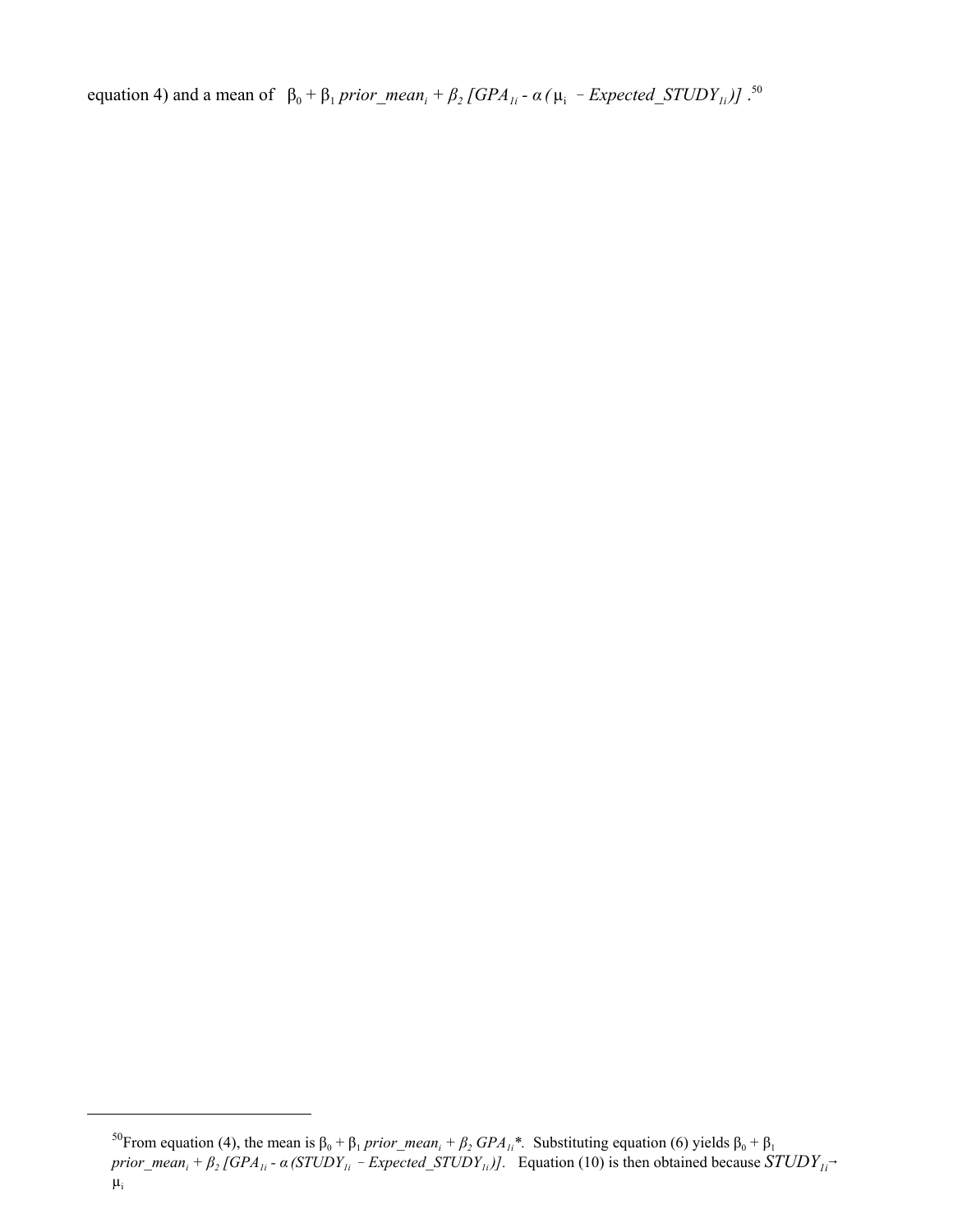# **Appendix C. Computing RE\_EOY\_Mean**

We construct RE\_EOY\_mean<sub>i</sub> for each person under the assumption that individuals update in a Bayesian manner. Rewriting equation (3) to take into account that the observed noisy signal in this exercise comes from the grade point average for the first full year (instead of just the first semester),

$$
(3a*) \qquad RE\_EOY\_mean_i = W_{1i} * prior\_mean_i + W_{2i} * GPA\_Cumulative_i.
$$

What is necessary is to provide values of *prior\_mean<sub>i</sub>*,  $W_{1i}$ , and  $W_{2i}$ . The Rational Expectations assumption would imply that *prior\_mean<sub>i</sub>* is the mean grade point average of students who are deemed to be similar person i. Here we assume that people are similar if they have the same sex, high school grade point average, and score on the American Achievement Test (ACT). Thus, *prior\_mean<sub>i</sub>* can be constructed as a predicted value from a regression of grades on SEX<sub>i</sub>, HSGPA<sub>i</sub>, and ACT<sub>i</sub>.

Modifying equation (3c) to take into account that  $GPA_{\perp}Cumulative_i = (GPA_{1i} + GPA_{2i})/2$ , the weights are given by

(3d\*) 
$$
W_{1i} * = \frac{\frac{\sigma_{ei}^2}{2}}{\frac{\sigma_{ei}^2}{2} + prior\_variance_i}, \quad W_{2i} * = \frac{prior\_variance_i}{\frac{\sigma_{ei}^2}{2} + prior\_variance_i}.
$$

Under the RE assumption, *prior* variance<sub>i</sub> can be thought of as the amount of permanent heterogeneity that exists in grades across students that are deemed to be like person i.  $\sigma_{\text{ei}}^2$  can be thought of as the amount of transitory variation in grades across students that are deemed to be like person i. Then, it is natural to estimate *prior\_variance<sub>i</sub>* and *prior\_variance<sub>i</sub>* using a Random Effects estimator which takes advantage of grade performance in both the first semester and the second semester. Doing so as in the Table Appendix C below leads to an estimate for *prior\_variance<sub>i</sub>* of .131 and an estimate for *prior\_variance<sub>i</sub>* of .226. Then, the weights are .463 and .537, respectively.